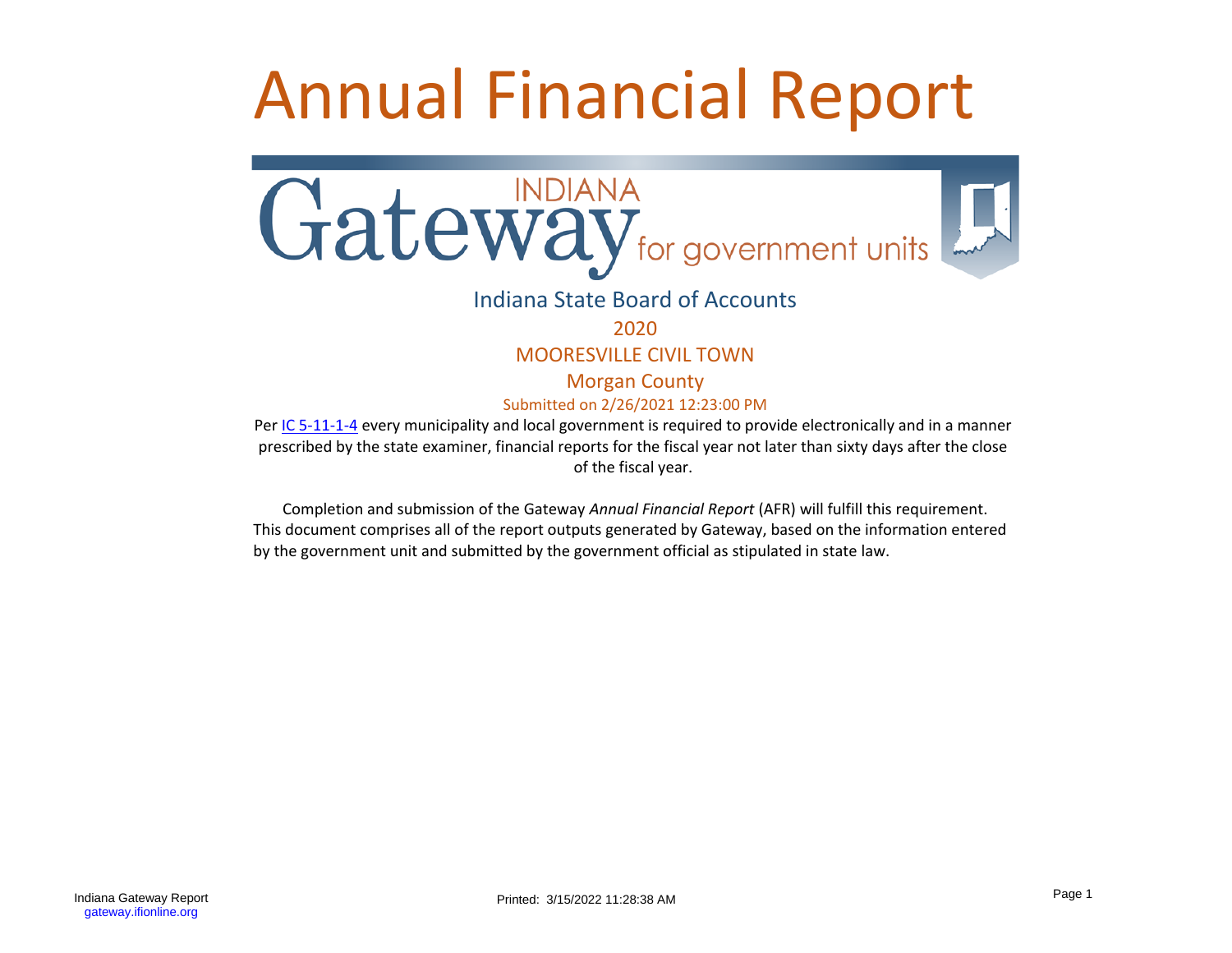# **Mooresville Civil Town, Morgan County, Indiana Annual Financial Report - 2020 Cash & Investments Combined Statement**

|                                | <b>Local Fund</b><br>Number | <b>Local Fund Name</b>                    | <b>Beg Cash</b><br>& Inv Bal<br>Jan 1, 2020 | <b>Receipts</b> | <b>Disbursement</b> | <b>End Cash</b><br>& Inv Bal<br>Dec 31, 2020 |
|--------------------------------|-----------------------------|-------------------------------------------|---------------------------------------------|-----------------|---------------------|----------------------------------------------|
| <b>Governmental Activities</b> | 101                         | <b>GENERAL FUND</b>                       | \$3,645,570.09                              | \$5,484,398.20  | \$4,761,386.10      | \$4,368,582.19                               |
|                                | 150                         | IFA COVID-19 REIMBURSEMENT<br><b>FUND</b> | \$0.00                                      | \$314,834.00    | \$0.00              | \$314,834.00                                 |
|                                | 201                         | <b>MVH</b>                                | \$633,638.82                                | \$949,518.52    | \$1,019,170.46      | \$563,986.88                                 |
|                                | 202                         | LR&S                                      | \$542,571.55                                | \$151,335.60    | \$98,954.41         | \$594,952.74                                 |
|                                | 203                         | <b>MVH RESTRICTED</b>                     | \$71,648.59                                 | \$177,006.28    | \$0.00              | \$248,654.87                                 |
|                                | 204                         | <b>PARK &amp; RECREATION</b>              | \$325,236.48                                | \$919,341.74    | \$764,884.66        | \$479,693.56                                 |
|                                | 205                         | PARK GRANT FUND                           | \$1,082.97                                  | \$0.00          | \$0.00              | \$1,082.97                                   |
|                                | 206                         | PARK DONATIONS                            | \$77,724.35                                 | \$6,186.00      | \$81.36             | \$83,828.99                                  |
|                                | 207                         | FOOD AND BEVERAGE                         | \$1,759,044.89                              | \$379,932.86    | \$436,492.56        | \$1,702,485.19                               |
|                                | 210                         | <b>BURGLAR ALARM PERMITS</b>              | \$31,517.87                                 | \$5,350.00      | \$25.00             | \$36,842.87                                  |
|                                | 211                         | PARK NONREVERT OPERATIN                   | \$396,440.20                                | \$344,516.00    | \$316,667.87        | \$424,288.33                                 |
|                                | 212                         | <b>HEALTH SELF INSURANCE</b>              | \$1,599,935.05                              | \$3,080,217.17  | \$3,401,072.41      | \$1,279,079.81                               |
|                                | 213                         | MOORESVILLE POLICE DRUG<br><b>FUND</b>    | \$24,702.19                                 | \$0.00          | \$8,864.46          | \$15,837.73                                  |
|                                | 214                         | PACE TEAM DRUG FUND                       | \$5,168.73                                  | \$13,653.00     | \$3,043.21          | \$15,778.52                                  |
|                                | 215                         | PARK NON-REV CAPITAL                      | \$550,221.79                                | \$0.00          | \$0.00              | \$550,221.79                                 |
|                                | 216                         | <b>OPERATION PULL OVER</b>                | \$0.00                                      | \$1,212.92      | \$1,212.92          | \$0.00                                       |
|                                | 218                         | ECONOMIC DEVELOPMENT USE                  | \$13,035.72                                 | \$0.00          | \$0.00              | \$13,035.72                                  |
|                                | 220                         | <b>GATEWAY MAINTENANCE</b>                | \$11,725.58                                 | \$14,400.00     | \$7,863.25          | \$18,262.33                                  |
|                                | 222                         | <b>BABY BOX DONATIONS</b>                 | \$6,789.00                                  | \$30.49         | \$571.00            | \$6,248.49                                   |
|                                | 223                         | PUBLIC SAFETY LOIT                        | \$851,855.35                                | \$728,283.00    | \$654,506.80        | \$925,631.55                                 |
|                                | 224                         | POLICE DONATION                           | \$19,853.24                                 | \$1,600.00      | \$851.08            | \$20,602.16                                  |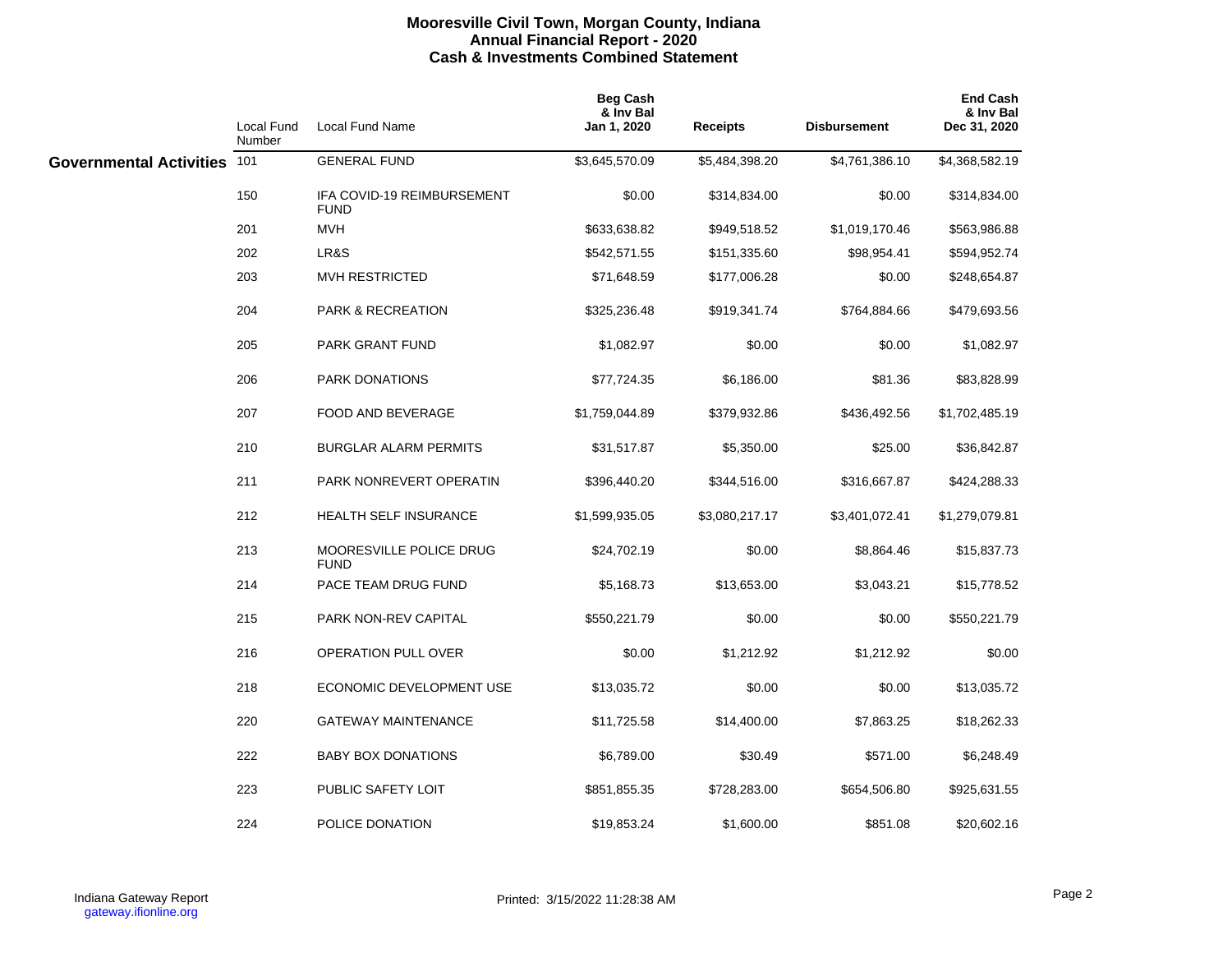|                             | Local Fund<br>Number | Local Fund Name                                | <b>Beg Cash</b><br>& Inv Bal<br>Jan 1, 2020 | <b>Receipts</b> | <b>Disbursement</b> | <b>End Cash</b><br>& Inv Bal<br>Dec 31, 2020 |
|-----------------------------|----------------------|------------------------------------------------|---------------------------------------------|-----------------|---------------------|----------------------------------------------|
| Governmental Activities 225 |                      | <b>K9 DONATION FUND</b>                        | \$3,772.90                                  | \$20.00         | \$3,702.04          | \$90.86                                      |
|                             | 226                  | PETTY CASH                                     | \$400.00                                    | \$0.00          | \$0.00              | \$400.00                                     |
|                             | 227                  | PARK PETTY CASH                                | \$300.00                                    | \$0.00          | \$0.00              | \$300.00                                     |
|                             | 228                  | <b>COURT FINES IN TRUST</b>                    | \$5,300.00                                  | \$0.00          | \$0.00              | \$5,300.00                                   |
|                             | 229                  | <b>MOORESVILLE CHILDREN'S FUND</b>             | \$0.00                                      | \$36,546.13     | \$4,808.35          | \$31,737.78                                  |
|                             | 231                  | SECURITY BONDS & ESCROW                        | \$11,000.00                                 | \$0.00          | \$0.00              | \$11,000.00                                  |
|                             | 233                  | <b>LLEPCE</b>                                  | \$50,359.74                                 | \$12,501.00     | \$19,689.44         | \$43,171.30                                  |
|                             | 237                  | <b>MSVL COURT FAX</b>                          | \$969.74                                    | \$0.00          | \$0.00              | \$969.74                                     |
|                             | 238                  | <b>COUNTY COURT</b>                            | \$4,628.00                                  | \$15,552.00     | \$16,968.00         | \$3,212.00                                   |
|                             | 239                  | POLICE CON'T ED                                | \$18,626.58                                 | \$40,701.00     | \$42,125.00         | \$17,202.58                                  |
|                             | 241                  | UNSAFE BUILDING                                | \$15,515.08                                 | \$3,500.00      | \$0.00              | \$19,015.08                                  |
|                             | 242                  | <b>RIVERBOAT</b>                               | \$294,324.18                                | \$55,246.48     | \$4,692.00          | \$344,878.66                                 |
|                             | 243                  | <b>CRIMINAL JUSTICE REIMBRSM</b>               | \$2,924.38                                  | \$0.00          | \$0.00              | \$2,924.38                                   |
|                             | 244                  | <b>VEST GRANT</b>                              | \$0.00                                      | \$1,999.99      | \$1,999.98          | \$0.01                                       |
|                             | 245                  | <b>RAINY DAY</b>                               | \$366,984.74                                | \$0.00          | \$38,352.16         | \$328,632.58                                 |
|                             | 247                  | <b>SAFER GRANT</b>                             | $-$ \$27,206.47                             | \$173,523.38    | \$173,884.13        | -\$27,567.22                                 |
|                             | 248                  | FIRE NON-REVERTING EMS FUND                    | \$2,186.04                                  | \$3,213.11      | \$0.00              | \$5,399.15                                   |
|                             | 249                  | DHS ASSISTANCE TO<br><b>FIREFIGHTERS GRANT</b> | \$0.00                                      | \$26,636.33     | \$26,636.33         | \$0.00                                       |
|                             | 259                  | STATE ROAD 267 TAKEOVER                        | \$165,511.00                                | \$0.00          | \$0.00              | \$165,511.00                                 |
|                             | 304                  | <b>SRF BOND &amp; INTEREST</b>                 | \$335,145.86                                | \$598,335.50    | \$597,207.00        | \$336,274.36                                 |
|                             | 308                  | SRF DEBT SVC RESERVE                           | \$624,675.99                                | \$3,073.77      | \$0.00              | \$627,749.76                                 |
|                             | 401                  | CCI                                            | \$72,702.77                                 | \$20,221.07     | \$6,205.90          | \$86,717.94                                  |
|                             | 402                  | CCD                                            | \$753,550.75                                | \$228,104.49    | \$181,572.87        | \$800,082.37                                 |
|                             | 406                  | REDEVELOPMENT TIF 1                            | \$8,564,072.45                              | \$2,286,755.71  | \$3,681,856.78      | \$7,168,971.38                               |
|                             | 410                  | TIF DEBT SERVICE RESERVE                       | \$1,026,400.00                              | \$0.00          | \$0.00              | \$1,026,400.00                               |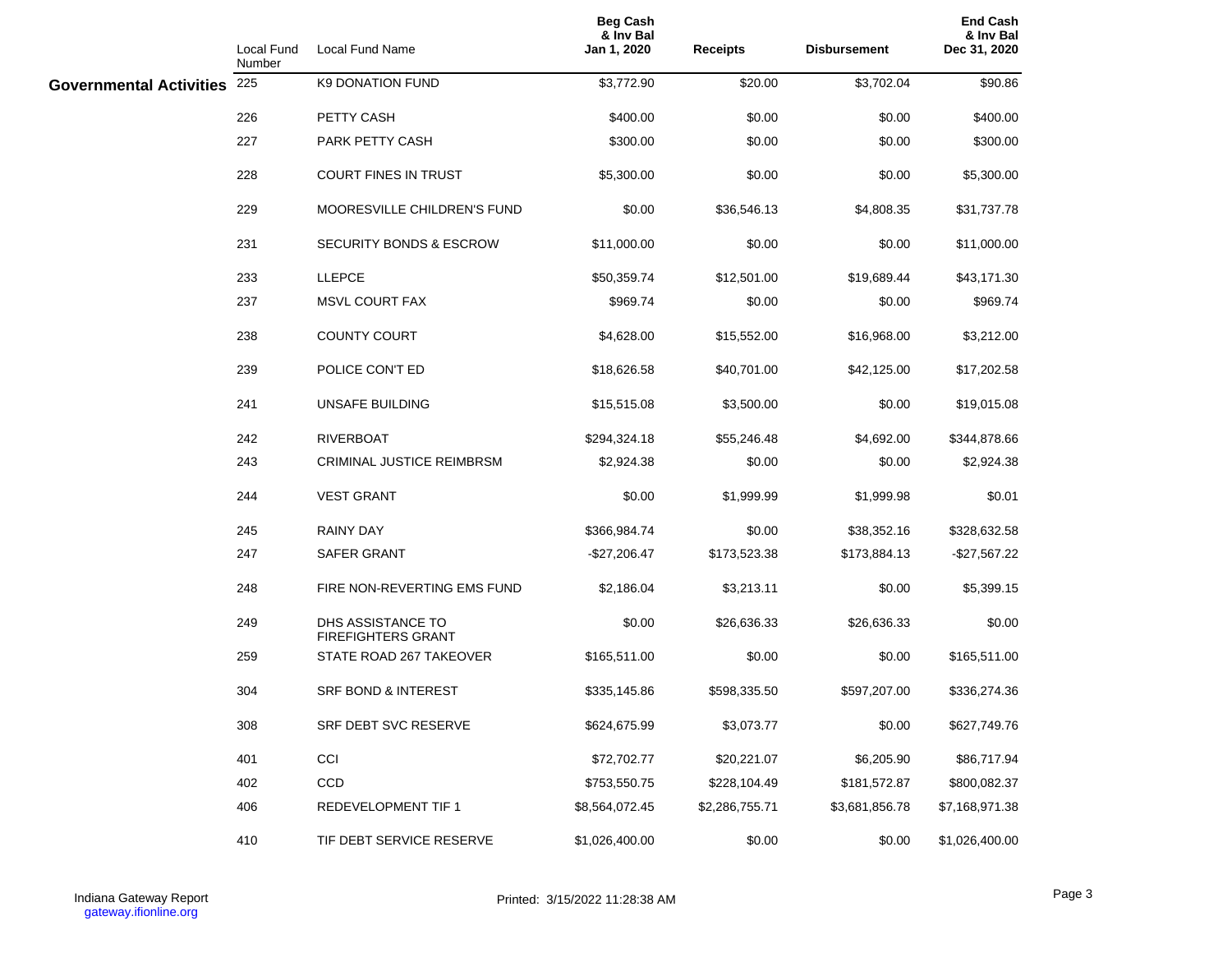|                             | Local Fund<br>Number | Local Fund Name                                     | <b>Beg Cash</b><br>& Inv Bal<br>Jan 1, 2020 | <b>Receipts</b> | <b>Disbursement</b> | <b>End Cash</b><br>& Inv Bal<br>Dec 31, 2020 |
|-----------------------------|----------------------|-----------------------------------------------------|---------------------------------------------|-----------------|---------------------|----------------------------------------------|
| Governmental Activities 411 |                      | TIF RENTAL OF PROPERTY                              | \$678,463.80                                | \$65.55         | \$0.00              | \$678,529.35                                 |
|                             | 412                  | GATEWAY BOND (CAP PROJ)                             | \$1,230,587.89                              | \$0.00          | \$0.00              | \$1,230,587.89                               |
|                             | 426                  | <b>FIRE DONATION</b>                                | \$4,648.11                                  | \$2,400.00      | \$2,314.19          | \$4,733.92                                   |
|                             | 440                  | NON-REV CPR DONATION FUND                           | \$6,880.00                                  | \$3,285.00      | \$2,800.55          | \$7,364.45                                   |
|                             | 441                  | NON-REVERTING BUILDING                              | \$360,345.25                                | \$86,444.20     | \$13,458.54         | \$433,330.91                                 |
|                             | 444                  | EDIT                                                | \$147,108.27                                | \$514,282.00    | \$420,000.00        | \$241,390.27                                 |
|                             | 445                  | TOWN IMPROVEMENT DONATION                           | \$90.15                                     | \$2,073.82      | \$2,163.97          | \$0.00                                       |
|                             | 447                  | LOCAL ROAD AND BRIDGE<br><b>MATCHING GRANT FUND</b> | \$0.00                                      | \$1,082,726.23  | \$530,191.53        | \$552,534.70                                 |
|                             | 501                  | <b>KENDRICK FINANCIAL GRANT</b>                     | \$13.32                                     | \$0.00          | \$0.00              | \$13.32                                      |
|                             | 620                  | NON-REV SW/SOIL EROSION                             | \$31,204.85                                 | \$8,915.00      | \$8,570.30          | \$31,549.55                                  |
|                             | 624                  | <b>CEMETERY</b>                                     | \$45,064.76                                 | \$28,700.00     | \$11,300.34         | \$62,464.42                                  |
|                             | 625                  | <b>CEMETERY PERM MTC</b>                            | \$6,456.45                                  | \$1,450.00      | \$0.00              | \$7,906.45                                   |
|                             | 806                  | PR NET PAYROLL                                      | \$0.00                                      | \$3,113,038.14  | \$3,113,038.14      | \$0.00                                       |
|                             | 831                  | PR FEDERAL W/H                                      | \$0.00                                      | \$369,310.08    | \$369,310.08        | \$0.00                                       |
|                             | 832                  | PR FICA W/H                                         | \$0.00                                      | \$420,200.95    | \$420,200.95        | \$0.00                                       |
|                             | 834                  | PR STATE/CTY W/H                                    | \$0.00                                      | \$235,376.87    | \$235,376.87        | \$0.00                                       |
|                             | 837                  | PR 77 PENSION PLAN                                  | \$0.00                                      | \$86,229.74     | \$86,229.74         | \$0.00                                       |
|                             | 852                  | PR PEBSCO                                           | \$0.00                                      | \$48,551.76     | \$48,551.76         | \$0.00                                       |
|                             | 853                  | PR CORE SOURCE                                      | \$0.00                                      | \$34,080.62     | \$34,080.62         | \$0.00                                       |
|                             | 854                  | PR-PFS SHAREHOLDERS                                 | \$0.00                                      | \$2,600.00      | \$2,600.00          | \$0.00                                       |
|                             | 855                  | PR AMERICAN HERITAGE INS                            | \$0.00                                      | \$600.00        | \$600.00            | \$0.00                                       |
|                             | 856                  | <b>PR AFLAC</b>                                     | \$0.00                                      | \$19,253.83     | \$19,253.83         | \$0.00                                       |
|                             | 857                  | PR COLONIAL LIFE                                    | \$0.00                                      | \$4,211.52      | \$4,211.52          | \$0.00                                       |
|                             | 859                  | PR-GARNISHMENT OF WAGES                             | \$0.00                                      | \$2,524.66      | \$2,524.66          | \$0.00                                       |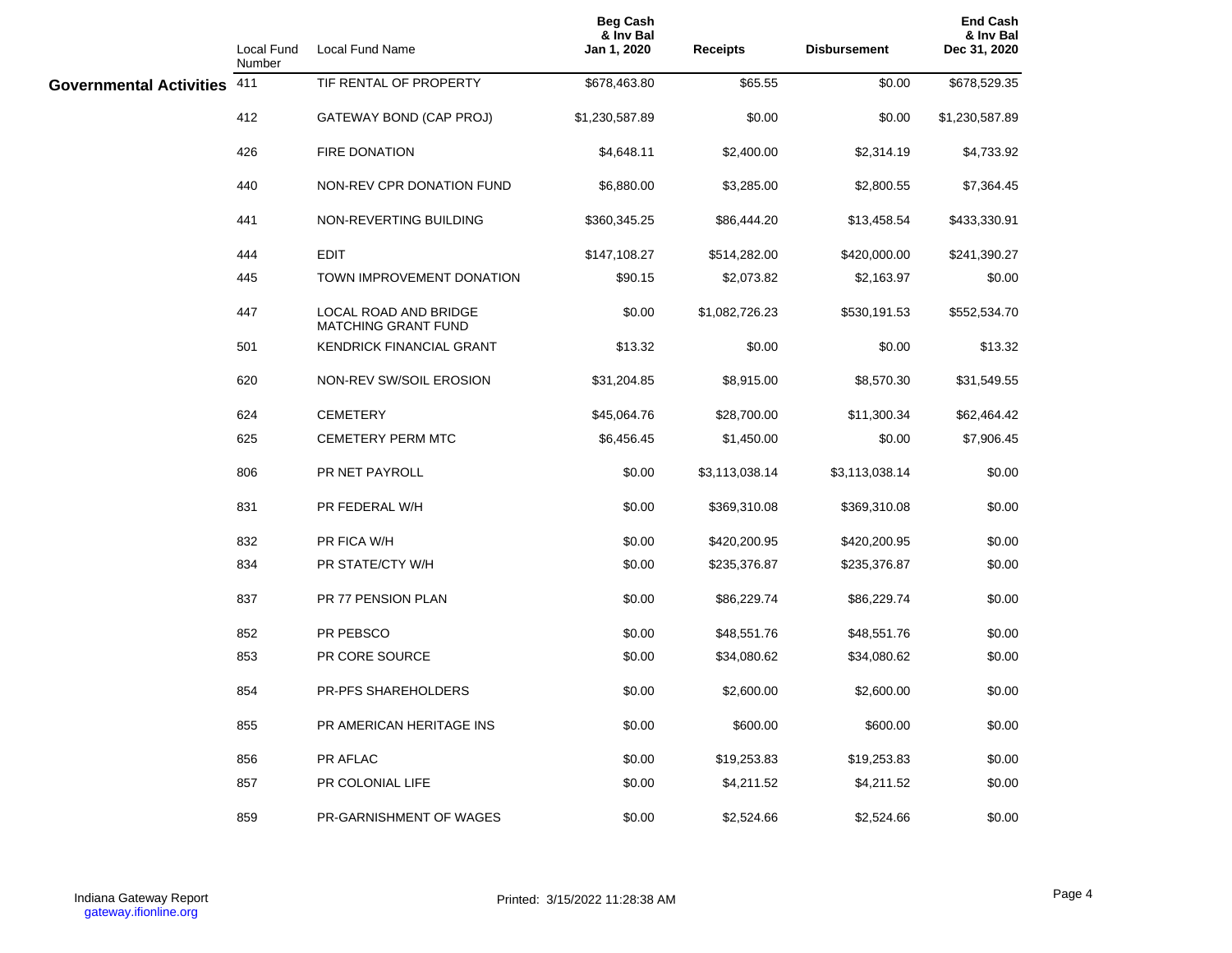|                                | Local Fund<br>Number | Local Fund Name                                         | <b>Beg Cash</b><br>& Inv Bal<br>Jan 1, 2020 | <b>Receipts</b> | <b>Disbursement</b> | <b>End Cash</b><br>& Inv Bal<br>Dec 31, 2020 |
|--------------------------------|----------------------|---------------------------------------------------------|---------------------------------------------|-----------------|---------------------|----------------------------------------------|
| <b>Governmental Activities</b> | 860                  | PR BMO HARRIS - MOORE                                   | \$0.00                                      | \$1,300.00      | \$1,300.00          | \$0.00                                       |
|                                | 861                  | PR TOWN OF MRSVL WWTP                                   | \$0.00                                      | \$445.00        | \$445.00            | \$0.00                                       |
|                                | 862                  | PR CHILD SUPPORT                                        | \$0.00                                      | \$5,520.00      | \$5,520.00          | \$0.00                                       |
|                                | 863                  | PR INTEREST EARNED                                      | \$391.70                                    | \$17.13         | \$0.00              | \$408.83                                     |
|                                | 864                  | PR WORKSITE SOLUTIONS                                   | \$0.00                                      | \$714.96        | \$714.96            | \$0.00                                       |
|                                | 865                  | PR PRE-PAID LEGAL                                       | \$0.00                                      | \$466.20        | \$466.20            | \$0.00                                       |
|                                | 866                  | PR MISC CHARGES                                         | \$4,559.38                                  | \$767.37        | \$0.00              | \$5,326.75                                   |
|                                | 867                  | <b>MICHIGAN CHILD SUPPORT</b>                           | \$0.00                                      | \$9,577.73      | \$9,577.73          | \$0.00                                       |
|                                | 869                  | PR POLICE AND FIREMEN'S<br><b>INSURANCE ASSOCIATION</b> | \$0.00                                      | \$3,667.68      | \$3,667.68          | \$0.00                                       |
|                                | 899                  | <b>COURT FUND</b>                                       | \$13,060.00                                 | \$207,694.68    | \$210,248.68        | \$10,506.00                                  |
|                                | 902                  | <b>FUNDS IN ESCROW - CRAFTON</b>                        | \$5,814.42                                  | \$2.90          | \$0.00              | \$5,817.32                                   |
|                                | 903                  | FUNDS IN ESCROW - ROOKER RUN                            | \$4,340.49                                  | \$7.69          | \$0.00              | \$4,348.18                                   |
|                                |                      | <b>SubTotal</b>                                         | \$25,398,935.03                             | \$22,374,247.05 | \$21,834,065.37     | \$25,939,116.71                              |
| <b>STORM WATER</b>             | 623                  | STORMWATER USER FEES                                    | \$340,710.77                                | \$135,175.07    | \$104,076.05        | \$371,809.79                                 |
|                                |                      | <b>SubTotal</b>                                         | \$340,710.77                                | \$135,175.07    | \$104,076.05        | \$371,809.79                                 |
| <b>WASTEWATER</b>              | 606                  | WASTEWATER OPERATING                                    | \$1,208,571.32                              | \$2,434,994.39  | \$2,568,611.86      | \$1,074,953.85                               |
|                                | 607                  | <b>WASTEWATER B &amp; I</b>                             | \$0.00                                      | \$297,030.00    | \$297,030.00        | \$0.00                                       |
|                                | 608                  | <b>WASTEWATER PLANT IMPR</b>                            | \$755,032.29                                | \$51,300.00     | \$495,350.75        | \$310,981.54                                 |
|                                | 609                  | <b>WASTEWATER DEVEL AVAIL</b>                           | \$65,810.09                                 | \$43,000.00     | \$1,750.00          | \$107,060.09                                 |
|                                | 610                  | WASTEWTR SEWER AVAILBLTY                                | \$201,602.81                                | \$13,750.00     | \$0.00              | \$215,352.81                                 |
|                                | 611                  | WASTEWATER INVESTMENT                                   | \$50,000.00                                 | \$0.00          | \$0.00              | \$50,000.00                                  |
|                                | 612                  | WASTEWATER 2020 BAN                                     | \$0.00                                      | \$2,055,000.00  | \$577,419.41        | \$1,477,580.59                               |
|                                |                      | <b>SubTotal</b>                                         | \$2,281,016.51                              | \$4,895,074.39  | \$3,940,162.02      | \$3,235,928.88                               |
|                                |                      | <b>GRAND TOTAL</b>                                      | \$28,020,662.31                             | \$27,404,496.51 | \$25,878,303.44     | \$29,546,855.38                              |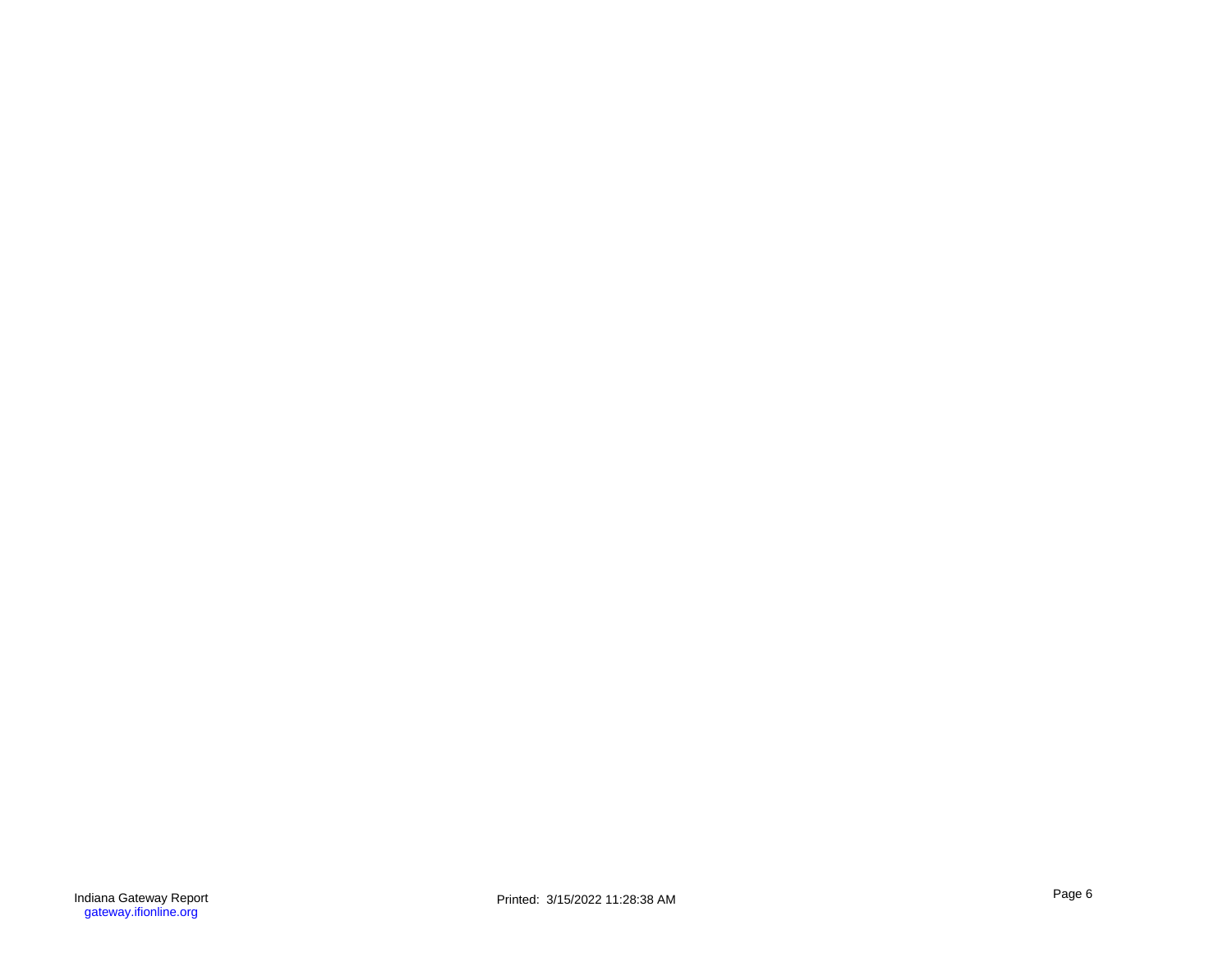# **Mooresville Civil Town, Morgan County, Indiana Detailed Receipts - 2020**

| \$2,183,258.34<br>\$2,208,414.00<br>\$624,008.00<br>\$34,546.82<br>\$5,514.84<br>\$10,235.67<br>\$119,263.74<br>\$14,706.00<br>\$5,199,947.41<br>\$22,242.88<br>\$1,650.00 |
|----------------------------------------------------------------------------------------------------------------------------------------------------------------------------|
|                                                                                                                                                                            |
|                                                                                                                                                                            |
|                                                                                                                                                                            |
|                                                                                                                                                                            |
|                                                                                                                                                                            |
|                                                                                                                                                                            |
|                                                                                                                                                                            |
|                                                                                                                                                                            |
|                                                                                                                                                                            |
|                                                                                                                                                                            |
|                                                                                                                                                                            |
| \$86,745.50                                                                                                                                                                |
| \$110,638.38<br>\$5,138.00                                                                                                                                                 |
| \$5,138.00                                                                                                                                                                 |
| \$24,749.50                                                                                                                                                                |
| \$1,455.00                                                                                                                                                                 |
| \$24,303.38                                                                                                                                                                |
| \$50,507.88                                                                                                                                                                |
| \$10,737.37                                                                                                                                                                |
| \$80,197.33                                                                                                                                                                |
| \$1,212.92                                                                                                                                                                 |
| \$26,018.91                                                                                                                                                                |
| \$118,166.53                                                                                                                                                               |
| \$5,484,398.20                                                                                                                                                             |
| \$314,834.00                                                                                                                                                               |
| \$314,834.00                                                                                                                                                               |
| \$314,834.00                                                                                                                                                               |
|                                                                                                                                                                            |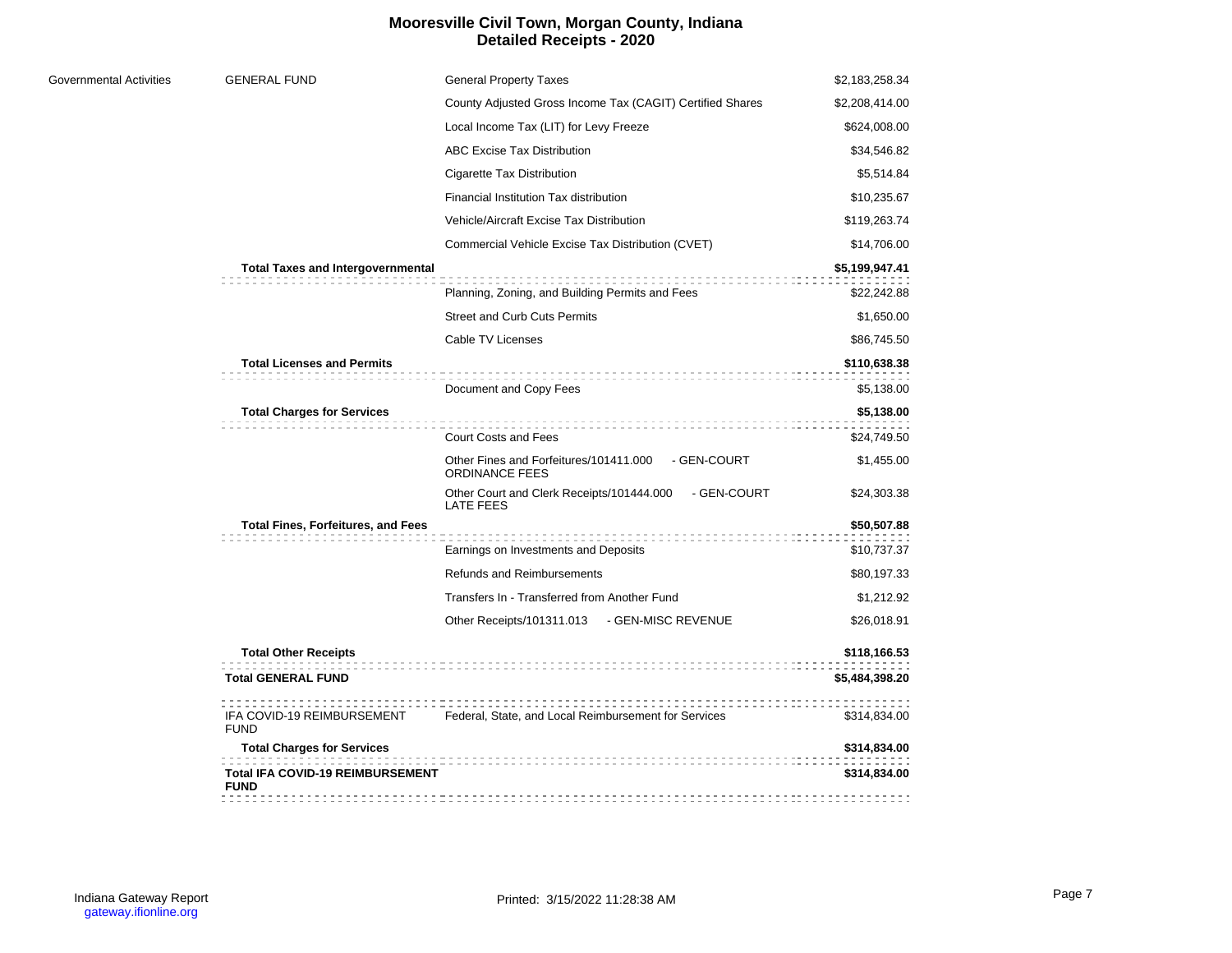| Governmental Activities | <b>MVH</b>                               | <b>General Property Taxes</b>                     | \$449,680.11 |
|-------------------------|------------------------------------------|---------------------------------------------------|--------------|
|                         |                                          | Financial Institution Tax distribution            | \$1,668.23   |
|                         |                                          | Vehicle/Aircraft Excise Tax Distribution          | \$19,437.83  |
|                         |                                          | Motor Vehicle Highway Distribution                | \$177,006.30 |
|                         |                                          | Commercial Vehicle Excise Tax Distribution (CVET) | \$2,396.00   |
|                         |                                          | Other Taxes/201353.000 - MVH/SURTAX               | \$242,416.44 |
|                         | <b>Total Taxes and Intergovernmental</b> |                                                   | \$892,604.91 |
|                         |                                          | Refunds and Reimbursements                        | \$56,656.80  |
|                         |                                          | Other Receipts/201311.013 - MVH MISC REVENUE      | \$256.81     |
|                         | <b>Total Other Receipts</b>              |                                                   | \$56,913.61  |
|                         | <b>Total MVH</b>                         |                                                   | \$949,518.52 |
|                         | LR&S                                     | Local Road and Street Distribution                | \$151,335.60 |
|                         | <b>Total Taxes and Intergovernmental</b> |                                                   | \$151,335.60 |
|                         | <b>Total LR&amp;S</b>                    |                                                   | \$151,335.60 |
|                         | MVH RESTRICTED                           | <br>Motor Vehicle Highway Distribution            | \$177,006.28 |
|                         | <b>Total Taxes and Intergovernmental</b> |                                                   | \$177,006.28 |
|                         | <b>Total MVH RESTRICTED</b>              |                                                   | \$177,006.28 |
|                         |                                          |                                                   |              |
|                         | PARK & RECREATION                        | <b>General Property Taxes</b>                     | \$723,891.23 |
|                         |                                          | Financial Institution Tax distribution            | \$1,946.90   |
|                         |                                          | Vehicle/Aircraft Excise Tax Distribution          | \$37,126.54  |
|                         |                                          | Commercial Vehicle Excise Tax Distribution (CVET) | \$2,796.00   |
|                         | <b>Total Taxes and Intergovernmental</b> |                                                   | \$765,760.67 |
|                         |                                          | Park and Recreation Receipts                      | \$29,954.00  |
|                         |                                          | <b>Rental of Property</b>                         | \$20,420.00  |
|                         | <b>Total Charges for Services</b>        |                                                   | \$50,374.00  |
|                         |                                          | Earnings on Investments and Deposits              | \$1,192.93   |
|                         |                                          | Refunds and Reimbursements                        | \$99,115.14  |
|                         |                                          | Other Receipts/204311.013 - PARK /MISC REVENUE    | \$2,899.00   |
|                         | <b>Total Other Receipts</b>              |                                                   | \$103,207.07 |
|                         | <b>Total PARK &amp; RECREATION</b>       |                                                   | \$919,341.74 |
|                         |                                          |                                                   |              |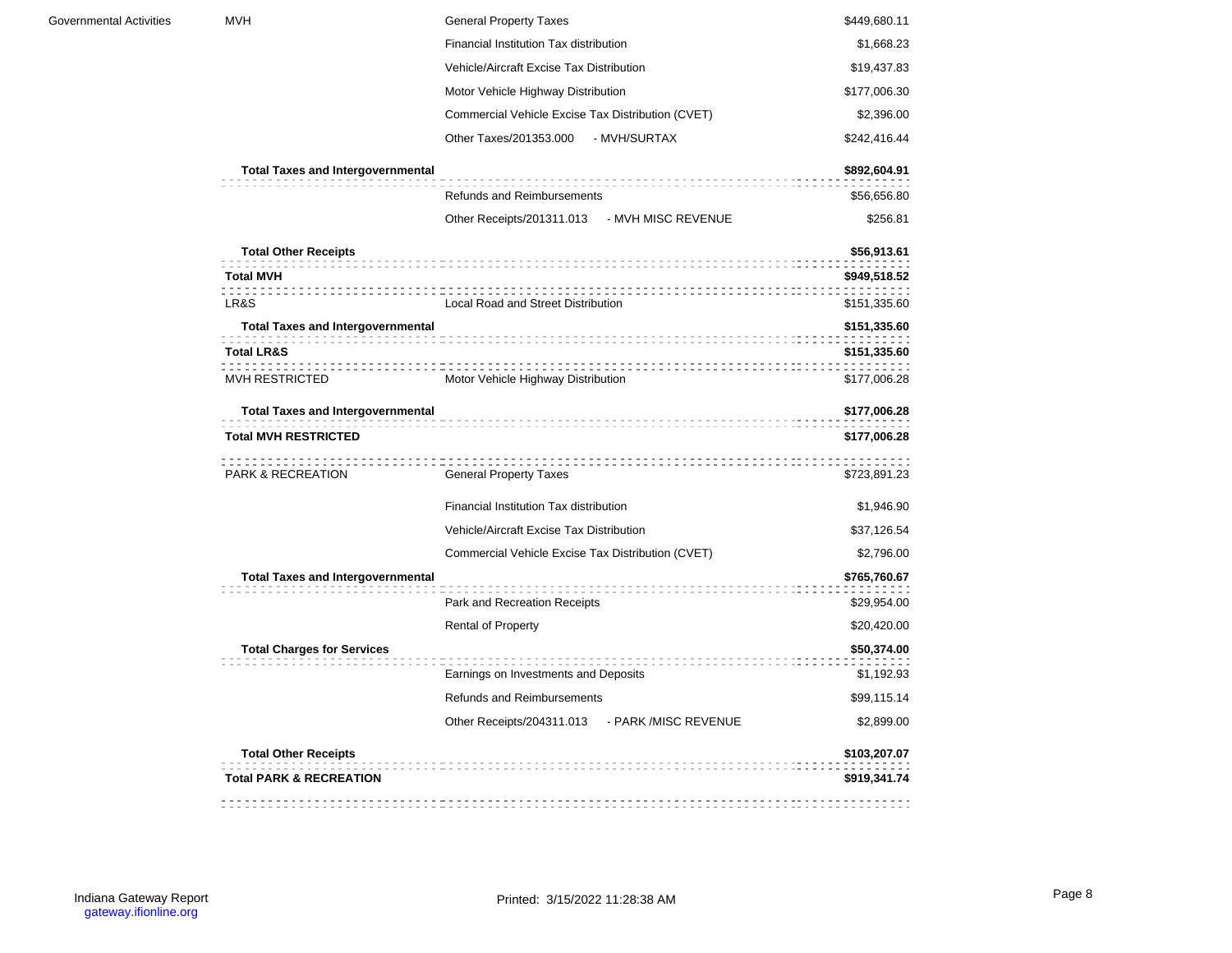| Governmental Activities | PARK DONATIONS                                                            | Donations, Gifts, and Bequests               |                                                        | \$6,186.00                   |
|-------------------------|---------------------------------------------------------------------------|----------------------------------------------|--------------------------------------------------------|------------------------------|
|                         | <b>Total Other Receipts</b>                                               |                                              |                                                        | \$6,186.00                   |
|                         | <b>Total PARK DONATIONS</b>                                               |                                              |                                                        | \$6,186.00                   |
|                         | .<br>FOOD AND BEVERAGE                                                    | Food and Beverage Tax                        |                                                        | \$379,932.86                 |
|                         | <b>Total Taxes and Intergovernmental</b>                                  |                                              |                                                        | \$379,932.86                 |
|                         | <b>Total FOOD AND BEVERAGE</b>                                            |                                              |                                                        | \$379,932.86                 |
|                         | BURGLAR ALARM PERMITS                                                     | <b>PERMITS</b>                               | Other Licenses and Permits/210424.000 - BURGLAR ALARM- | \$5,350.00                   |
|                         | <b>Total Licenses and Permits</b>                                         |                                              |                                                        | \$5,350.00                   |
|                         | <b>Total BURGLAR ALARM PERMITS</b>                                        |                                              |                                                        | \$5,350.00                   |
|                         | PARK NONREVERT OPERATIN Park and Recreation Receipts                      |                                              |                                                        | \$344,516.00                 |
|                         | <b>Total Charges for Services</b><br><b>Total PARK NONREVERT OPERATIN</b> |                                              |                                                        | \$344,516.00<br>\$344,516.00 |
|                         | <b>HEALTH SELF INSURANCE</b>                                              | Transfers In - Transferred from Another Fund |                                                        | \$2,108,620.62               |
|                         |                                                                           |                                              | Other Receipts/212311.013 - HEALTH INS - MISC REVENUE  | \$971,596.55                 |
|                         | <b>Total Other Receipts</b>                                               |                                              |                                                        | \$3,080,217.17               |
|                         | <b>Total HEALTH SELF INSURANCE</b>                                        |                                              |                                                        | \$3,080,217.17               |
|                         | PACE TEAM DRUG FUND                                                       | <b>FROM DRUG BUST</b>                        | Other Receipts/214311.013 - PACE TEAM DRUG FUND-REV    | \$13,653.00                  |
|                         | <b>Total Other Receipts</b>                                               |                                              |                                                        | \$13,653.00                  |
|                         | <b>Total PACE TEAM DRUG FUND</b>                                          |                                              |                                                        | \$13,653.00                  |
|                         | OPERATION PULL OVER                                                       | <b>REVENUE</b>                               | Other Receipts/216311.013 - OPERATION PULLOVER/MISC    | \$1,212.92                   |
|                         | <b>Total Other Receipts</b>                                               |                                              |                                                        | \$1,212.92                   |
|                         | <b>Total OPERATION PULL OVER</b>                                          |                                              |                                                        | \$1,212.92                   |
|                         |                                                                           |                                              |                                                        |                              |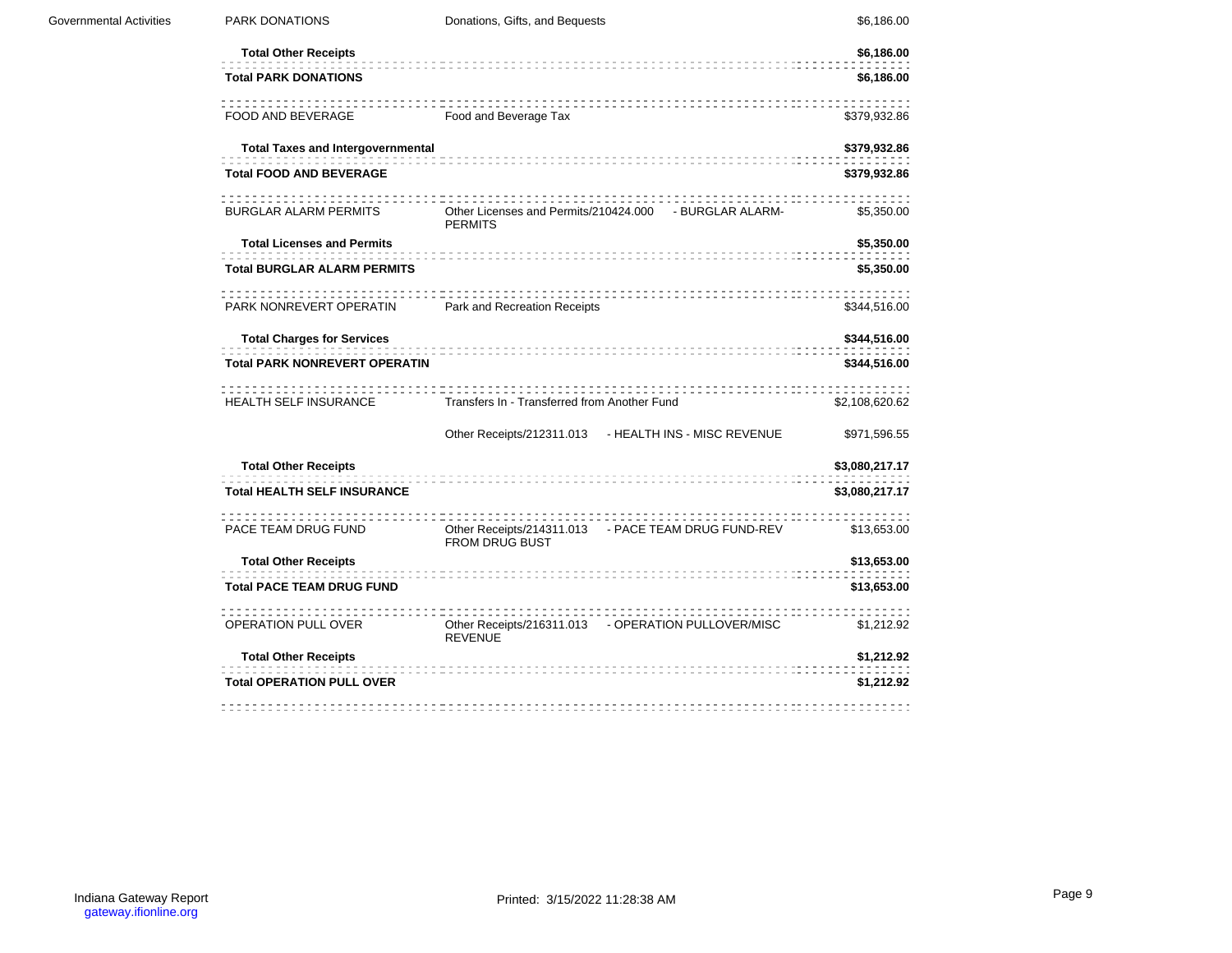| <b>Governmental Activities</b> | <b>GATEWAY MAINTENANCE</b>                         | <b>Rental of Property</b>                        | \$14,400.00  |
|--------------------------------|----------------------------------------------------|--------------------------------------------------|--------------|
|                                | <b>Total Charges for Services</b>                  |                                                  | \$14,400.00  |
|                                | <b>Total GATEWAY MAINTENANCE</b>                   |                                                  | \$14,400.00  |
|                                | <b>BABY BOX DONATIONS</b>                          | Donations, Gifts, and Bequests                   | \$30.49      |
|                                | <b>Total Other Receipts</b>                        |                                                  | \$30.49      |
|                                | <b>Total BABY BOX DONATIONS</b>                    |                                                  | \$30.49      |
|                                | :::::::::::::<br>PUBLIC SAFETY LOIT                | Local Option Income Tax (LOIT) for Public Safety | \$728,283.00 |
|                                | <b>Total Taxes and Intergovernmental</b>           |                                                  | \$728,283.00 |
|                                | <b>Total PUBLIC SAFETY LOIT</b>                    |                                                  | \$728,283.00 |
|                                | POLICE DONATION                                    | Donations, Gifts, and Bequests                   | \$1,600.00   |
|                                | <b>Total Other Receipts</b>                        |                                                  | \$1,600.00   |
|                                | <b>Total POLICE DONATION</b>                       |                                                  | \$1,600.00   |
|                                | <b>K9 DONATION FUND</b>                            | Donations, Gifts, and Bequests                   | \$20.00      |
|                                | <b>Total Other Receipts</b>                        |                                                  | \$20.00      |
|                                | <b>Total K9 DONATION FUND</b>                      |                                                  | \$20.00      |
|                                | MOORESVILLE CHILDREN'S FUND                        | Donations, Gifts, and Bequests                   | \$36,546.13  |
|                                | <b>Total Other Receipts</b>                        |                                                  | \$36,546.13  |
|                                | <b>Total MOORESVILLE CHILDREN'S</b><br><b>FUND</b> |                                                  | \$36,546.13  |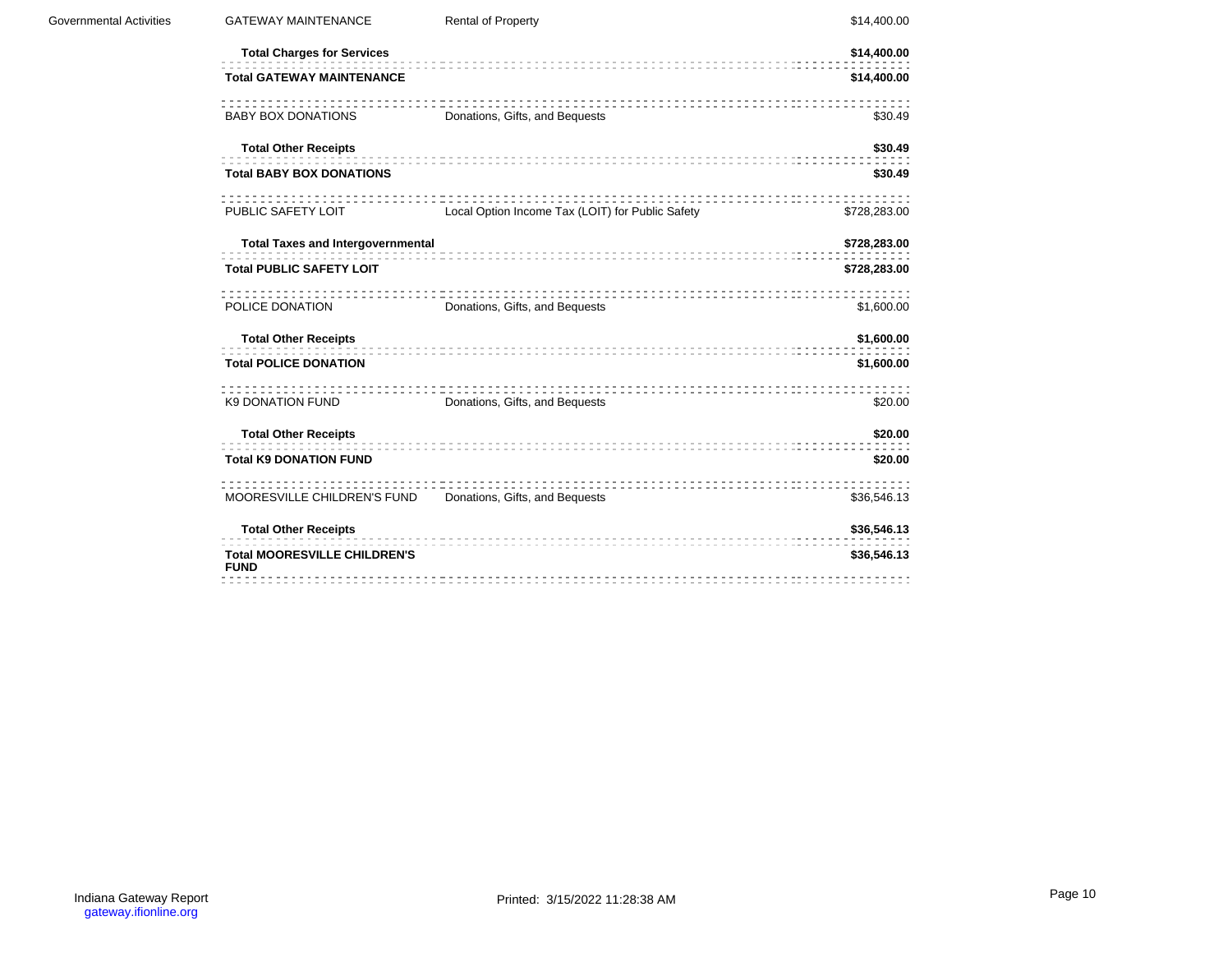| Governmental Activities | <b>LLEPCE</b>                             | <b>Gun Permits</b>                                                                                 | \$8,690.00   |
|-------------------------|-------------------------------------------|----------------------------------------------------------------------------------------------------|--------------|
|                         | <b>Total Licenses and Permits</b>         |                                                                                                    | \$8,690.00   |
|                         |                                           | Document and Copy Fees                                                                             | \$649.00     |
|                         |                                           | Other Charges for Services, Sales, and Fees/233424.000 -<br>LLEPCE - VIN INSPECTIONS               | \$1,900.00   |
|                         | <b>Total Charges for Services</b>         |                                                                                                    | \$2,549.00   |
|                         |                                           | Other Court and Clerk Receipts/233423.000 - LLEPC-POLICE<br><b>EDUCATION FUND</b>                  | \$1,262.00   |
|                         | <b>Total Fines, Forfeitures, and Fees</b> |                                                                                                    | \$1,262.00   |
|                         | <b>Total LLEPCE</b>                       |                                                                                                    | \$12,501.00  |
|                         | <b>COUNTY COURT</b>                       | Court Costs and Fees                                                                               | \$15,552.00  |
|                         | <b>Total Fines, Forfeitures, and Fees</b> |                                                                                                    | \$15,552.00  |
|                         | <b>Total COUNTY COURT</b>                 |                                                                                                    | \$15,552.00  |
|                         | POLICE CON'T ED                           | Other Court and Clerk Receipts/239352.010 - PCEF-<br><b>DEFERRED TICKETS</b>                       | \$40,701.00  |
|                         | <b>Total Fines, Forfeitures, and Fees</b> |                                                                                                    | \$40,701.00  |
|                         | <b>Total POLICE CON'T ED</b>              |                                                                                                    | \$40,701.00  |
|                         | UNSAFE BUILDING                           | Transfers In - Transferred from Another Fund                                                       | \$3,500.00   |
|                         | <b>Total Other Receipts</b>               |                                                                                                    | \$3,500.00   |
|                         | <b>Total UNSAFE BUILDING</b>              |                                                                                                    | \$3,500.00   |
|                         | <b>RIVERBOAT</b>                          | Casino/Riverboat Distribution                                                                      | \$55,246.48  |
|                         | <b>Total Taxes and Intergovernmental</b>  |                                                                                                    | \$55,246.48  |
|                         | <b>Total RIVERBOAT</b>                    |                                                                                                    | \$55,246.48  |
|                         | <b>VEST GRANT</b>                         | Federal and State Grants and Distributions - Public Safety                                         | \$1,999.99   |
|                         | <b>Total Taxes and Intergovernmental</b>  |                                                                                                    | \$1,999.99   |
|                         | <b>Total VEST GRANT</b>                   |                                                                                                    | \$1,999.99   |
|                         | SAFER GRANT                               | Federal and State Grants and Distributions - Other/247371.000 -<br>SAFER - LOCAL GOVERNMENT GRANTS | \$173,523.38 |
|                         | <b>Total Taxes and Intergovernmental</b>  |                                                                                                    | \$173,523.38 |
|                         | <b>Total SAFER GRANT</b>                  |                                                                                                    | \$173,523.38 |
|                         |                                           |                                                                                                    |              |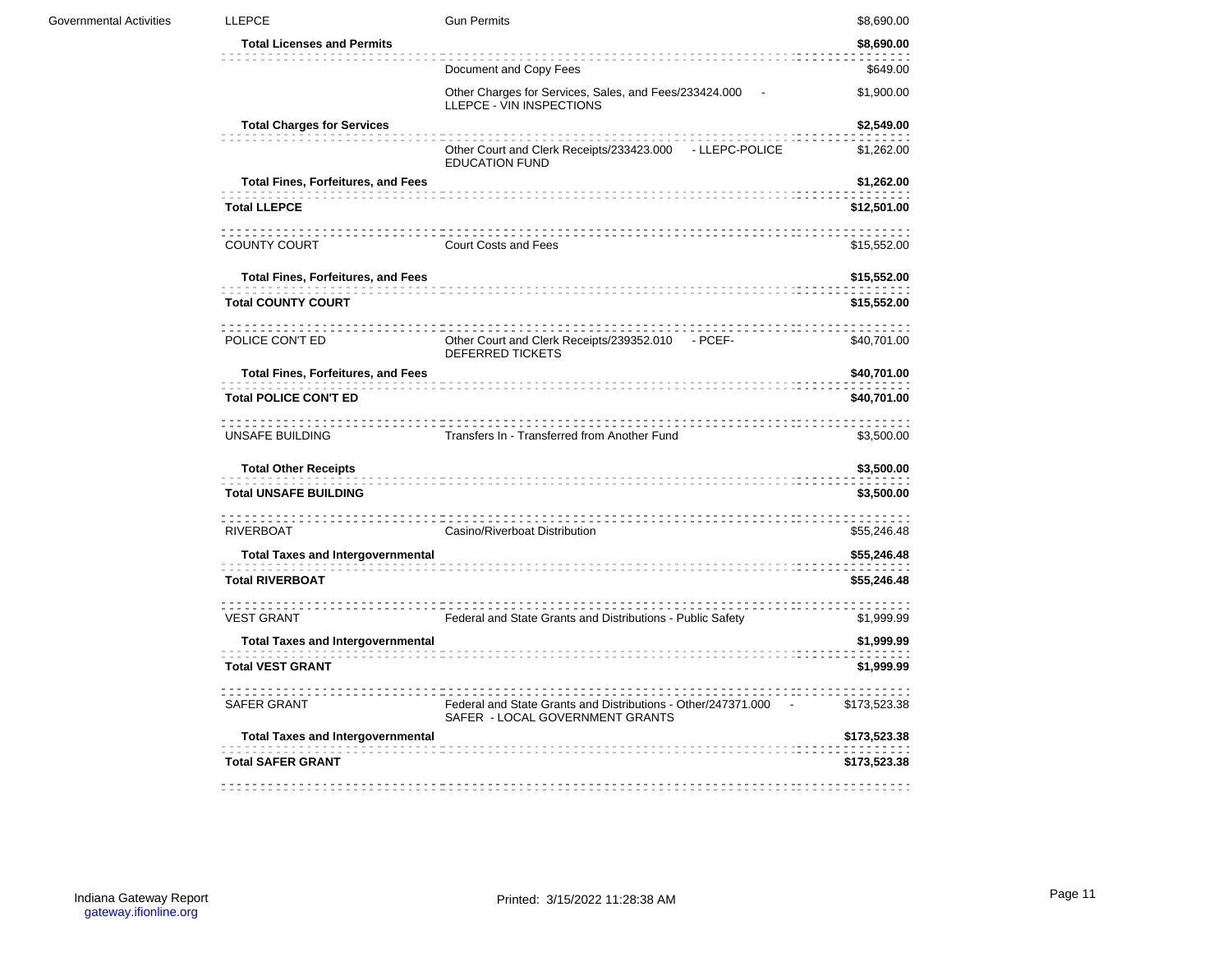| <b>Governmental Activities</b> | FIRE NON-REVERTING EMS FUND                                 | <b>Emergency Medical Services Fees</b>                                                    | \$3,213.11                   |
|--------------------------------|-------------------------------------------------------------|-------------------------------------------------------------------------------------------|------------------------------|
|                                | <b>Total Charges for Services</b>                           |                                                                                           | \$3,213.11                   |
|                                | <b>Total FIRE NON-REVERTING EMS</b><br><b>FUND</b>          |                                                                                           | \$3,213.11                   |
|                                | <b>GRANT</b>                                                | DHS ASSISTANCE TO FIREFIGHTERS Federal and State Grants and Distributions - Public Safety | \$26,636.33                  |
|                                | <b>Total Taxes and Intergovernmental</b>                    |                                                                                           | \$26,636.33                  |
|                                | <b>Total DHS ASSISTANCE TO</b><br><b>FIREFIGHTERS GRANT</b> |                                                                                           | \$26,636.33                  |
|                                | <b>SRF BOND &amp; INTEREST</b>                              | Other Receipts/304311.013 - SRF BOND & INT/MISC<br><b>REVENUE</b>                         | \$598,335.50                 |
|                                | <b>Total Other Receipts</b>                                 |                                                                                           | \$598,335.50                 |
|                                | <b>Total SRF BOND &amp; INTEREST</b>                        |                                                                                           | \$598,335.50                 |
|                                | SRF DEBT SVC RESERVE                                        | Other Receipts/308311.013 - SRF DEBT SVC RES/MISC<br><b>REVENUE</b>                       | \$3,073.77                   |
|                                | <b>Total Other Receipts</b>                                 |                                                                                           | \$3,073.77                   |
|                                | <b>Total SRF DEBT SVC RESERVE</b>                           |                                                                                           | \$3,073.77                   |
|                                | CCI                                                         | Cigarette Tax Distribution                                                                | \$20,221.07                  |
|                                | <b>Total Taxes and Intergovernmental</b>                    |                                                                                           | \$20,221.07                  |
|                                | <b>Total CCI</b>                                            |                                                                                           | \$20,221.07                  |
|                                | <b>CCD</b>                                                  | <b>General Property Taxes</b>                                                             | \$216,774.04                 |
|                                |                                                             | Financial Institution Tax distribution                                                    | \$804.19                     |
|                                |                                                             | Vehicle/Aircraft Excise Tax Distribution                                                  | \$9,370.26                   |
|                                |                                                             | Commercial Vehicle Excise Tax Distribution (CVET)                                         | \$1,156.00                   |
|                                | <b>Total Taxes and Intergovernmental</b>                    |                                                                                           | \$228,104.49                 |
|                                | <b>Total CCD</b>                                            |                                                                                           | \$228,104.49                 |
|                                | <b>REDEVELOPMENT TIF 1</b>                                  | <b>General Property Taxes</b>                                                             | \$2,189,071.12               |
|                                | <b>Total Taxes and Intergovernmental</b>                    | Earnings on Investments and Deposits                                                      | \$2,189,071.12<br>\$9,170.09 |
|                                |                                                             | Other Receipts/406311.013 - REDEV TIF 1/MISC REVENUE                                      | \$88,514.50                  |
|                                | <b>Total Other Receipts</b>                                 |                                                                                           | \$97,684.59                  |
|                                | <b>Total REDEVELOPMENT TIF 1</b>                            |                                                                                           | \$2,286,755.71               |
|                                |                                                             |                                                                                           |                              |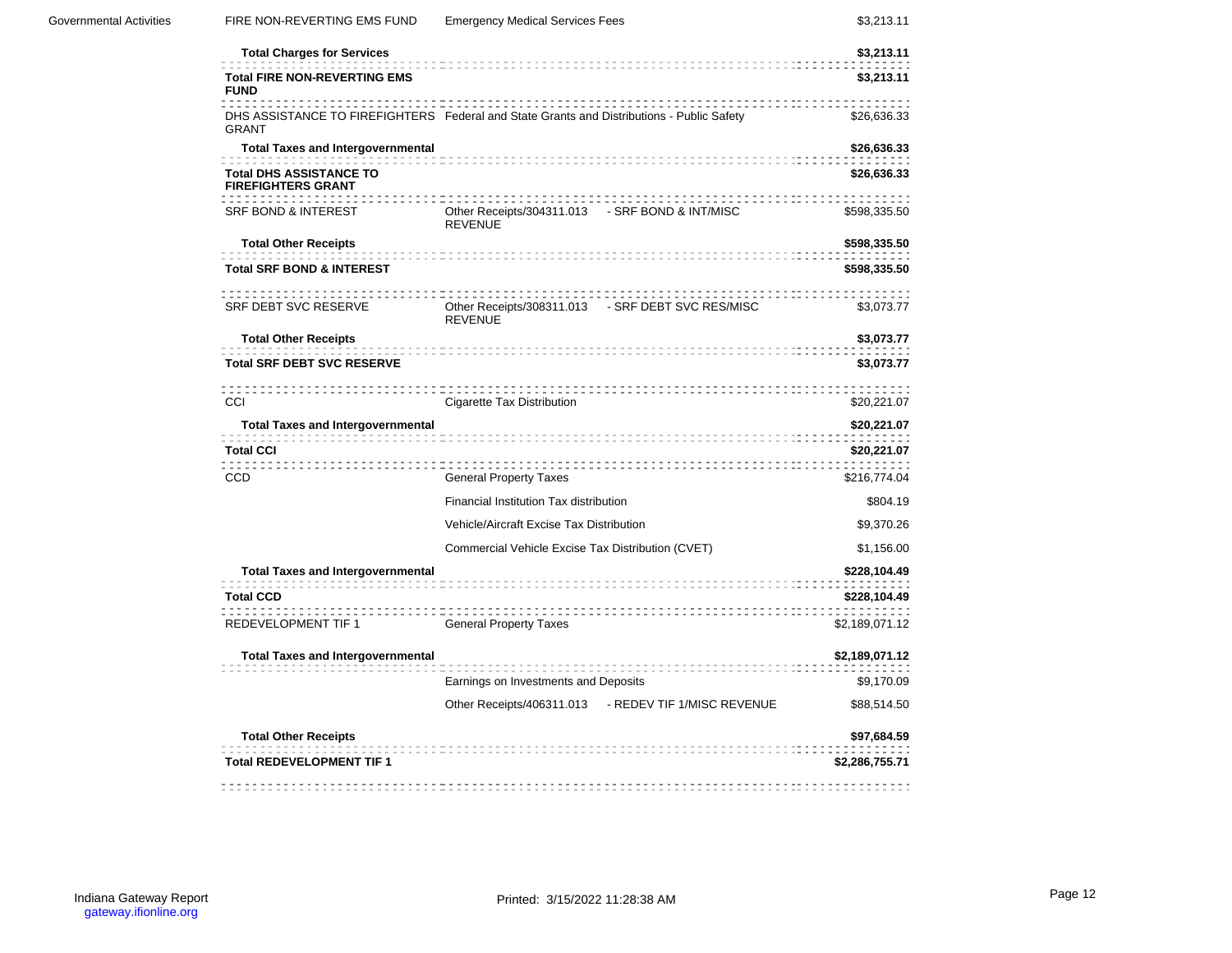| TIF RENTAL OF PROPERTY                                           | <b>MISC REV</b>                |                                                          | \$65.55                                                                                                                                                                                                                                                                                                                                                                                                                         |
|------------------------------------------------------------------|--------------------------------|----------------------------------------------------------|---------------------------------------------------------------------------------------------------------------------------------------------------------------------------------------------------------------------------------------------------------------------------------------------------------------------------------------------------------------------------------------------------------------------------------|
| <b>Total Other Receipts</b>                                      |                                |                                                          | \$65.55                                                                                                                                                                                                                                                                                                                                                                                                                         |
| <b>Total TIF RENTAL OF PROPERTY</b>                              |                                |                                                          | \$65.55                                                                                                                                                                                                                                                                                                                                                                                                                         |
| FIRE DONATION                                                    | Donations, Gifts, and Bequests |                                                          | \$2,400.00                                                                                                                                                                                                                                                                                                                                                                                                                      |
| <b>Total Other Receipts</b>                                      |                                |                                                          | \$2,400.00                                                                                                                                                                                                                                                                                                                                                                                                                      |
| <b>Total FIRE DONATION</b>                                       |                                |                                                          | \$2,400.00                                                                                                                                                                                                                                                                                                                                                                                                                      |
|                                                                  |                                |                                                          | \$3,285.00                                                                                                                                                                                                                                                                                                                                                                                                                      |
| <b>Total Other Receipts</b>                                      |                                |                                                          | \$3,285.00                                                                                                                                                                                                                                                                                                                                                                                                                      |
| <b>Total NON-REV CPR DONATION</b><br><b>FUND</b>                 |                                |                                                          | \$3,285.00                                                                                                                                                                                                                                                                                                                                                                                                                      |
| NON-REVERTING BUILDING                                           |                                |                                                          | \$86,087.20                                                                                                                                                                                                                                                                                                                                                                                                                     |
| <b>Total Licenses and Permits</b>                                |                                |                                                          | \$86,087.20                                                                                                                                                                                                                                                                                                                                                                                                                     |
|                                                                  |                                |                                                          | \$357.00                                                                                                                                                                                                                                                                                                                                                                                                                        |
| <b>Total Charges for Services</b>                                |                                | \$357.00                                                 |                                                                                                                                                                                                                                                                                                                                                                                                                                 |
| <b>Total NON-REVERTING BUILDING</b>                              |                                |                                                          | \$86,444.20                                                                                                                                                                                                                                                                                                                                                                                                                     |
| EDIT                                                             | <b>Distributions</b>           |                                                          | \$514,282.00                                                                                                                                                                                                                                                                                                                                                                                                                    |
| <b>Total Taxes and Intergovernmental</b>                         |                                | \$514,282.00                                             |                                                                                                                                                                                                                                                                                                                                                                                                                                 |
| <b>Total EDIT</b>                                                |                                |                                                          | \$514,282.00                                                                                                                                                                                                                                                                                                                                                                                                                    |
| TOWN IMPROVEMENT DONATION                                        | Donations, Gifts, and Bequests |                                                          | \$2,073.82                                                                                                                                                                                                                                                                                                                                                                                                                      |
| <b>Total Other Receipts</b>                                      |                                |                                                          | \$2,073.82                                                                                                                                                                                                                                                                                                                                                                                                                      |
| <b>Total TOWN IMPROVEMENT</b><br><b>DONATION</b>                 |                                |                                                          | \$2,073.82                                                                                                                                                                                                                                                                                                                                                                                                                      |
| LOCAL ROAD AND BRIDGE<br><b>MATCHING GRANT FUND</b>              |                                |                                                          | \$1,000,000.00                                                                                                                                                                                                                                                                                                                                                                                                                  |
| <b>Total Taxes and Intergovernmental</b>                         |                                |                                                          | \$1,000,000.00                                                                                                                                                                                                                                                                                                                                                                                                                  |
|                                                                  |                                |                                                          | \$82,726.23                                                                                                                                                                                                                                                                                                                                                                                                                     |
| <b>Total Other Receipts</b>                                      |                                |                                                          | \$82,726.23                                                                                                                                                                                                                                                                                                                                                                                                                     |
| <b>Total LOCAL ROAD AND BRIDGE</b><br><b>MATCHING GRANT FUND</b> |                                |                                                          | \$1,082,726.23                                                                                                                                                                                                                                                                                                                                                                                                                  |
|                                                                  |                                | NON-REV CPR DONATION FUND Donations, Gifts, and Bequests | Other Receipts/411311.013 - TIF RENTAL (SOUTHBRIDGE) -<br>Planning, Zoning, and Building Permits and Fees<br>Other Charges for Services, Sales, and Fees/441444.000 -<br>NON-REV - CREDIT CARD FEES<br>County Economic Development Income Tax (CEDIT) Additional<br>Federal and State Grants and Distributions - Other/447340.000 -<br>LOCAL RD AND BRIDGE STATE MATCHING GRANT<br>Transfers In - Transferred from Another Fund |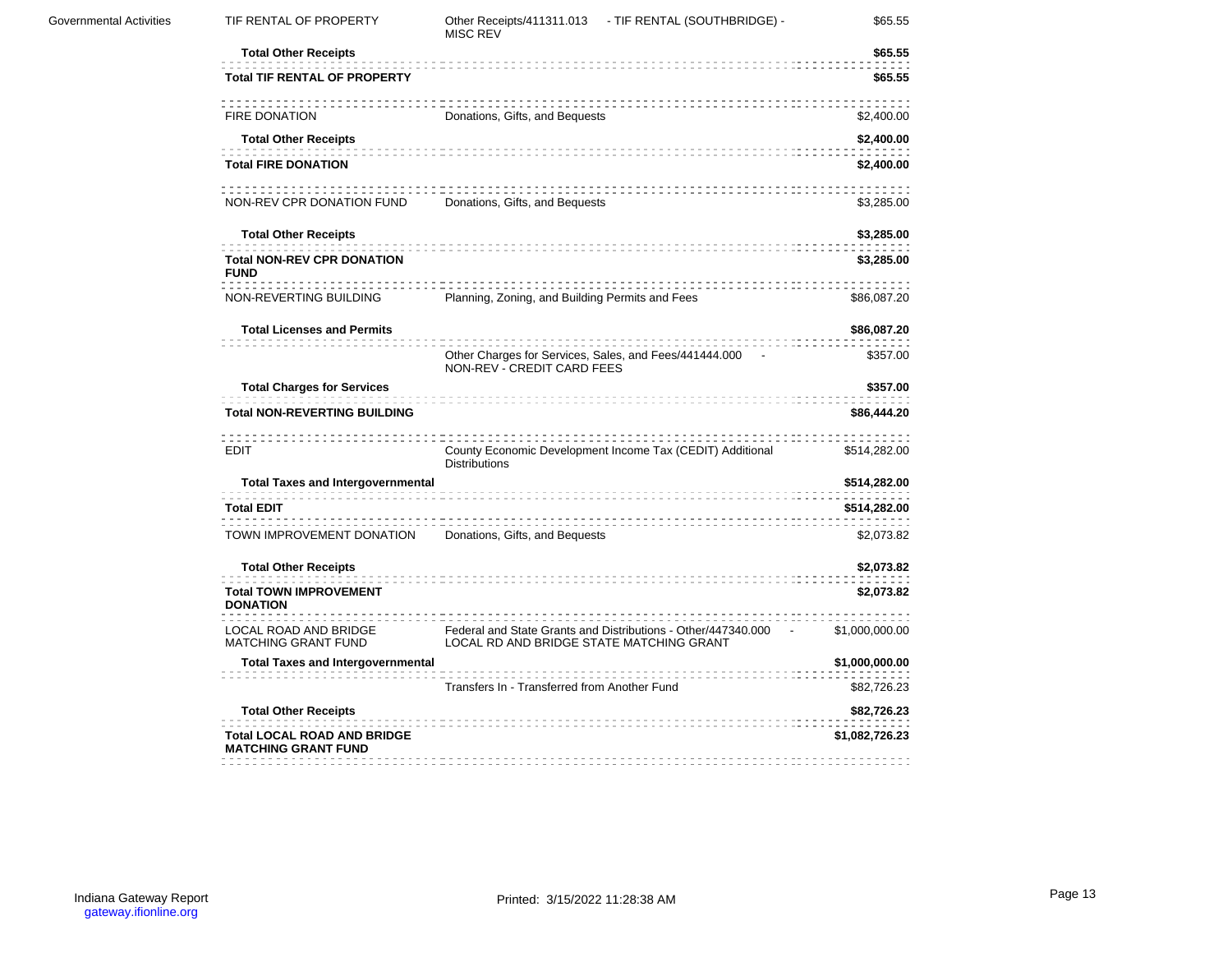| <b>Governmental Activities</b> | NON-REV SW/SOIL EROSION                       | Other Licenses and Permits/620221.000 - NON-REV<br>STRMWTR-EROSION CNTRL PMTS | \$8,915.00                       |
|--------------------------------|-----------------------------------------------|-------------------------------------------------------------------------------|----------------------------------|
|                                | <b>Total Licenses and Permits</b>             |                                                                               | \$8,915.00                       |
|                                | <b>Total NON-REV SW/SOIL EROSION</b>          |                                                                               | \$8,915.00                       |
|                                | <b>CEMETERY</b>                               | <b>Cemetery Receipts</b>                                                      | \$28,700.00                      |
|                                | <b>Total Charges for Services</b>             |                                                                               | \$28,700.00                      |
|                                | <b>Total CEMETERY</b>                         |                                                                               | \$28,700.00                      |
|                                | CEMETERY PERM MTC                             | <b>Cemetery Receipts</b>                                                      | \$1,450.00                       |
|                                | <b>Total Charges for Services</b>             |                                                                               | \$1,450.00                       |
|                                | <b>Total CEMETERY PERM MTC</b>                |                                                                               | \$1,450.00                       |
|                                |                                               |                                                                               |                                  |
|                                | PR NET PAYROLL<br><b>Total Other Receipts</b> | Payroll Fund and Clearing Account Receipts                                    | \$3,113,038.14<br>\$3,113,038.14 |
|                                |                                               |                                                                               |                                  |
|                                | <b>Total PR NET PAYROLL</b>                   |                                                                               | \$3,113,038.14                   |
|                                | PR FEDERAL W/H                                | Payroll Fund and Clearing Account Receipts                                    | \$369,310.08                     |
|                                | <b>Total Other Receipts</b>                   |                                                                               | \$369,310.08                     |
|                                | <b>Total PR FEDERAL W/H</b>                   |                                                                               | \$369,310.08                     |
|                                | PR FICA W/H                                   | .<br>Payroll Fund and Clearing Account Receipts                               | \$420,200.95                     |
|                                | <b>Total Other Receipts</b>                   |                                                                               | \$420,200.95                     |
|                                | <b>Total PR FICA W/H</b>                      |                                                                               | \$420,200.95                     |
|                                | PR STATE/CTY W/H                              | Payroll Fund and Clearing Account Receipts                                    | \$235,376.87                     |
|                                | <b>Total Other Receipts</b>                   |                                                                               | \$235,376.87                     |
|                                | <b>Total PR STATE/CTY W/H</b>                 |                                                                               | \$235,376.87                     |
|                                | PR 77 PENSION PLAN                            | Payroll Fund and Clearing Account Receipts                                    | \$86,229.74                      |
|                                | <b>Total Other Receipts</b>                   |                                                                               | \$86,229.74                      |
|                                | <b>Total PR 77 PENSION PLAN</b>               |                                                                               | \$86,229.74                      |
|                                |                                               |                                                                               |                                  |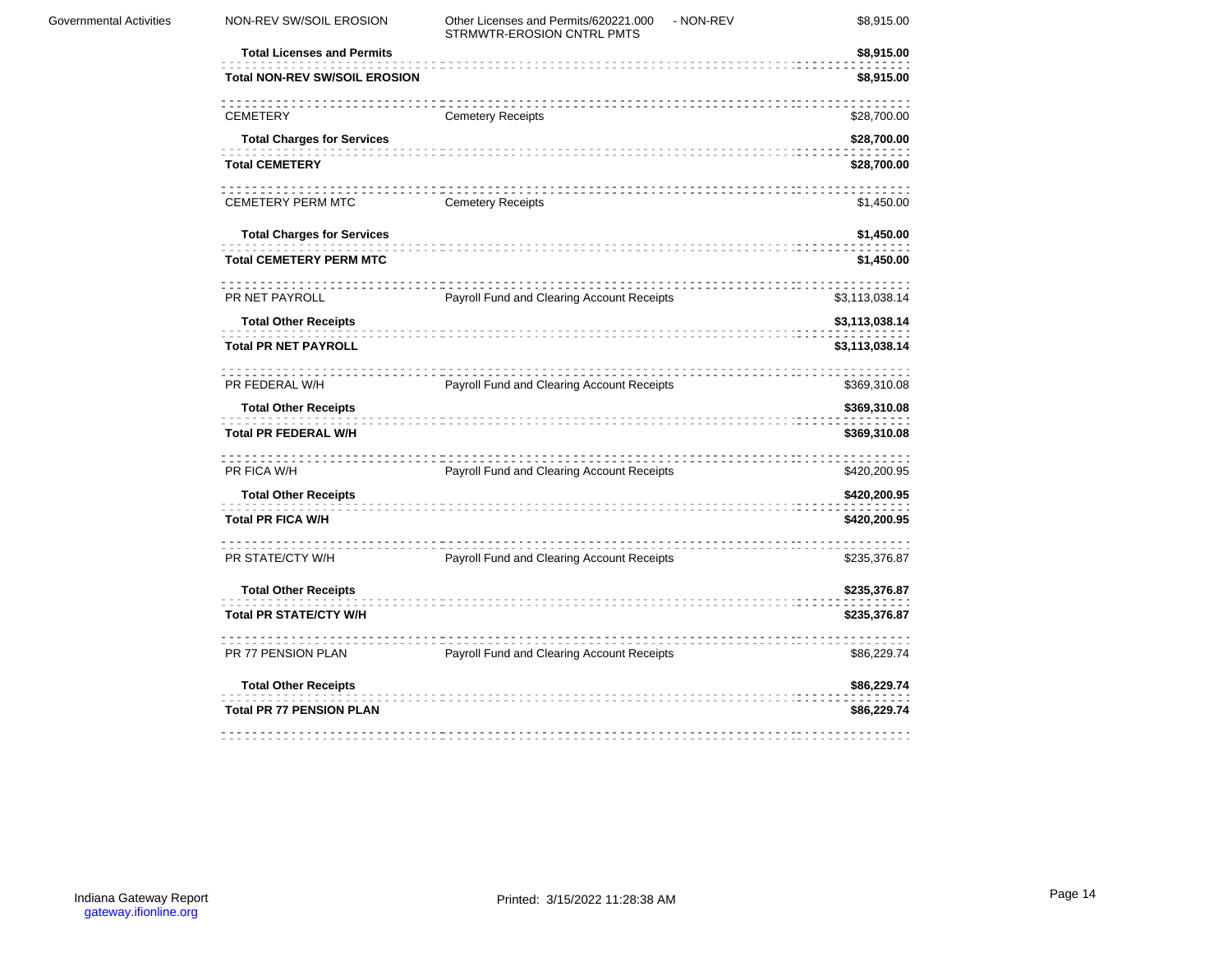| Governmental Activities | PR PEBSCO                             | Payroll Fund and Clearing Account Receipts | \$48,551.76 |
|-------------------------|---------------------------------------|--------------------------------------------|-------------|
|                         | <b>Total Other Receipts</b>           |                                            | \$48,551.76 |
|                         | <b>Total PR PEBSCO</b>                |                                            | \$48,551.76 |
|                         | PR CORE SOURCE                        | Payroll Fund and Clearing Account Receipts | \$34,080.62 |
|                         | <b>Total Other Receipts</b>           |                                            | \$34,080.62 |
|                         | <b>Total PR CORE SOURCE</b>           |                                            | \$34,080.62 |
|                         | PR-PFS SHAREHOLDERS                   | Payroll Fund and Clearing Account Receipts | \$2,600.00  |
|                         | <b>Total Other Receipts</b>           |                                            | \$2,600.00  |
|                         | <b>Total PR-PFS SHAREHOLDERS</b>      |                                            | \$2,600.00  |
|                         | PR AMERICAN HERITAGE INS              | Payroll Fund and Clearing Account Receipts | \$600.00    |
|                         | <b>Total Other Receipts</b>           |                                            | \$600.00    |
|                         | <b>Total PR AMERICAN HERITAGE INS</b> |                                            | \$600.00    |
|                         | PR AFLAC                              | Payroll Fund and Clearing Account Receipts | \$19,253.83 |
|                         | <b>Total Other Receipts</b>           |                                            | \$19,253.83 |
|                         | <b>Total PR AFLAC</b>                 |                                            | \$19,253.83 |
|                         | PR COLONIAL LIFE                      | Payroll Fund and Clearing Account Receipts | \$4,211.52  |
|                         | <b>Total Other Receipts</b>           |                                            | \$4,211.52  |
|                         | <b>Total PR COLONIAL LIFE</b>         |                                            | \$4,211.52  |
|                         | PR-GARNISHMENT OF WAGES               | Payroll Fund and Clearing Account Receipts | \$2,524.66  |
|                         | <b>Total Other Receipts</b>           |                                            | \$2,524.66  |
|                         | <b>Total PR-GARNISHMENT OF WAGES</b>  |                                            | \$2,524.66  |
|                         | PR BMO HARRIS - MOORE                 | Payroll Fund and Clearing Account Receipts | \$1,300.00  |
|                         | <b>Total Other Receipts</b>           |                                            | \$1,300.00  |
|                         | <b>Total PR BMO HARRIS - MOORE</b>    |                                            | \$1,300.00  |
|                         |                                       |                                            |             |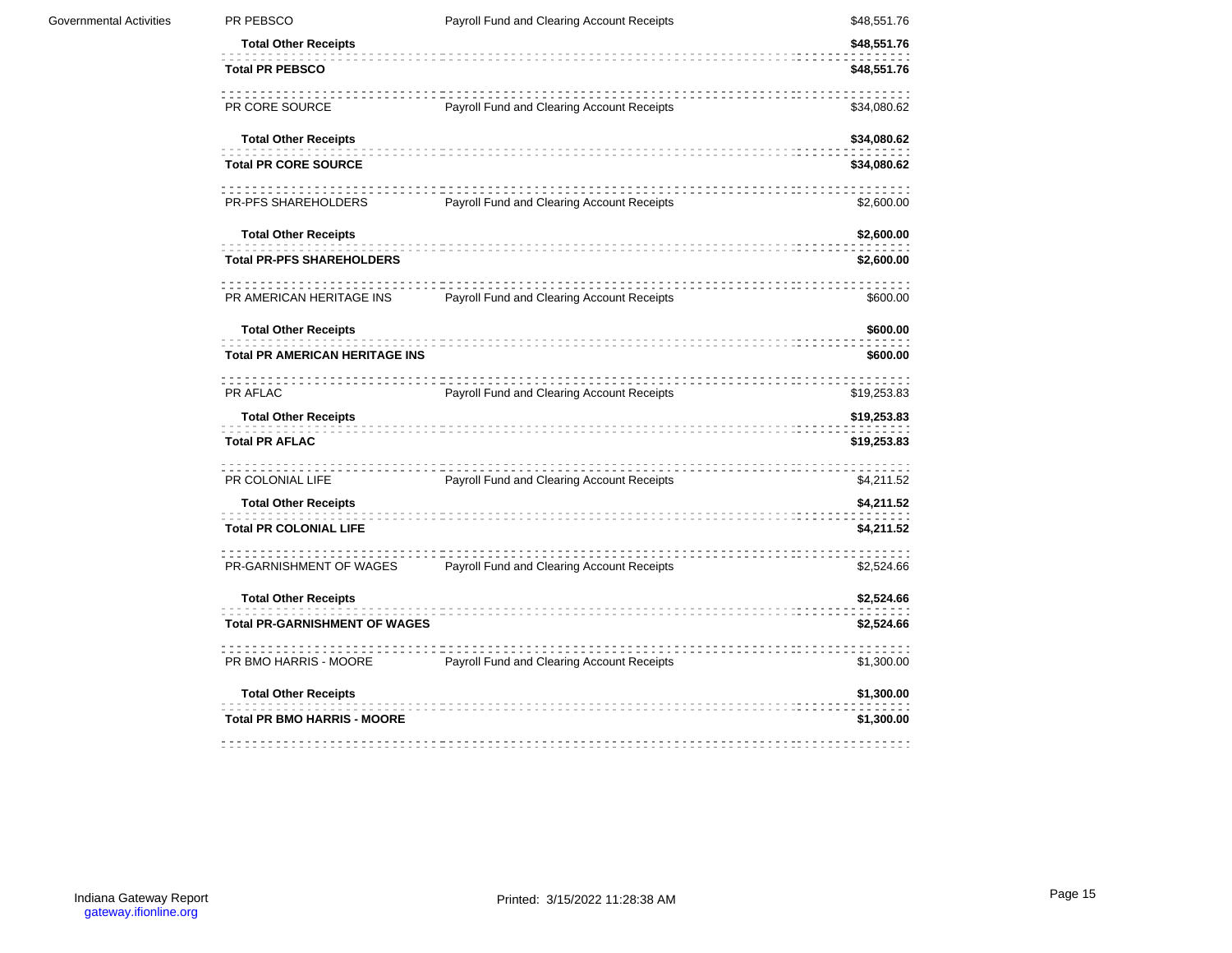| <b>Governmental Activities</b> | PR TOWN OF MRSVL WWTP                                                | Payroll Fund and Clearing Account Receipts  | \$445.00   |  |  |
|--------------------------------|----------------------------------------------------------------------|---------------------------------------------|------------|--|--|
|                                | <b>Total Other Receipts</b>                                          |                                             | \$445.00   |  |  |
|                                | <b>Total PR TOWN OF MRSVL WWTP</b><br>\$445.00                       |                                             |            |  |  |
|                                | PR CHILD SUPPORT                                                     | Payroll Fund and Clearing Account Receipts  | \$5,520.00 |  |  |
|                                | <b>Total Other Receipts</b>                                          |                                             | \$5,520.00 |  |  |
|                                | <b>Total PR CHILD SUPPORT</b>                                        |                                             | \$5,520.00 |  |  |
|                                | PR INTEREST EARNED                                                   | Earnings on Investments and Deposits        | \$17.13    |  |  |
|                                | <b>Total Other Receipts</b>                                          |                                             | \$17.13    |  |  |
|                                | <b>Total PR INTEREST EARNED</b>                                      |                                             | \$17.13    |  |  |
|                                | PR WORKSITE SOLUTIONS                                                | Payroll Fund and Clearing Account Receipts  | \$714.96   |  |  |
|                                | <b>Total Other Receipts</b>                                          |                                             | \$714.96   |  |  |
|                                | <b>Total PR WORKSITE SOLUTIONS</b>                                   |                                             | \$714.96   |  |  |
|                                | PR PRE-PAID LEGAL                                                    | Payroll Fund and Clearing Account Receipts  | \$466.20   |  |  |
|                                | <b>Total Other Receipts</b>                                          |                                             | \$466.20   |  |  |
|                                | <b>Total PR PRE-PAID LEGAL</b>                                       |                                             | \$466.20   |  |  |
|                                | PR MISC CHARGES                                                      | Other Receipts/866866.000 - PR-MISC CHARGES | \$767.37   |  |  |
|                                | <b>Total Other Receipts</b>                                          |                                             | \$767.37   |  |  |
|                                | <b>Total PR MISC CHARGES</b>                                         |                                             | \$767.37   |  |  |
|                                | MICHIGAN CHILD SUPPORT                                               | Payroll Fund and Clearing Account Receipts  | \$9,577.73 |  |  |
|                                | <b>Total Other Receipts</b>                                          |                                             | \$9,577.73 |  |  |
|                                | <b>Total MICHIGAN CHILD SUPPORT</b>                                  |                                             | \$9,577.73 |  |  |
|                                | PR POLICE AND FIREMEN'S<br>INSURANCE ASSOCIATION                     | Payroll Fund and Clearing Account Receipts  | \$3,667.68 |  |  |
|                                | <b>Total Other Receipts</b>                                          |                                             | \$3,667.68 |  |  |
|                                | <b>Total PR POLICE AND FIREMEN'S</b><br><b>INSURANCE ASSOCIATION</b> |                                             | \$3,667.68 |  |  |
|                                |                                                                      |                                             |            |  |  |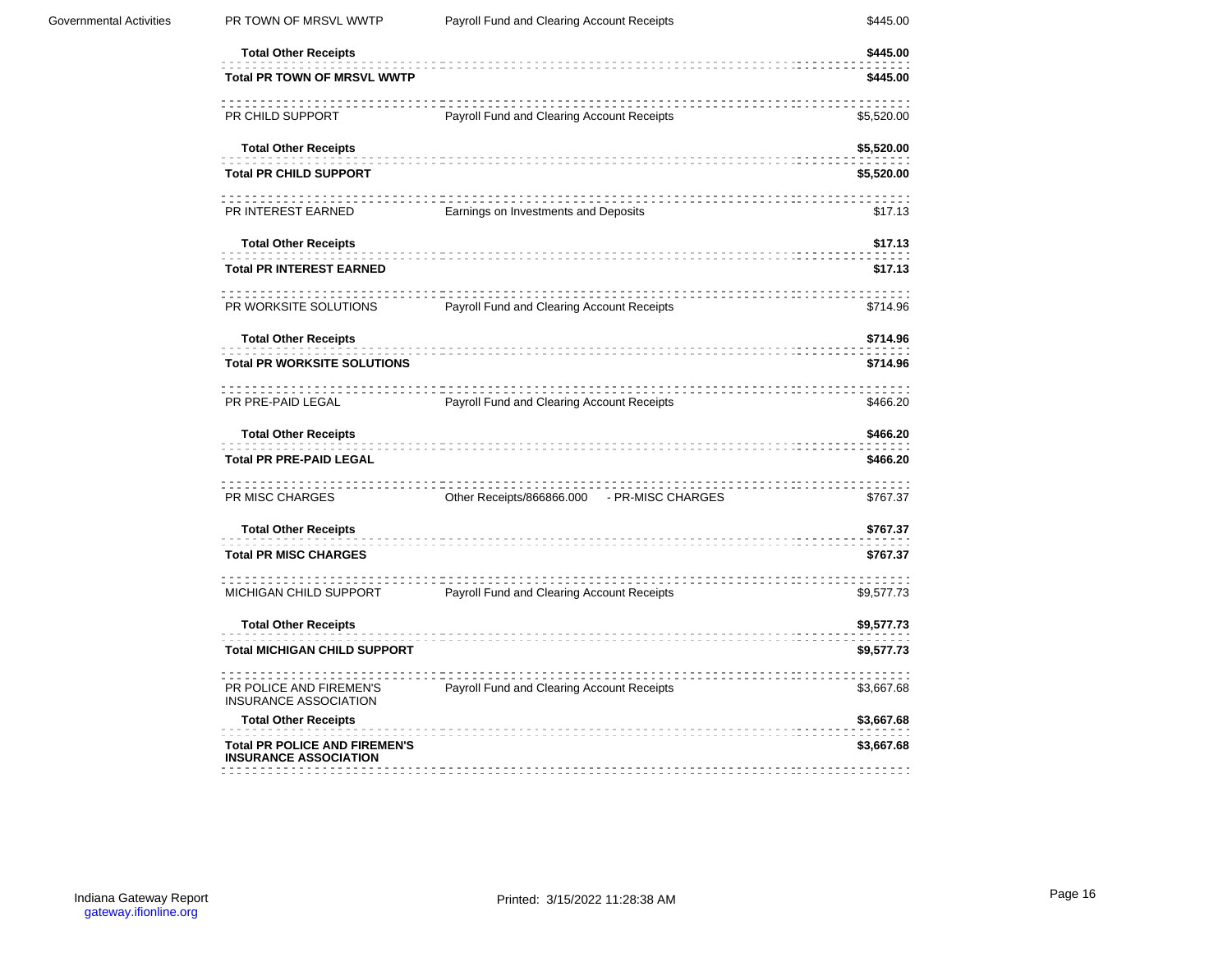| <b>Governmental Activities</b>       | <b>COURT FUND</b>                                   | Court Costs and Fees                                               |                                                       | \$207,694.68    |
|--------------------------------------|-----------------------------------------------------|--------------------------------------------------------------------|-------------------------------------------------------|-----------------|
|                                      | <b>Total Fines, Forfeitures, and Fees</b>           |                                                                    |                                                       | \$207,694.68    |
|                                      | <b>Total COURT FUND</b>                             |                                                                    |                                                       |                 |
|                                      | <b>FUNDS IN ESCROW - CRAFTON</b>                    |                                                                    | Other Receipts/902609.000 - CRAFTON ESCROW - INTEREST | \$2.90          |
|                                      | <b>Total Other Receipts</b>                         |                                                                    |                                                       | \$2.90          |
|                                      | <b>Total FUNDS IN ESCROW - CRAFTON</b>              |                                                                    |                                                       | \$2.90          |
|                                      | FUNDS IN ESCROW - ROOKER RUN                        | Other Receipts/903609.000 - ROOKER RUN ESCROW -<br><b>INTEREST</b> |                                                       | \$7.69          |
|                                      | <b>Total Other Receipts</b>                         |                                                                    |                                                       | \$7.69          |
|                                      | <b>Total FUNDS IN ESCROW - ROOKER</b><br><b>RUN</b> |                                                                    |                                                       | \$7.69          |
| <b>Total Governmental Activities</b> |                                                     |                                                                    |                                                       | \$22,374,247.05 |
| <b>STORM WATER</b>                   | STORMWATER USER FEES                                | <b>Storm Water Fees</b>                                            |                                                       | \$135,175.07    |
|                                      | <b>Total Charges for Services</b>                   |                                                                    |                                                       | \$135,175.07    |
|                                      | <b>Total STORMWATER USER FEES</b>                   |                                                                    |                                                       | \$135,175.07    |
| <b>Total STORM WATER</b>             |                                                     |                                                                    |                                                       | \$135,175.07    |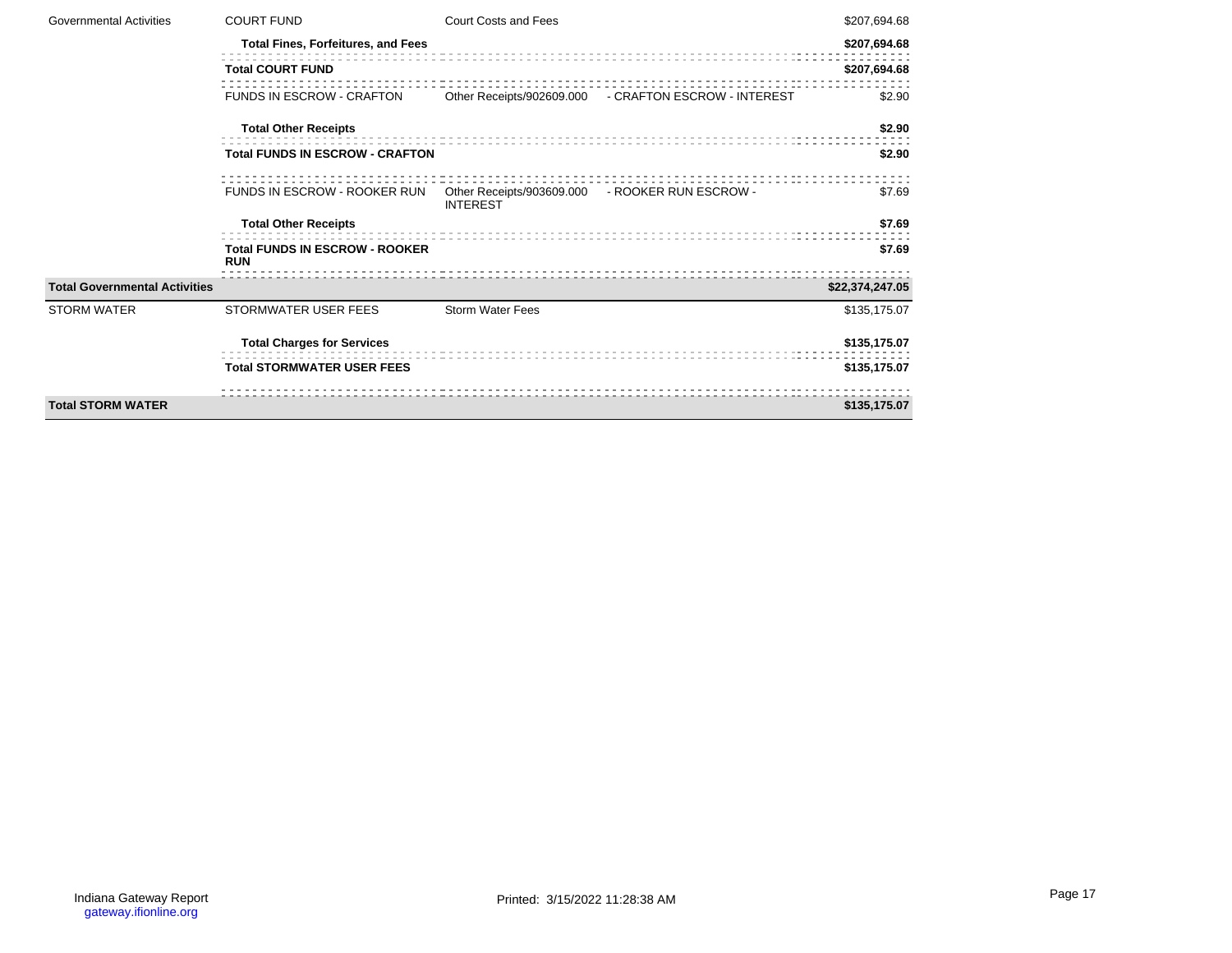| <b>WASTEWATER</b>       | <b>WASTEWATER OPERATING</b>                     | Sewage Fees                                                                     | \$2,313,635.49 |
|-------------------------|-------------------------------------------------|---------------------------------------------------------------------------------|----------------|
|                         |                                                 | Other Charges for Services, Sales, and Fees/606218.000<br><b>WWTP/LAB TESTS</b> | \$8,800.86     |
|                         | <b>Total Charges for Services</b>               |                                                                                 | \$2,322,436.35 |
|                         |                                                 | Earnings on Investments and Deposits                                            | \$3,283.32     |
|                         |                                                 | Other Receipts/606311.013 - WWTP/MISC REVENUE                                   | \$109,274.72   |
|                         | <b>Total Other Receipts</b>                     |                                                                                 | \$112,558.04   |
|                         | <b>Total WASTEWATER OPERATING</b>               |                                                                                 | \$2,434,994.39 |
|                         | WASTEWATER B & I                                | Transfers In - Transferred from Another Fund                                    | \$297,030.00   |
|                         | <b>Total Other Receipts</b>                     |                                                                                 | \$297,030.00   |
|                         | <b>Total WASTEWATER B &amp; I</b>               |                                                                                 | \$297,030.00   |
|                         | WASTEWATER PLANT IMPR                           | Sewage Fees                                                                     | \$51,300.00    |
|                         | <b>Total Charges for Services</b>               |                                                                                 | \$51,300.00    |
|                         | <b>Total WASTEWATER PLANT IMPR</b>              |                                                                                 | \$51,300.00    |
|                         | WASTEWATER DEVEL AVAIL                          | Sewage Fees                                                                     | \$43,000.00    |
|                         | <b>Total Charges for Services</b>               |                                                                                 | \$43,000.00    |
|                         | <b>Total WASTEWATER DEVEL AVAIL</b>             |                                                                                 | \$43,000.00    |
|                         | WASTEWTR SEWER AVAILBLTY Sewage Fees            |                                                                                 | \$13,750.00    |
|                         | <b>Total Charges for Services</b>               |                                                                                 | \$13,750.00    |
|                         | <b>Total WASTEWTR SEWER</b><br><b>AVAILBLTY</b> |                                                                                 | \$13,750.00    |
|                         | WASTEWATER 2020 BAN                             | Proceeds from Tax Anticipation Warrants                                         | \$2,055,000.00 |
|                         | <b>Total Other Receipts</b>                     |                                                                                 | \$2,055,000.00 |
|                         | <b>Total WASTEWATER 2020 BAN</b>                |                                                                                 | \$2,055,000.00 |
| <b>Total WASTEWATER</b> |                                                 |                                                                                 | \$4,895,074.39 |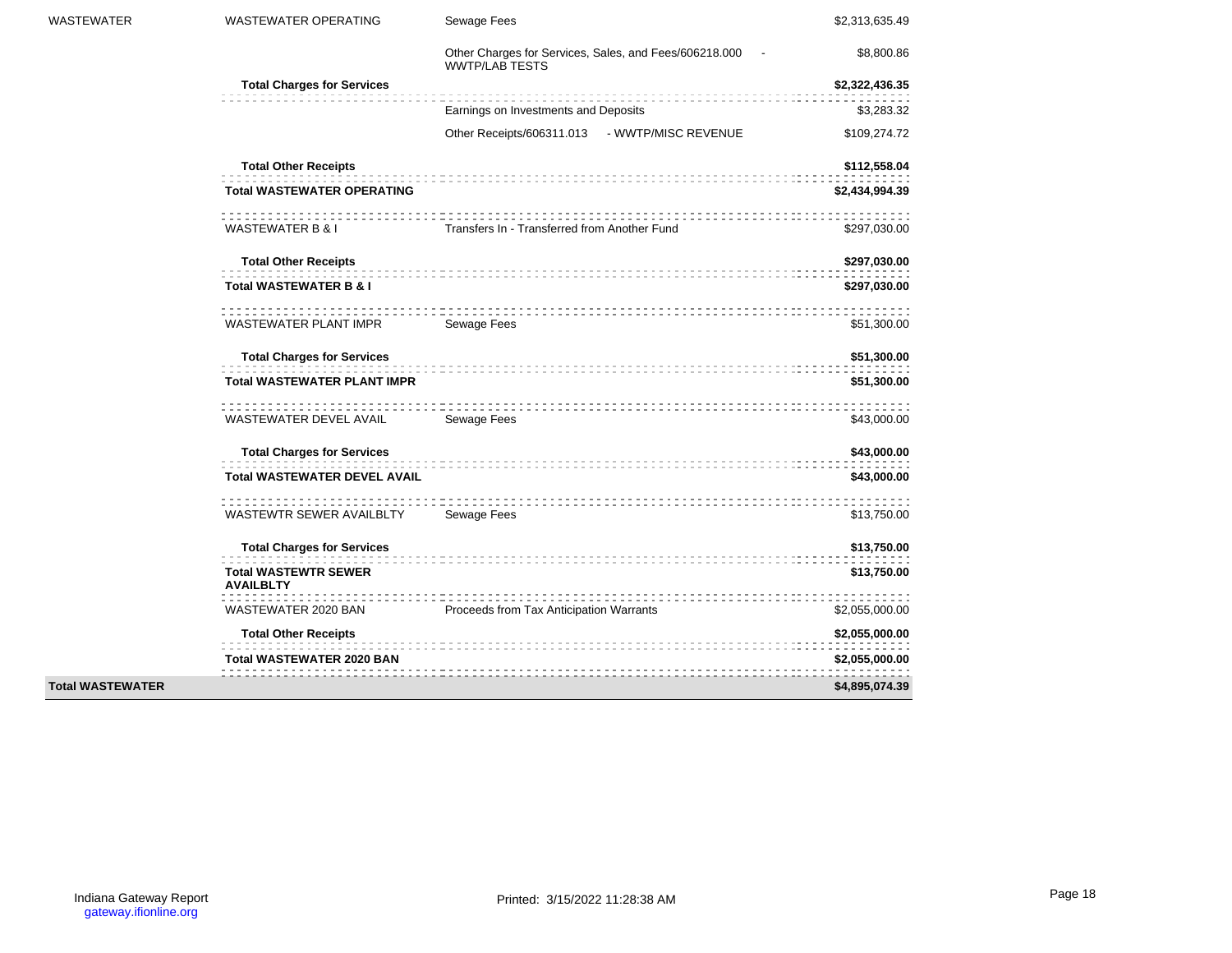# **Mooresville Civil Town, Morgan County, Indiana Disbursements by Fund - 2020**

| Governmental Activities | <b>GENERAL FUND</b>       | Salaries and Wages                         | \$2,464,697.88 |
|-------------------------|---------------------------|--------------------------------------------|----------------|
|                         |                           | <b>Other Personal Services</b>             | \$2,540.30     |
|                         |                           | <b>Employee Benefits</b>                   | \$175,036.67   |
|                         |                           | <b>Total Personal Services</b>             | \$2,642,274.85 |
|                         |                           | <b>Office Supplies</b>                     | \$40,549.55    |
|                         |                           | <b>Operating Supplies</b>                  | \$313,997.11   |
|                         |                           | <b>Other Supplies</b>                      | \$98,016.17    |
|                         |                           | <b>Total Supplies</b><br>.                 | \$452,562.83   |
|                         |                           | <b>Professional Services</b>               | \$138,129.65   |
|                         |                           | Communication and Transportation           | \$14,447.66    |
|                         |                           | <b>Printing and Advertising</b>            | \$6,405.29     |
|                         |                           | Insurance                                  | \$150,493.19   |
|                         |                           | <b>Utility Services</b>                    | \$170,457.66   |
|                         |                           | Repairs and Maintenance                    | \$285,687.88   |
|                         |                           | Other Services and Charges                 | \$48,587.09    |
|                         |                           | <b>Total Services and Charges</b>          | \$814,208.42   |
|                         |                           | Transfer Out - Transferred To Another Fund | \$852,340.00   |
|                         |                           | <b>Total Other Disbursements</b>           | \$852,340.00   |
|                         | <b>Total GENERAL FUND</b> |                                            | \$4,761,386.10 |
|                         | <b>MVH</b>                | Salaries and Wages                         | \$474,500.88   |
|                         |                           | <b>Employee Benefits</b>                   | \$101,963.51   |
|                         |                           | <b>Total Personal Services</b>             | \$576,464.39   |
|                         |                           | <b>Office Supplies</b>                     | \$5,174.64     |
|                         |                           | <b>Operating Supplies</b>                  | \$10,445.06    |
|                         |                           | <b>Total Supplies</b><br>.                 | \$15,619.70    |
|                         |                           | Communication and Transportation           | \$508.40       |
|                         |                           | Insurance                                  | \$68,990.82    |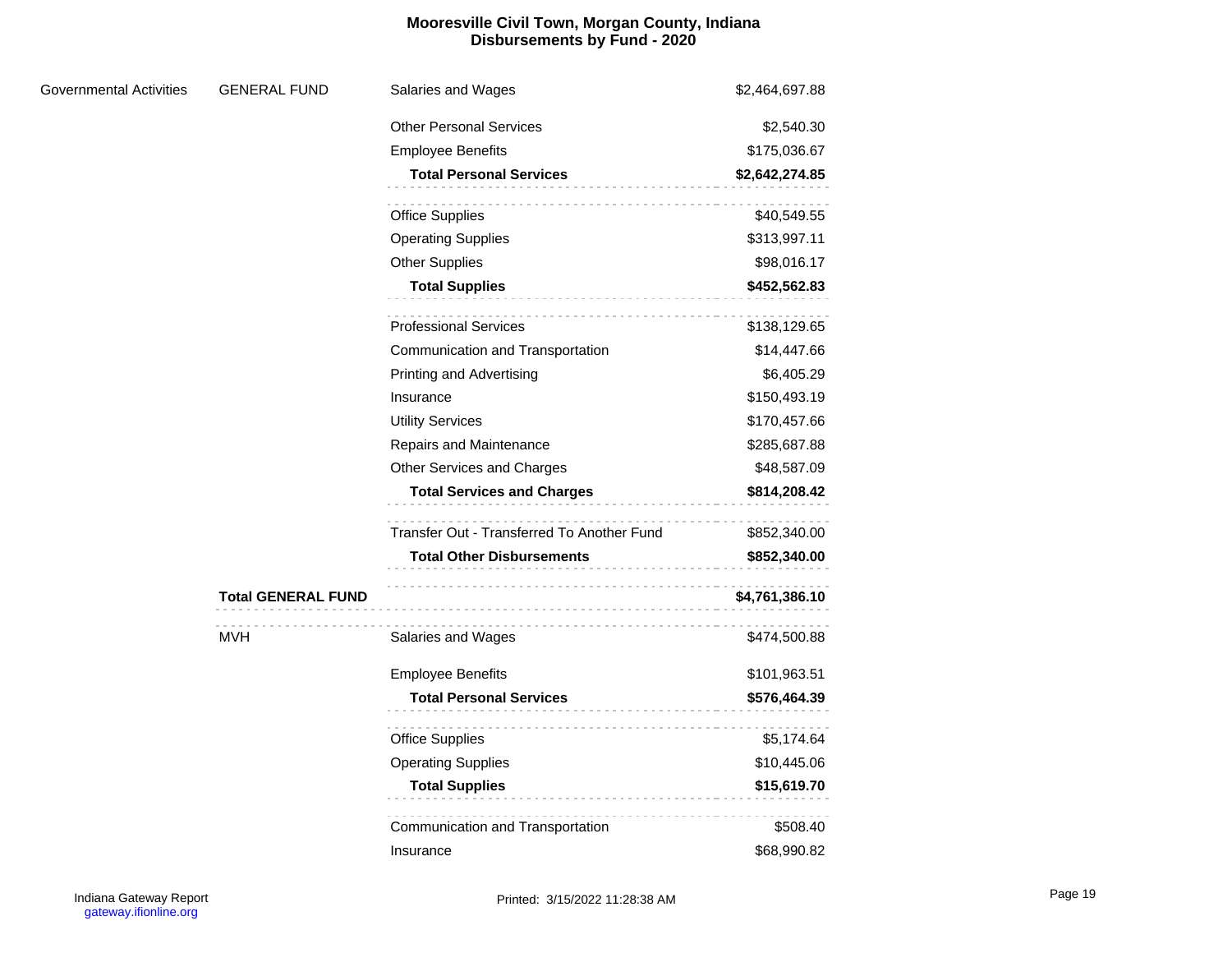| <b>Governmental Activities</b> | <b>MVH</b>            | <b>Utility Services</b>                                  | \$22,637.00    |
|--------------------------------|-----------------------|----------------------------------------------------------|----------------|
|                                |                       | Repairs and Maintenance                                  | \$58,525.35    |
|                                |                       | Other Services and Charges                               | \$8,624.80     |
|                                |                       | <b>Total Services and Charges</b>                        | \$159,286.37   |
|                                |                       | Transfer Out - Transferred To Another Fund               | \$267,800.00   |
|                                |                       | <b>Total Other Disbursements</b><br>.                    | \$267,800.00   |
|                                | <b>Total MVH</b>      |                                                          | \$1,019,170.46 |
|                                | LR&S                  | <b>Operating Supplies</b>                                | \$87,974.18    |
|                                |                       | <b>Total Supplies</b>                                    | \$87,974.18    |
|                                |                       | Repairs and Maintenance                                  | \$4,970.17     |
|                                |                       | Other Services and Charges                               | \$5,000.00     |
|                                |                       | <b>Total Services and Charges</b>                        | \$9,970.17     |
|                                |                       | .<br>Machinery, Equipment, and Vehicles                  | \$1,010.06     |
|                                |                       | <b>Total Capital Outlays</b><br>------------------------ | \$1,010.06     |
|                                | <b>Total LR&amp;S</b> |                                                          | \$98,954.41    |
|                                | PARK & RECREATION     | Salaries and Wages                                       | \$284,182.69   |
|                                |                       | <b>Other Personal Services</b>                           | \$5,224.13     |
|                                |                       | <b>Employee Benefits</b>                                 | \$58,278.55    |
|                                |                       | <b>Total Personal Services</b>                           | \$347,685.37   |
|                                |                       | <b>Office Supplies</b>                                   | \$12,570.55    |
|                                |                       | <b>Operating Supplies</b>                                | \$9,304.97     |
|                                |                       | <b>Other Supplies</b>                                    | \$18,795.57    |
|                                |                       | <b>Total Supplies</b>                                    | \$40,671.09    |
|                                |                       | <b>Professional Services</b>                             | \$14,214.67    |
|                                |                       | Communication and Transportation                         | \$7,126.75     |
|                                |                       | Printing and Advertising                                 | \$4,575.61     |
|                                |                       | Insurance                                                | \$36,167.62    |
|                                |                       | <b>Utility Services</b>                                  | \$39,210.37    |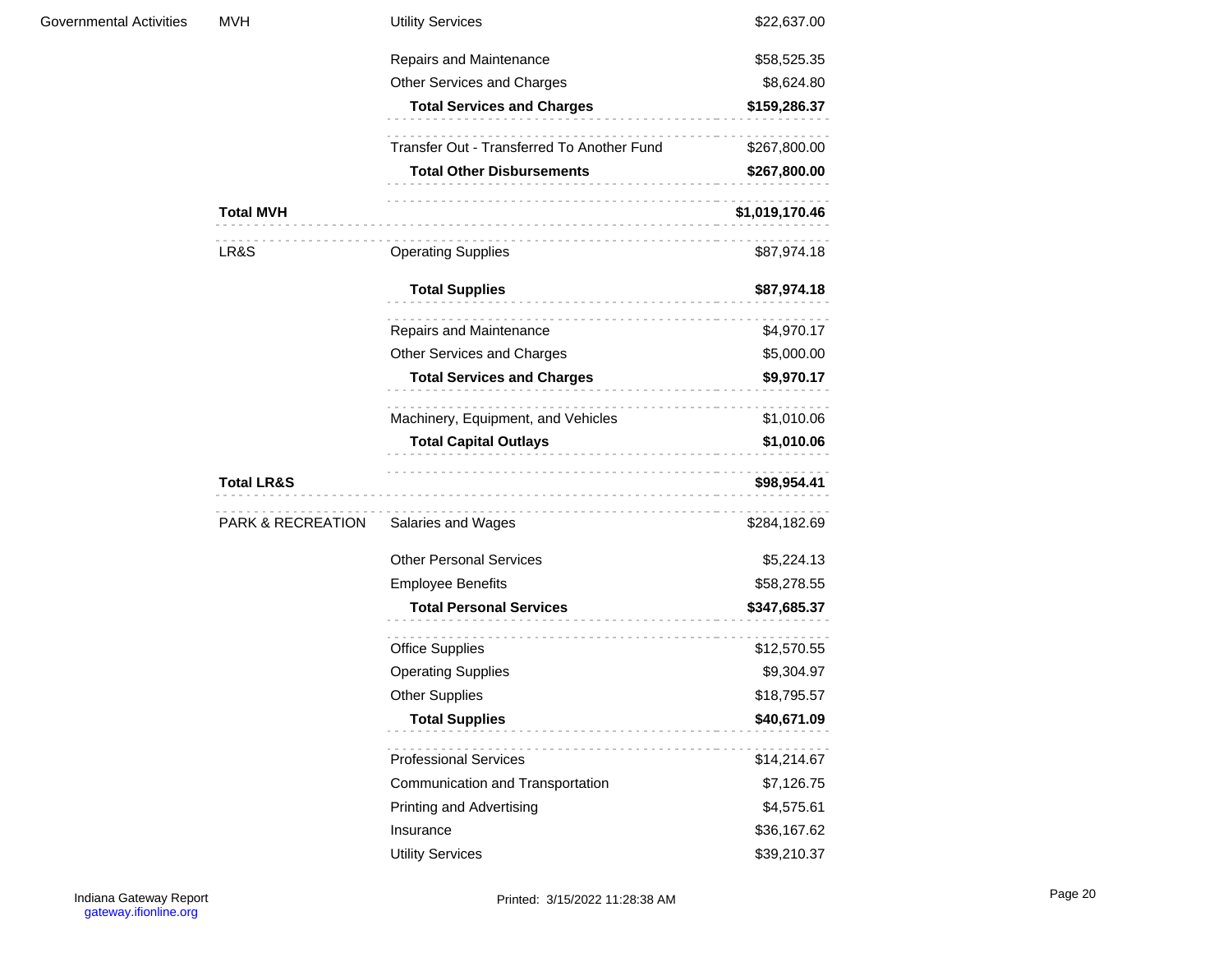| Governmental Activities | <b>PARK &amp; RECREATION</b>          | Repairs and Maintenance                    | \$96,635.88  |
|-------------------------|---------------------------------------|--------------------------------------------|--------------|
|                         |                                       | Rentals                                    | \$80.00      |
|                         |                                       | Other Services and Charges                 | \$7,358.30   |
|                         |                                       | <b>Total Services and Charges</b>          | \$205,369.20 |
|                         |                                       | Transfer Out - Transferred To Another Fund | \$133,900.00 |
|                         |                                       | <b>Other Disbursements</b>                 | \$37,259.00  |
|                         |                                       | <b>Total Other Disbursements</b>           | \$171,159.00 |
|                         | <b>Total PARK &amp; RECREATION</b>    |                                            | \$764,884.66 |
|                         | PARK DONATIONS                        | <b>Other Capital Outlays</b>               | \$81.36      |
|                         |                                       | <b>Total Capital Outlays</b>               | \$81.36      |
|                         | <b>Total PARK DONATIONS</b>           |                                            | \$81.36      |
|                         | FOOD AND BEVERAGE Other Disbursements |                                            | \$436,492.56 |
|                         |                                       | <b>Total Other Disbursements</b>           | \$436,492.56 |
|                         | <b>Total FOOD AND BEVERAGE</b>        | \$436,492.56                               |              |
|                         | BURGLAR ALARM<br><b>PERMITS</b>       | Other Services and Charges                 | \$25.00      |
|                         |                                       | <b>Total Services and Charges</b>          | \$25.00      |
|                         | <b>Total BURGLAR ALARM PERMITS</b>    |                                            | \$25.00      |
|                         | PARK NONREVERT<br><b>OPERATIN</b>     | Salaries and Wages                         | \$187,639.35 |
|                         |                                       | <b>Employee Benefits</b>                   | \$20,214.76  |
|                         |                                       | <b>Total Personal Services</b>             | \$207,854.11 |
|                         |                                       | <b>Other Supplies</b>                      | \$202.53     |
|                         |                                       | <b>Total Supplies</b>                      | \$202.53     |
|                         |                                       | Insurance                                  | \$22,040.50  |
|                         |                                       | Repairs and Maintenance                    | \$1,079.56   |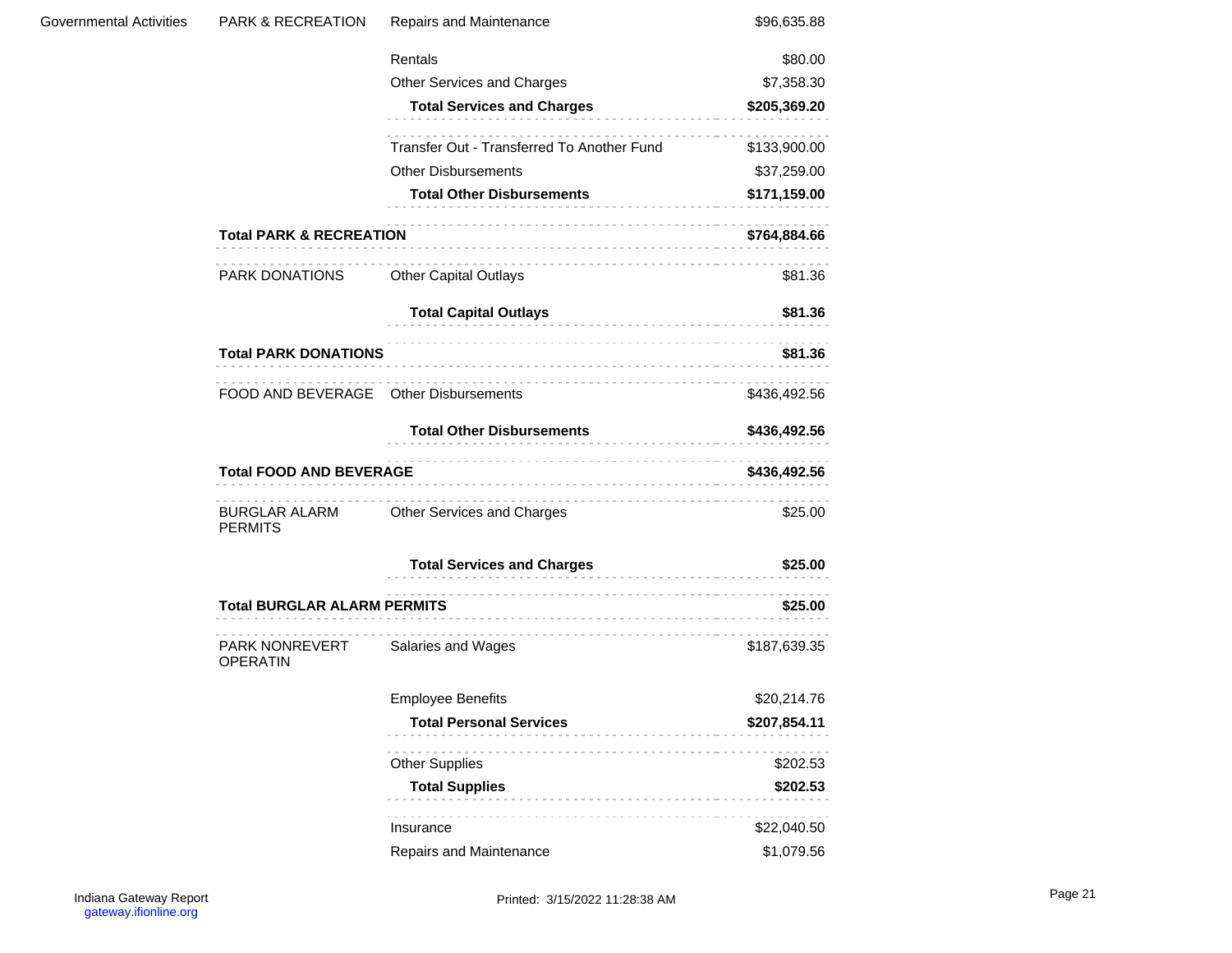|                         | <b>Total HEALTH SELF INSURANCE</b>       |                                            | \$3,401,072.41 |
|-------------------------|------------------------------------------|--------------------------------------------|----------------|
|                         |                                          | <b>Total Services and Charges</b>          | \$3,401,072.41 |
|                         | <b>HEALTH SELF</b><br><b>INSURANCE</b>   | Insurance                                  | \$3,401,072.41 |
|                         | <b>Total PARK NONREVERT OPERATIN</b>     |                                            | \$316,667.87   |
|                         |                                          | <b>Total Other Disbursements</b>           | \$27,000.00    |
|                         |                                          | Transfer Out - Transferred To Another Fund | \$27,000.00    |
|                         |                                          | <b>Total Services and Charges</b>          | \$81,611.23    |
| Governmental Activities | <b>PARK NONREVERT</b><br><b>OPERATIN</b> | Other Services and Charges                 | \$58,491.17    |

| MOORESVILLE POLICE Other Supplies |  |  | \$8.864.46 |
|-----------------------------------|--|--|------------|
| DRUG FUND                         |  |  |            |

|                                           | <b>Total Supplies</b>                                          | \$8,864.46 |
|-------------------------------------------|----------------------------------------------------------------|------------|
| <b>Total MOORESVILLE POLICE DRUG FUND</b> | \$8,864.46                                                     |            |
| PACE TEAM DRUG<br><b>FUND</b>             | <b>Other Disbursements</b>                                     | \$3,043.21 |
|                                           | <b>Total Other Disbursements</b>                               | \$3,043.21 |
| <b>Total PACE TEAM DRUG FUND</b>          | \$3,043.21                                                     |            |
|                                           | OPERATION PULL OVER Transfer Out - Transferred To Another Fund | \$1,212.92 |
|                                           | <b>Total Other Disbursements</b>                               | \$1,212.92 |
| <b>Total OPERATION PULL OVER</b>          | \$1,212.92                                                     |            |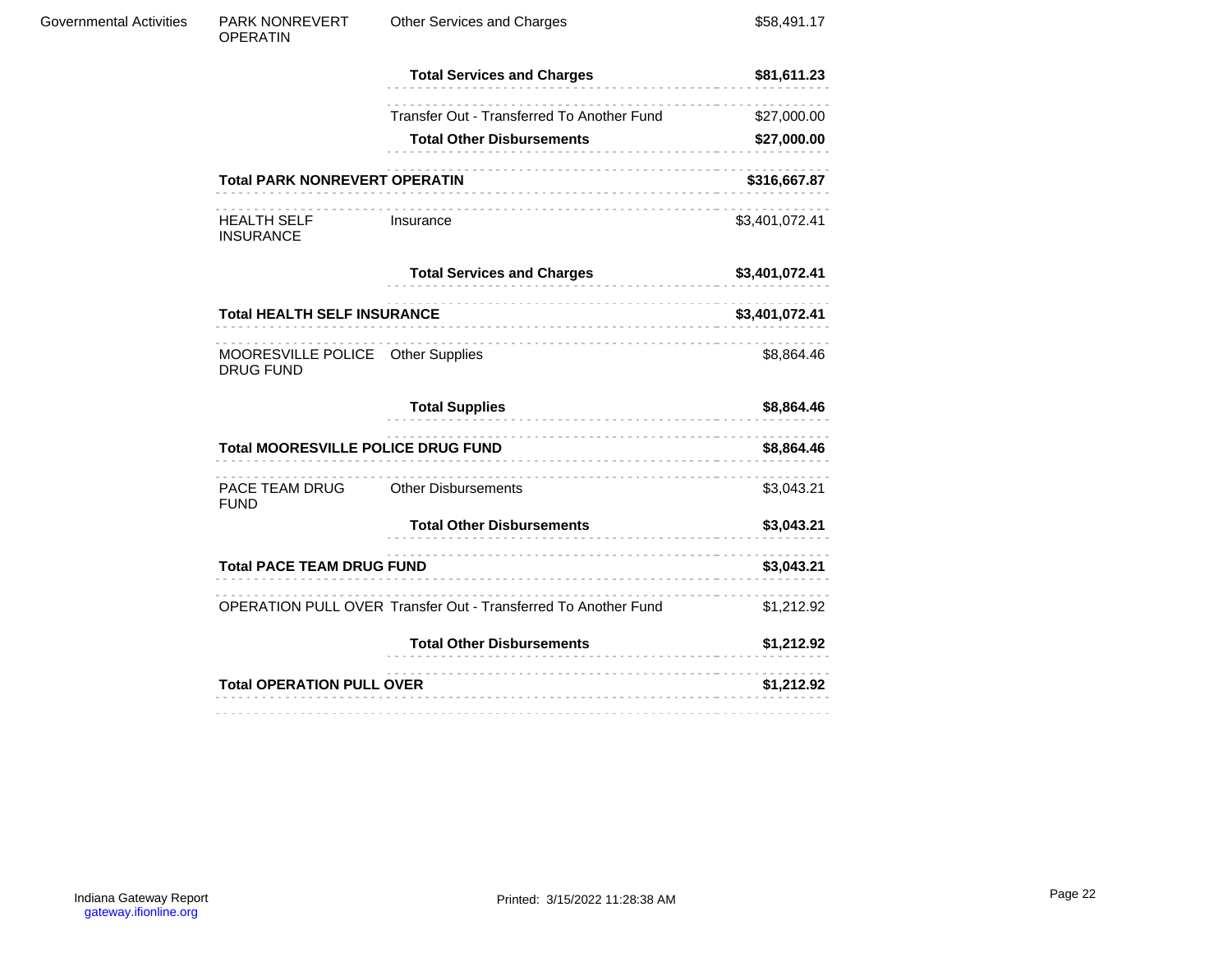| <b>Governmental Activities</b> | <b>GATEWAY</b><br><b>MAINTENANCE</b> | Repairs and Maintenance                               | \$7,863.25   |
|--------------------------------|--------------------------------------|-------------------------------------------------------|--------------|
|                                |                                      | <b>Total Services and Charges</b>                     | \$7,863.25   |
|                                | <b>Total GATEWAY MAINTENANCE</b>     |                                                       | \$7,863.25   |
|                                |                                      | BABY BOX DONATIONS Machinery, Equipment, and Vehicles | \$571.00     |
|                                |                                      | <b>Total Capital Outlays</b>                          | \$571.00     |
|                                | <b>Total BABY BOX DONATIONS</b>      | \$571.00                                              |              |
|                                | PUBLIC SAFETY LOIT                   | <b>Employee Benefits</b>                              | \$255,574.94 |
|                                |                                      | <b>Total Personal Services</b>                        | \$255,574.94 |
|                                |                                      | .<br>Communication and Transportation                 | \$8,276.81   |
|                                |                                      | <b>Total Services and Charges</b>                     | \$8,276.81   |
|                                |                                      | Machinery, Equipment, and Vehicles                    | \$195,655.05 |
|                                |                                      | <b>Total Capital Outlays</b><br>.                     | \$195,655.05 |
|                                |                                      | Transfer Out - Transferred To Another Fund            | \$195,000.00 |
|                                |                                      | <b>Total Other Disbursements</b>                      | \$195,000.00 |
|                                | <b>Total PUBLIC SAFETY LOIT</b>      |                                                       | \$654,506.80 |
|                                | POLICE DONATION                      | <b>Other Supplies</b>                                 | \$851.08     |
|                                |                                      | <b>Total Supplies</b>                                 | \$851.08     |
|                                | <b>Total POLICE DONATION</b>         |                                                       | \$851.08     |
|                                |                                      |                                                       |              |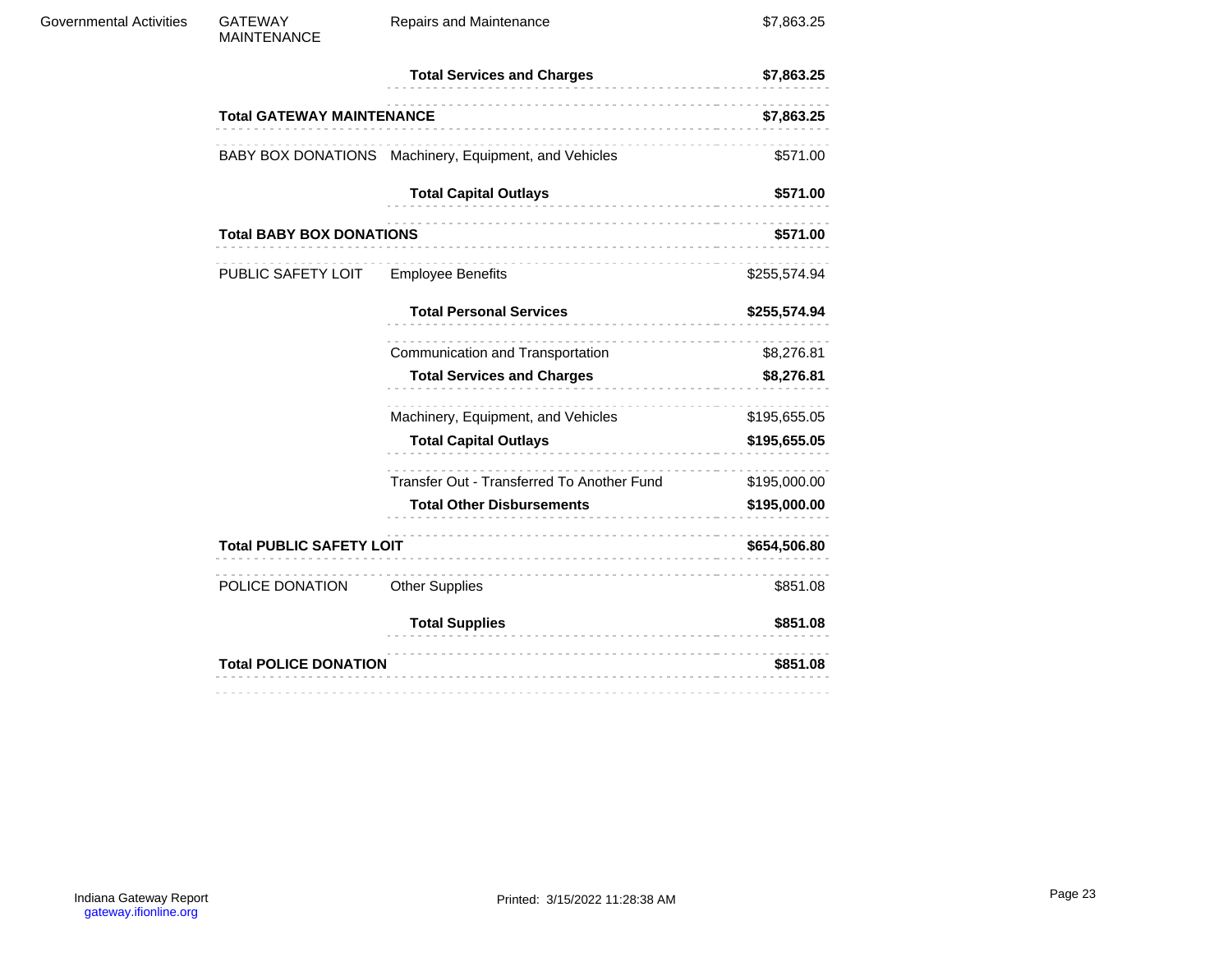| <b>Governmental Activities</b> | <b>K9 DONATION FUND</b>                  | <b>Other Supplies</b>              | \$3,702.04  |
|--------------------------------|------------------------------------------|------------------------------------|-------------|
|                                |                                          | <b>Total Supplies</b>              | \$3,702.04  |
|                                | <b>Total K9 DONATION FUND</b>            |                                    | \$3,702.04  |
|                                | MOORESVILLE<br><b>CHILDREN'S FUND</b>    | <b>Other Disbursements</b>         | \$4,808.35  |
|                                |                                          | <b>Total Other Disbursements</b>   | \$4,808.35  |
|                                | <b>Total MOORESVILLE CHILDREN'S FUND</b> | \$4,808.35                         |             |
|                                | <b>LLEPCE</b>                            | <b>Other Supplies</b>              | \$5,680.00  |
|                                |                                          | <b>Total Supplies</b>              | \$5,680.00  |
|                                |                                          | Other Services and Charges         | \$6,755.95  |
|                                |                                          | Total Services and Charges         | \$6,755.95  |
|                                |                                          | Machinery, Equipment, and Vehicles | \$5,628.54  |
|                                |                                          | <b>Total Capital Outlays</b>       | \$5,628.54  |
|                                |                                          | <b>Other Disbursements</b>         | \$1,624.95  |
|                                |                                          | <b>Total Other Disbursements</b>   | \$1,624.95  |
|                                | <b>Total LLEPCE</b>                      |                                    | \$19,689.44 |
|                                | COUNTY COURT                             | Other Services and Charges         | \$16,968.00 |
|                                |                                          | <b>Total Services and Charges</b>  | \$16,968.00 |
|                                | <b>Total COUNTY COURT</b>                |                                    | \$16,968.00 |
|                                |                                          |                                    |             |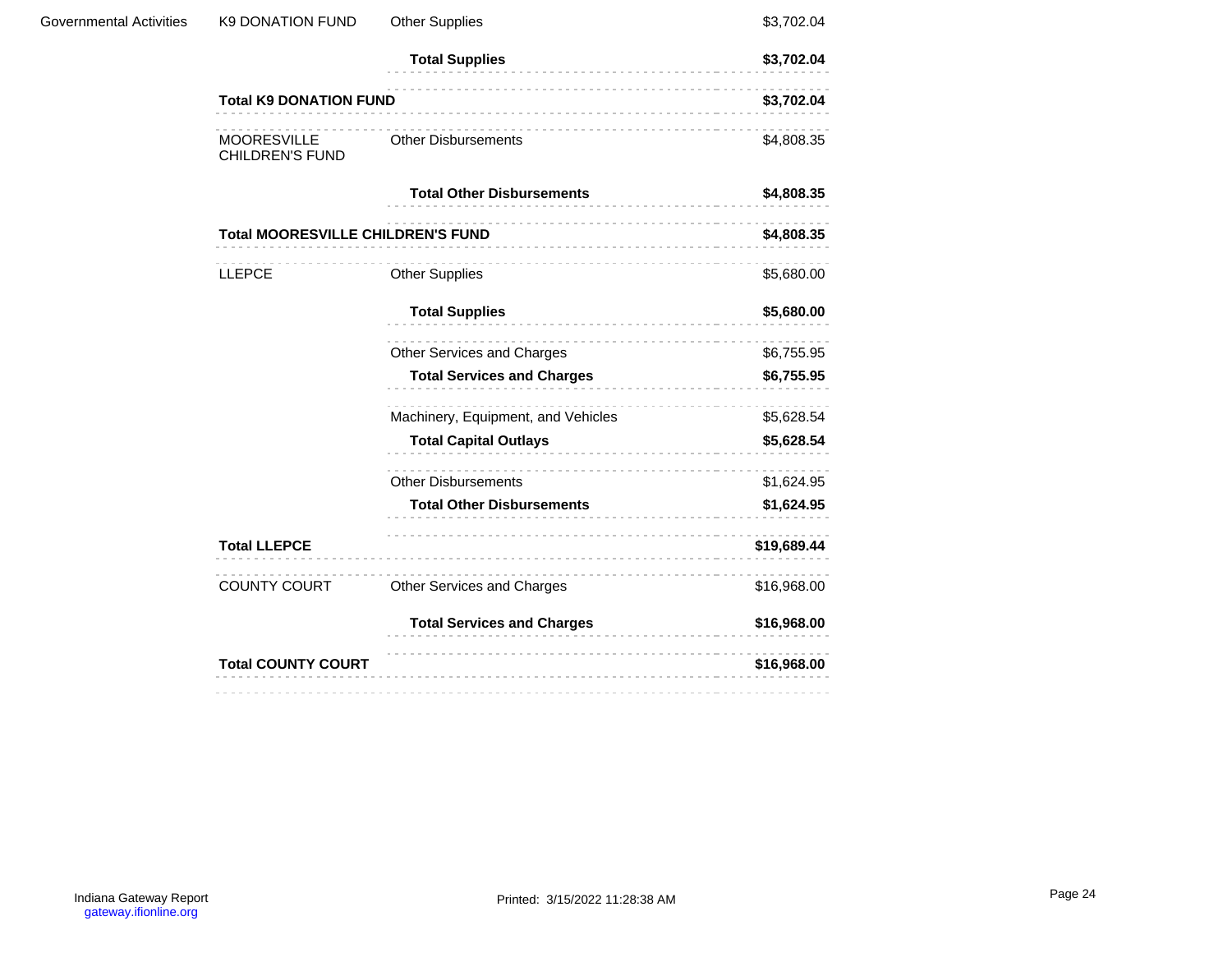| <b>Governmental Activities</b> | POLICE CON'T ED              | Other Services and Charges                 | \$42,125.00  |
|--------------------------------|------------------------------|--------------------------------------------|--------------|
|                                |                              | <b>Total Services and Charges</b>          | \$42,125.00  |
|                                | <b>Total POLICE CON'T ED</b> |                                            | \$42,125.00  |
|                                | RIVERBOAT                    | Machinery, Equipment, and Vehicles         | \$4,692.00   |
|                                |                              | <b>Total Capital Outlays</b>               | \$4,692.00   |
|                                | <b>Total RIVERBOAT</b>       |                                            | \$4,692.00   |
|                                | <b>VEST GRANT</b>            | <b>Other Supplies</b>                      | \$1,999.98   |
|                                |                              | <b>Total Supplies</b>                      | \$1,999.98   |
|                                | <b>Total VEST GRANT</b>      |                                            | \$1,999.98   |
|                                | RAINY DAY                    | Machinery, Equipment, and Vehicles         | \$38,352.16  |
|                                |                              | <b>Total Capital Outlays</b>               | \$38,352.16  |
|                                | <b>Total RAINY DAY</b>       |                                            | \$38,352.16  |
|                                | SAFER GRANT                  | Salaries and Wages                         | \$82,588.85  |
|                                |                              | <b>Employee Benefits</b>                   | \$16,295.28  |
|                                |                              | <b>Total Personal Services</b>             | \$98,884.13  |
|                                |                              | Transfer Out - Transferred To Another Fund | \$75,000.00  |
|                                |                              | <b>Total Other Disbursements</b>           | \$75,000.00  |
|                                | <b>Total SAFER GRANT</b>     |                                            | \$173,884.13 |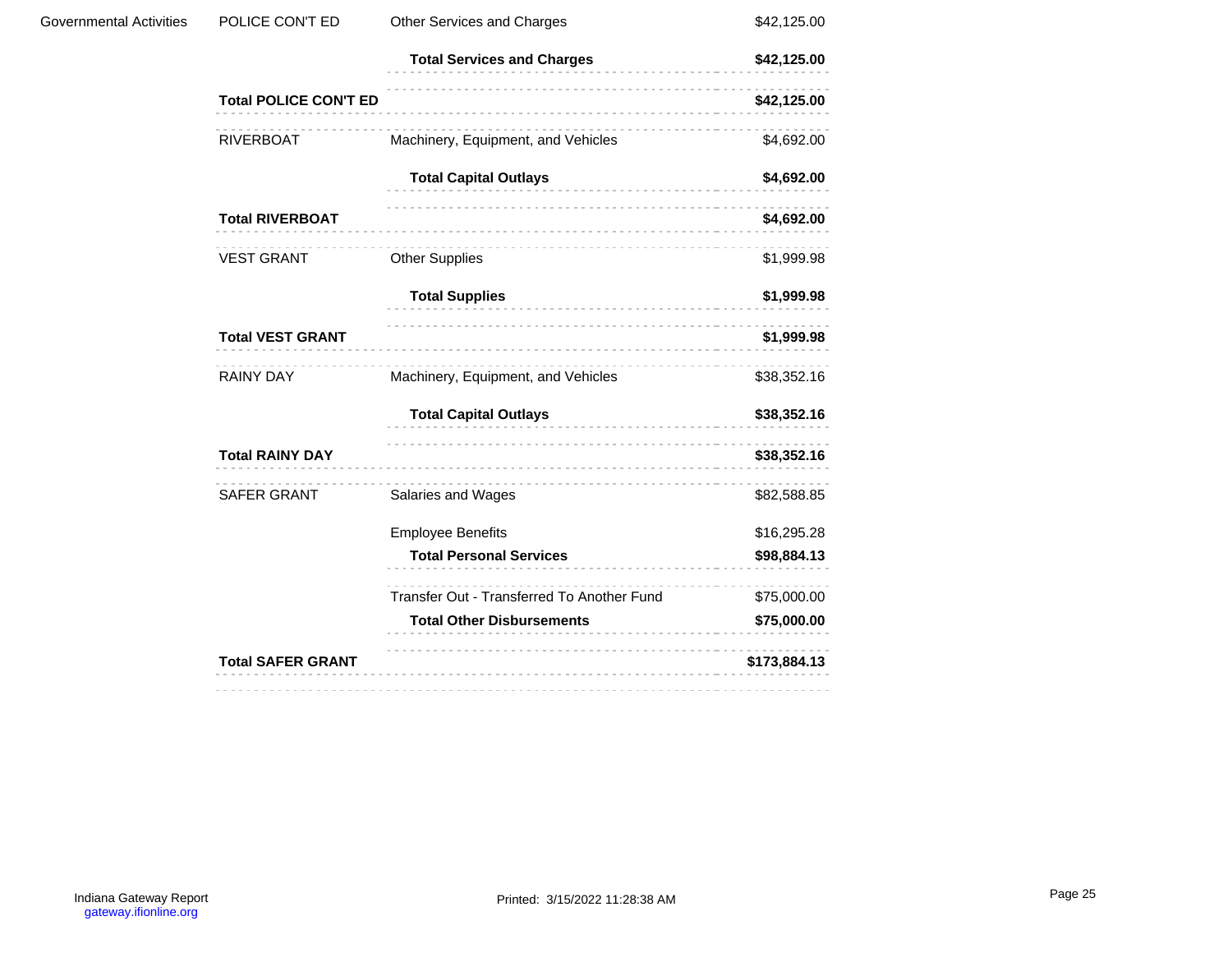| <b>Total Capital Outlays</b><br>\$26,636.33<br>Total DHS ASSISTANCE TO FIREFIGHTERS GRANT<br>\$26,636.33<br>SRF BOND & INTEREST Other Capital Outlays<br>\$597,207.00<br><b>Total Capital Outlays</b><br>\$597,207.00<br><b>Total SRF BOND &amp; INTEREST</b><br>\$597,207.00<br><b>CCI</b><br><b>Other Capital Outlays</b><br>\$6,205.90<br><b>Total Capital Outlays</b><br>\$6,205.90<br><b>Total CCI</b><br>\$6,205.90<br><b>CCD</b><br>Machinery, Equipment, and Vehicles<br>\$162,435.55 |
|-----------------------------------------------------------------------------------------------------------------------------------------------------------------------------------------------------------------------------------------------------------------------------------------------------------------------------------------------------------------------------------------------------------------------------------------------------------------------------------------------|
|                                                                                                                                                                                                                                                                                                                                                                                                                                                                                               |
|                                                                                                                                                                                                                                                                                                                                                                                                                                                                                               |
|                                                                                                                                                                                                                                                                                                                                                                                                                                                                                               |
|                                                                                                                                                                                                                                                                                                                                                                                                                                                                                               |
|                                                                                                                                                                                                                                                                                                                                                                                                                                                                                               |
|                                                                                                                                                                                                                                                                                                                                                                                                                                                                                               |
|                                                                                                                                                                                                                                                                                                                                                                                                                                                                                               |
|                                                                                                                                                                                                                                                                                                                                                                                                                                                                                               |
|                                                                                                                                                                                                                                                                                                                                                                                                                                                                                               |
| <b>Other Capital Outlays</b><br>\$19,137.32                                                                                                                                                                                                                                                                                                                                                                                                                                                   |
| <b>Total Capital Outlays</b><br>\$181,572.87                                                                                                                                                                                                                                                                                                                                                                                                                                                  |
| <b>Total CCD</b><br>\$181,572.87                                                                                                                                                                                                                                                                                                                                                                                                                                                              |
| REDEVELOPMENT TIF 1 Office Supplies<br>\$263.97                                                                                                                                                                                                                                                                                                                                                                                                                                               |
| <b>Total Supplies</b><br>\$263.97<br>-----------------------                                                                                                                                                                                                                                                                                                                                                                                                                                  |
| <b>Professional Services</b><br>\$849,940.82                                                                                                                                                                                                                                                                                                                                                                                                                                                  |
| <b>Utility Services</b><br>\$973.04                                                                                                                                                                                                                                                                                                                                                                                                                                                           |
| Other Services and Charges<br>\$210.22                                                                                                                                                                                                                                                                                                                                                                                                                                                        |
| <b>Total Services and Charges</b><br>\$851,124.08                                                                                                                                                                                                                                                                                                                                                                                                                                             |
| Payments on Bonds and Other Debt Principal<br>\$974,656.26                                                                                                                                                                                                                                                                                                                                                                                                                                    |
| Total Debt service - principal and interest<br>\$974,656.26                                                                                                                                                                                                                                                                                                                                                                                                                                   |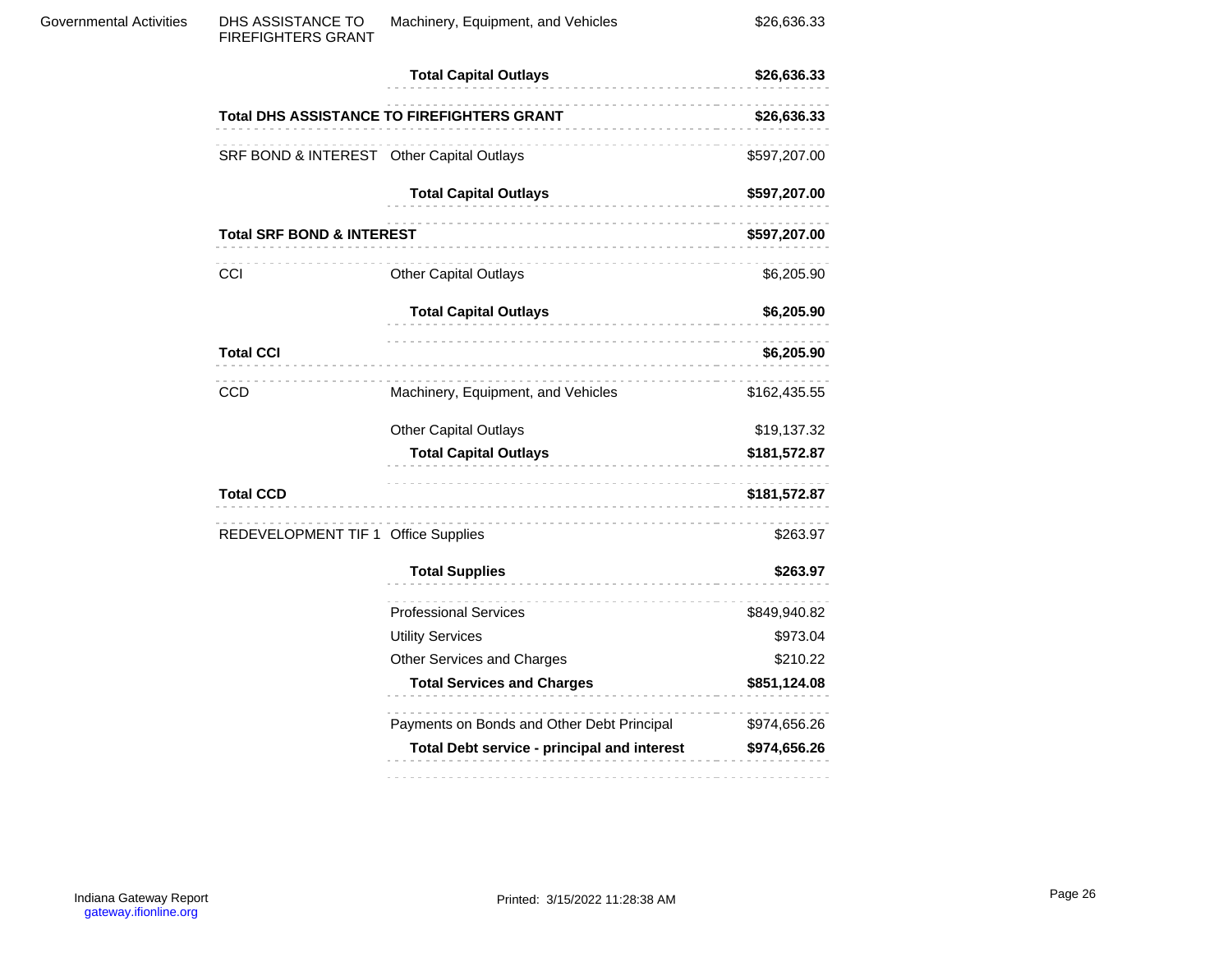| Governmental Activities | <b>REDEVELOPMENT TIF 1 Construction</b>                        |                                            | \$1,639,843.83 |
|-------------------------|----------------------------------------------------------------|--------------------------------------------|----------------|
|                         |                                                                | <b>Total Capital Outlays</b>               | \$1,639,843.83 |
|                         |                                                                | Transfer Out - Transferred To Another Fund | \$82,726.23    |
|                         |                                                                | <b>Other Disbursements</b>                 | \$133,242.41   |
|                         |                                                                | <b>Total Other Disbursements</b>           | \$215,968.64   |
|                         | <b>Total REDEVELOPMENT TIF 1</b>                               |                                            | \$3,681,856.78 |
|                         | <b>FIRE DONATION</b>                                           | <b>Other Supplies</b>                      | \$2,314.19     |
|                         |                                                                | <b>Total Supplies</b>                      | \$2,314.19     |
|                         | <b>Total FIRE DONATION</b>                                     |                                            | \$2,314.19     |
|                         | NON-REV CPR<br><b>DONATION FUND</b>                            | <b>Other Supplies</b>                      | \$2,800.55     |
|                         |                                                                | <b>Total Supplies</b><br>.                 | \$2,800.55     |
|                         | <b>Total NON-REV CPR DONATION FUND</b><br>-------------------- |                                            | \$2,800.55     |
|                         | NON-REVERTING<br><b>BUILDING</b>                               | Salaries and Wages                         | \$5,810.00     |
|                         |                                                                | <b>Employee Benefits</b>                   | \$412.54       |
|                         |                                                                | <b>Total Personal Services</b>             | \$6,222.54     |
|                         |                                                                | <b>Office Supplies</b>                     | \$1,921.62     |
|                         |                                                                | <b>Other Supplies</b>                      | \$50.00        |
|                         |                                                                | <b>Total Supplies</b>                      | \$1,971.62     |
|                         |                                                                | <b>Professional Services</b>               | \$970.00       |
|                         |                                                                | Repairs and Maintenance                    | \$1,870.00     |
|                         |                                                                | Other Services and Charges                 | \$2,424.38     |
|                         |                                                                | <b>Total Services and Charges</b>          | \$5,264.38     |
|                         | <b>Total NON-REVERTING BUILDING</b>                            |                                            | \$13,458.54    |
|                         |                                                                |                                            |                |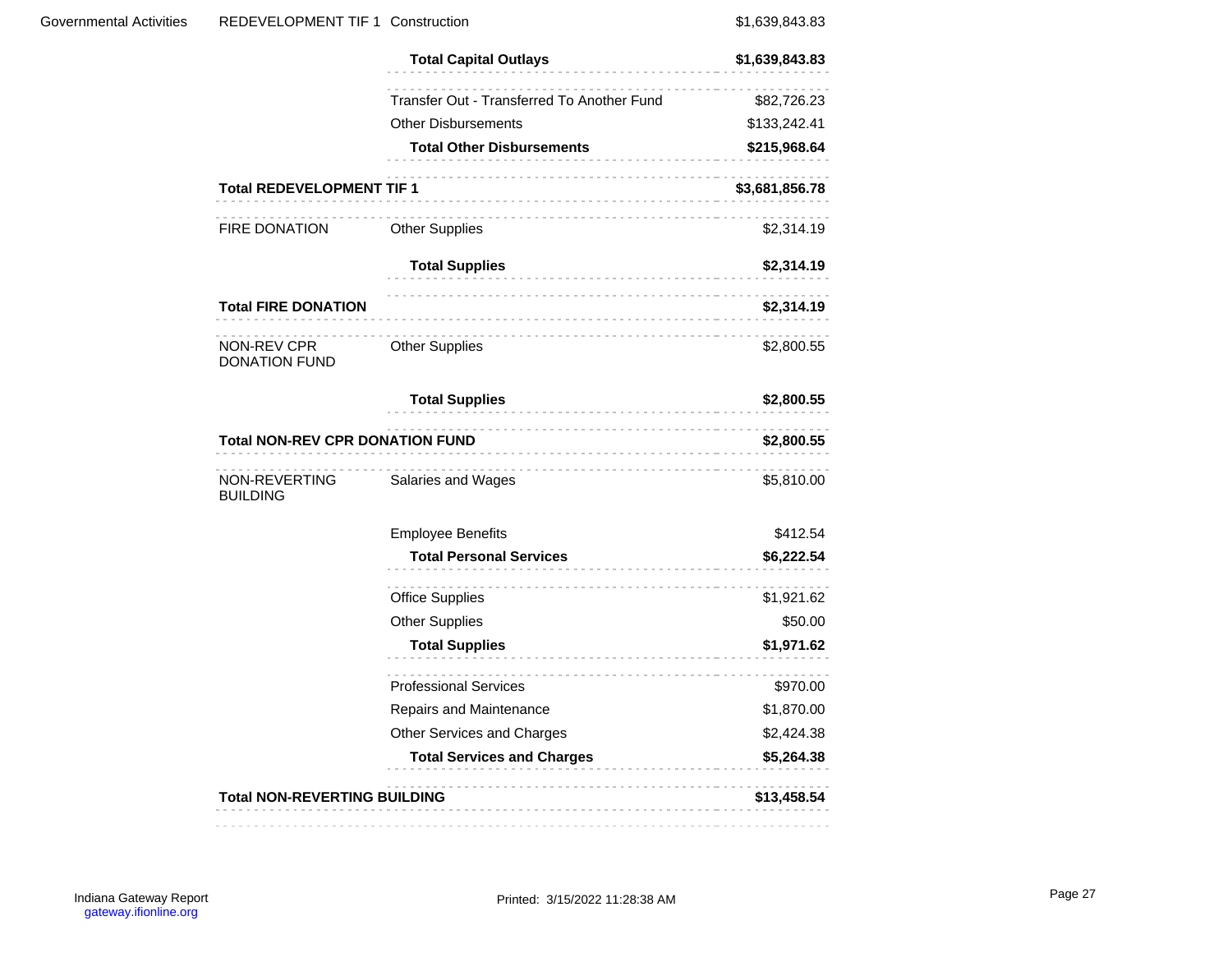| Governmental Activities | <b>EDIT</b>                                                   | Insurance                         | \$340,000.00 |
|-------------------------|---------------------------------------------------------------|-----------------------------------|--------------|
|                         |                                                               | Other Services and Charges        | \$80,000.00  |
|                         |                                                               | <b>Total Services and Charges</b> | \$420,000.00 |
|                         | <b>Total EDIT</b>                                             |                                   | \$420,000.00 |
|                         | TOWN IMPROVEMENT<br><b>DONATION</b>                           | <b>Other Disbursements</b>        | \$2,163.97   |
|                         |                                                               | <b>Total Other Disbursements</b>  | \$2,163.97   |
|                         | <b>Total TOWN IMPROVEMENT DONATION</b>                        |                                   | \$2,163.97   |
|                         | LOCAL ROAD AND<br><b>BRIDGE MATCHING</b><br><b>GRANT FUND</b> | Infrastructure                    | \$530,191.53 |
|                         |                                                               | <b>Total Capital Outlays</b>      | \$530,191.53 |
|                         | Total LOCAL ROAD AND BRIDGE MATCHING GRANT FUND               |                                   | \$530,191.53 |
|                         | NON-REV SW/SOIL<br><b>EROSION</b>                             | Other Services and Charges        | \$8,570.30   |
|                         |                                                               | <b>Total Services and Charges</b> | \$8,570.30   |
|                         | <b>Total NON-REV SW/SOIL EROSION</b>                          |                                   | \$8,570.30   |
|                         | CEMETERY                                                      | Salaries and Wages                | \$8,400.00   |
|                         |                                                               | <b>Total Personal Services</b>    | \$8,400.00   |
|                         |                                                               | <b>Utility Services</b>           | \$839.69     |
|                         |                                                               | <b>Total Services and Charges</b> | \$839.69     |
|                         |                                                               | <b>Other Disbursements</b>        | \$2,060.65   |
|                         |                                                               | <b>Total Other Disbursements</b>  | \$2,060.65   |
|                         | <b>Total CEMETERY</b>                                         |                                   | \$11,300.34  |
|                         |                                                               |                                   |              |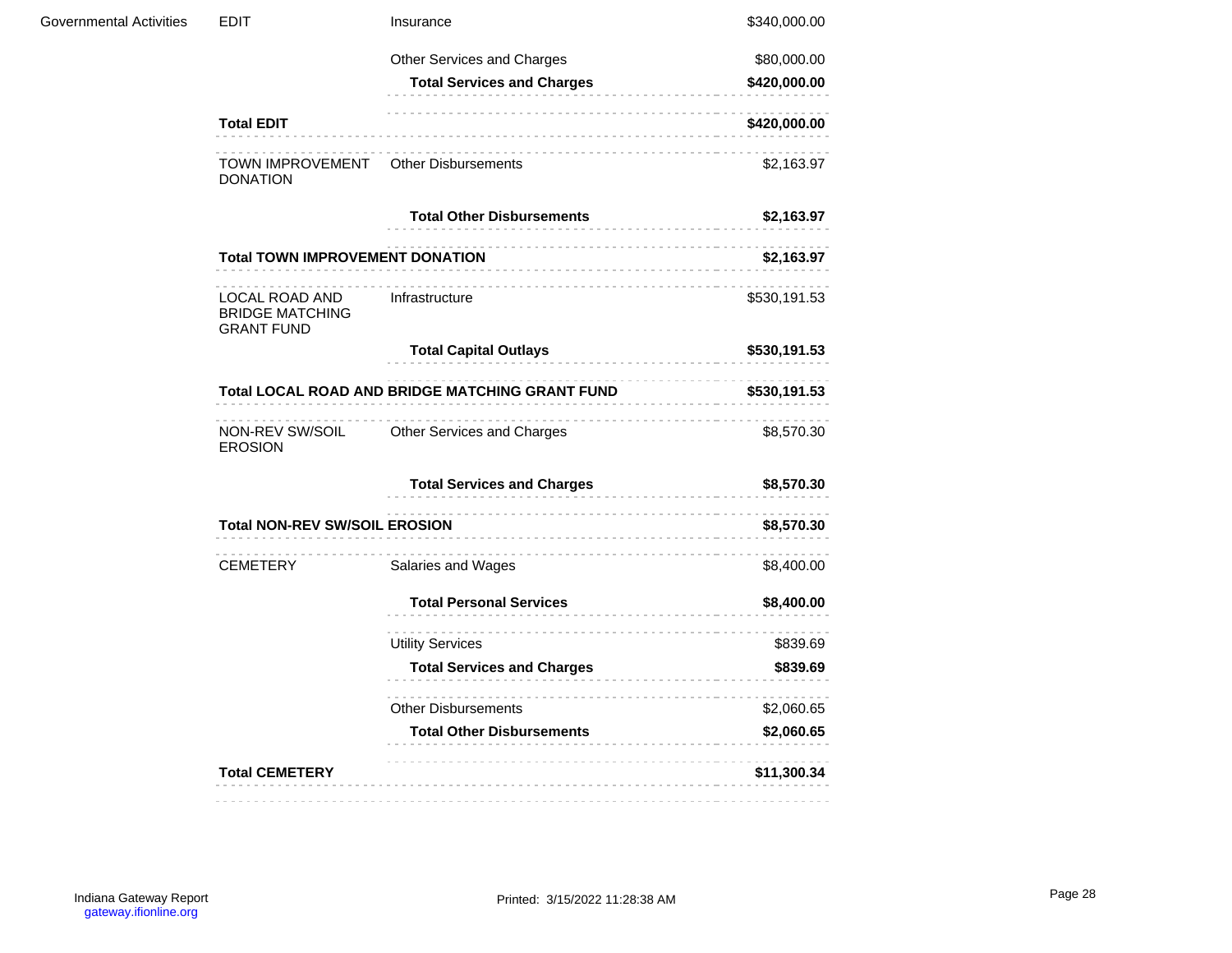| <b>Governmental Activities</b> | PR NET PAYROLL                  | Salaries and Wages                              | \$3,113,038.14 |
|--------------------------------|---------------------------------|-------------------------------------------------|----------------|
|                                |                                 | <b>Total Personal Services</b>                  | \$3,113,038.14 |
|                                | <b>Total PR NET PAYROLL</b>     |                                                 | \$3,113,038.14 |
|                                | PR FEDERAL W/H                  | Payment of Taxes and Other Payroll Withholdings | \$369,310.08   |
|                                |                                 | <b>Total Other Disbursements</b>                | \$369,310.08   |
|                                | <b>Total PR FEDERAL W/H</b>     |                                                 | \$369,310.08   |
|                                | PR FICA W/H                     | Payment of Taxes and Other Payroll Withholdings | \$420,200.95   |
|                                |                                 | <b>Total Other Disbursements</b>                | \$420,200.95   |
|                                | <b>Total PR FICA W/H</b>        |                                                 | \$420,200.95   |
|                                | PR STATE/CTY W/H                | Payment of Taxes and Other Payroll Withholdings | \$235,376.87   |
|                                |                                 | <b>Total Other Disbursements</b>                | \$235,376.87   |
|                                | <b>Total PR STATE/CTY W/H</b>   |                                                 | \$235,376.87   |
|                                | PR 77 PENSION PLAN              | Payment of Taxes and Other Payroll Withholdings | \$86,229.74    |
|                                |                                 | <b>Total Other Disbursements</b>                | \$86,229.74    |
|                                | <b>Total PR 77 PENSION PLAN</b> |                                                 | \$86,229.74    |
|                                | PR PEBSCO                       | Payment of Taxes and Other Payroll Withholdings | \$48,551.76    |
|                                |                                 | <b>Total Other Disbursements</b>                | \$48,551.76    |
|                                | <b>Total PR PEBSCO</b>          |                                                 | \$48,551.76    |
|                                |                                 |                                                 |                |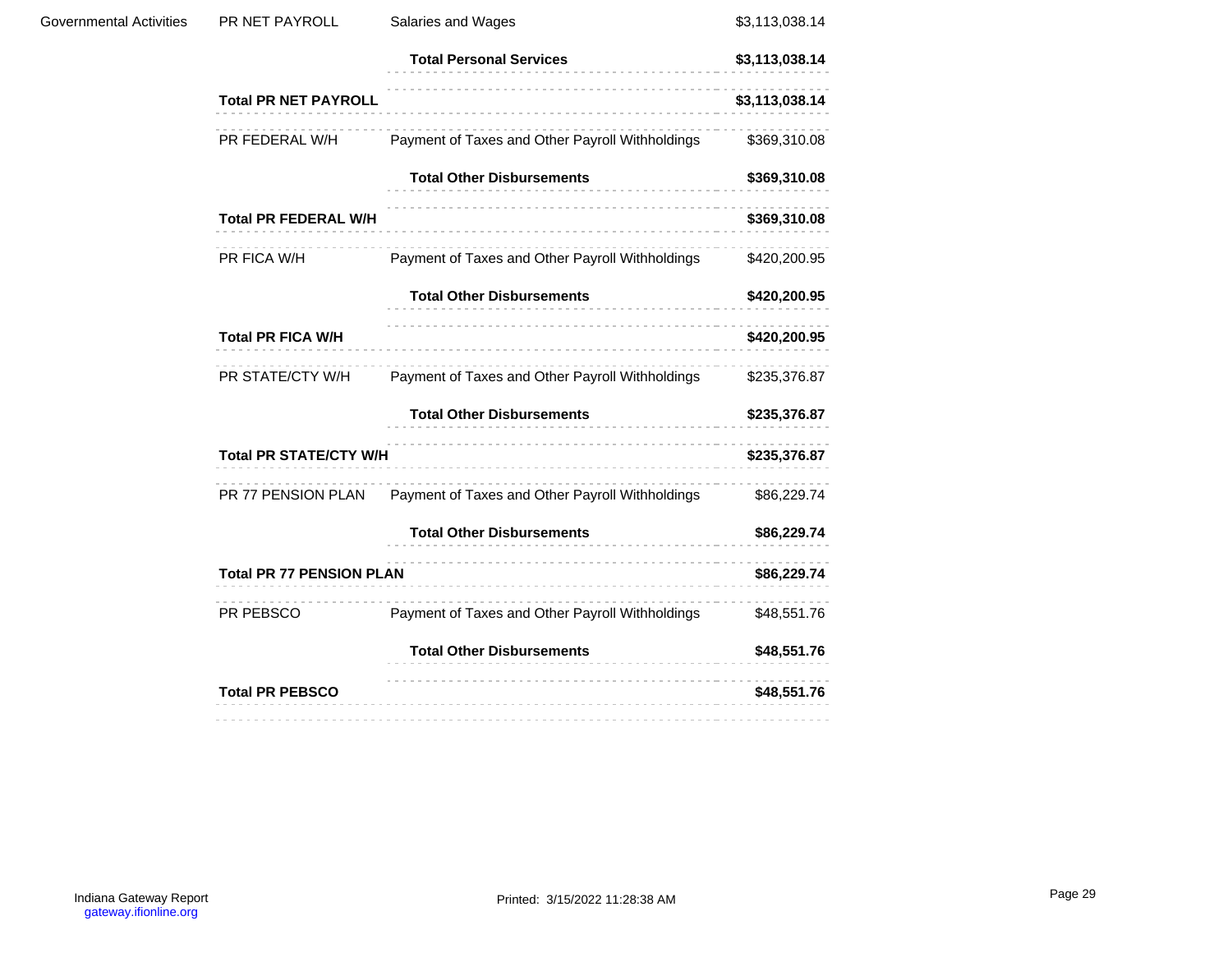| <b>Governmental Activities</b> | PR CORE SOURCE                                    | Transfer Out - Transferred To Another Fund      | \$34,080.62 |  |
|--------------------------------|---------------------------------------------------|-------------------------------------------------|-------------|--|
|                                |                                                   | <b>Total Other Disbursements</b>                | \$34,080.62 |  |
|                                | <b>Total PR CORE SOURCE</b>                       |                                                 | \$34,080.62 |  |
|                                | <b>PR-PFS</b><br><b>SHAREHOLDERS</b>              | Payment of Taxes and Other Payroll Withholdings | \$2,600.00  |  |
|                                |                                                   | <b>Total Other Disbursements</b>                | \$2,600.00  |  |
|                                | <b>Total PR-PFS SHAREHOLDERS</b>                  |                                                 | \$2,600.00  |  |
|                                | PR AMERICAN<br><b>HERITAGE INS</b>                | Payment of Taxes and Other Payroll Withholdings | \$600.00    |  |
|                                |                                                   | <b>Total Other Disbursements</b>                | \$600.00    |  |
|                                | <b>Total PR AMERICAN HERITAGE INS</b><br>\$600.00 |                                                 |             |  |
|                                | PR AFLAC                                          | Payment of Taxes and Other Payroll Withholdings | \$19,253.83 |  |
|                                |                                                   | <b>Total Other Disbursements</b>                | \$19,253.83 |  |
|                                | <b>Total PR AFLAC</b>                             |                                                 | \$19,253.83 |  |
|                                | PR COLONIAL LIFE                                  | Payment of Taxes and Other Payroll Withholdings | \$4,211.52  |  |
|                                |                                                   | <b>Total Other Disbursements</b>                | \$4,211.52  |  |
|                                | <b>Total PR COLONIAL LIFE</b>                     |                                                 | \$4,211.52  |  |
|                                | PR-GARNISHMENT OF<br><b>WAGES</b>                 | Payment of Taxes and Other Payroll Withholdings | \$2,524.66  |  |
|                                |                                                   | <b>Total Other Disbursements</b>                | \$2,524.66  |  |
|                                | <b>Total PR-GARNISHMENT OF WAGES</b>              |                                                 | \$2,524.66  |  |
|                                |                                                   |                                                 |             |  |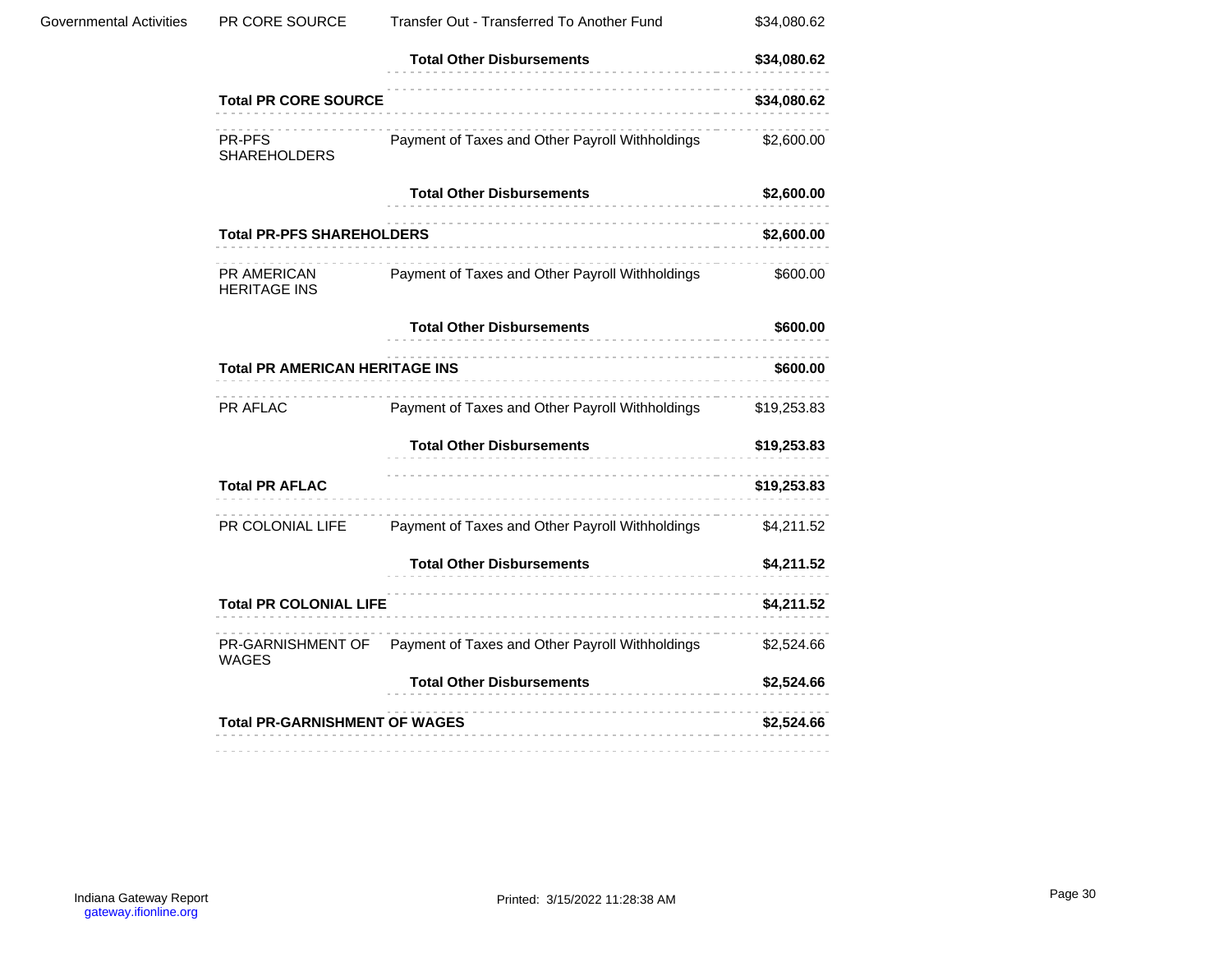| <b>Governmental Activities</b> | PR BMO HARRIS -<br><b>MOORE</b>     | Payment of Taxes and Other Payroll Withholdings                  | \$1,300.00 |
|--------------------------------|-------------------------------------|------------------------------------------------------------------|------------|
|                                |                                     | <b>Total Other Disbursements</b>                                 | \$1,300.00 |
|                                | <b>Total PR BMO HARRIS - MOORE</b>  | \$1,300.00                                                       |            |
|                                | PR TOWN OF MRSVL<br><b>WWTP</b>     | Payment of Taxes and Other Payroll Withholdings                  | \$445.00   |
|                                |                                     | <b>Total Other Disbursements</b>                                 | \$445.00   |
|                                | <b>Total PR TOWN OF MRSVL WWTP</b>  | \$445.00                                                         |            |
|                                |                                     | PR CHILD SUPPORT Payment of Taxes and Other Payroll Withholdings | \$5,520.00 |
|                                |                                     | <b>Total Other Disbursements</b>                                 |            |
|                                | <b>Total PR CHILD SUPPORT</b>       |                                                                  | \$5,520.00 |
|                                | PR WORKSITE<br><b>SOLUTIONS</b>     | Payment of Taxes and Other Payroll Withholdings                  | \$714.96   |
|                                |                                     | <b>Total Other Disbursements</b>                                 | \$714.96   |
|                                | <b>Total PR WORKSITE SOLUTIONS</b>  |                                                                  | \$714.96   |
|                                | PR PRE-PAID LEGAL                   | Payment of Taxes and Other Payroll Withholdings                  | \$466.20   |
|                                |                                     | <b>Total Other Disbursements</b>                                 | \$466.20   |
|                                | <b>Total PR PRE-PAID LEGAL</b>      |                                                                  | \$466.20   |
|                                | <b>SUPPORT</b>                      | MICHIGAN CHILD Payment of Taxes and Other Payroll Withholdings   | \$9,577.73 |
|                                |                                     | <b>Total Other Disbursements</b>                                 | \$9,577.73 |
|                                | <b>Total MICHIGAN CHILD SUPPORT</b> |                                                                  | \$9,577.73 |
|                                |                                     |                                                                  |            |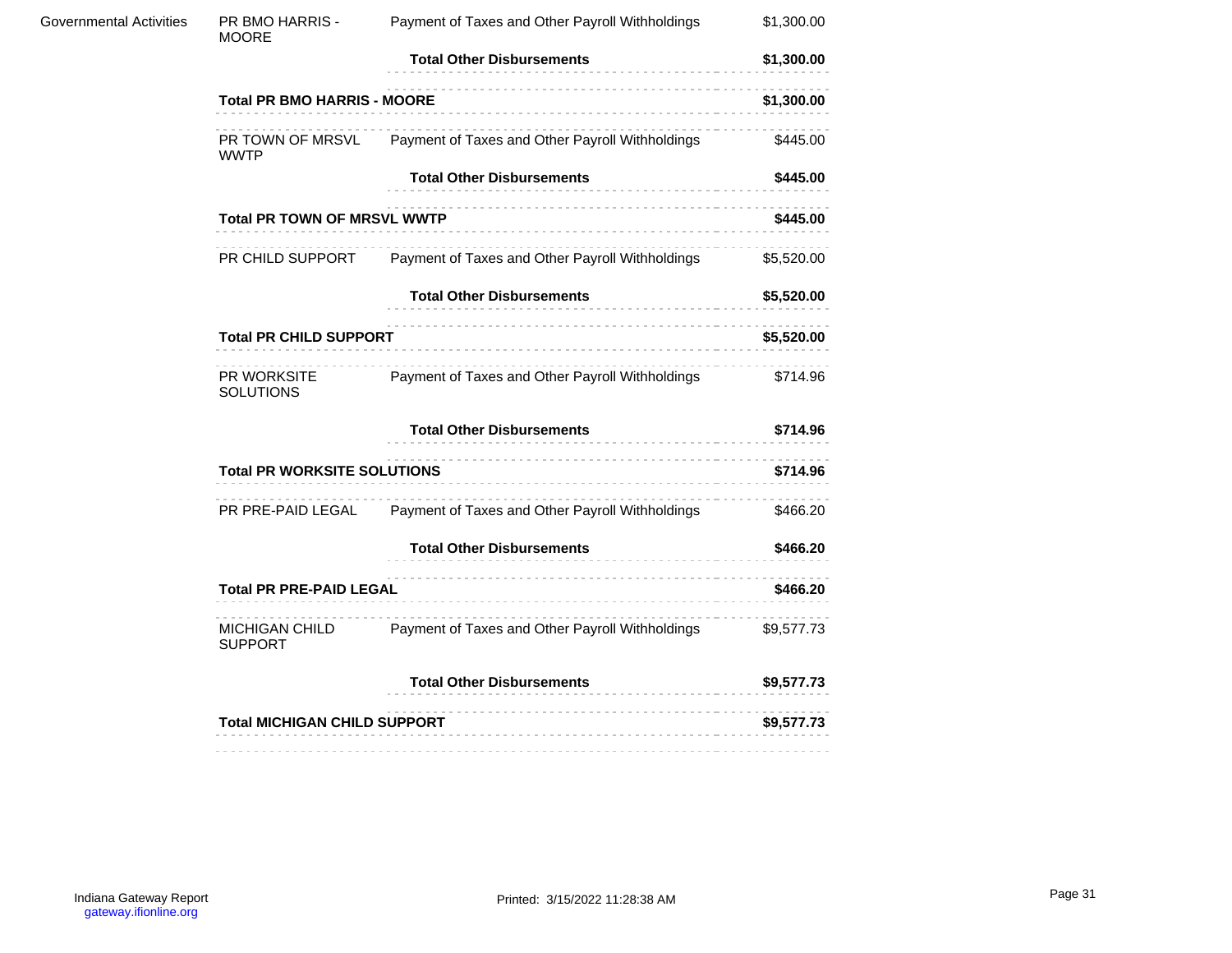| <b>Governmental Activities</b>       | PR POLICE AND<br><b>FIREMEN'S INSURANCE</b><br><b>ASSOCIATION</b> | Payment of Taxes and Other Payroll Withholdings     | \$3,667.68      |
|--------------------------------------|-------------------------------------------------------------------|-----------------------------------------------------|-----------------|
|                                      |                                                                   | <b>Total Other Disbursements</b>                    | \$3,667.68      |
|                                      |                                                                   | Total PR POLICE AND FIREMEN'S INSURANCE ASSOCIATION | \$3,667.68      |
|                                      | <b>COURT FUND</b>                                                 | <b>Other Disbursements</b>                          | \$210,248.68    |
|                                      |                                                                   | <b>Total Other Disbursements</b>                    | \$210,248.68    |
|                                      | <b>Total COURT FUND</b>                                           |                                                     | \$210,248.68    |
| <b>Total Governmental Activities</b> |                                                                   |                                                     | \$21,834,065.37 |
| <b>STORM WATER</b>                   | <b>STORMWATER USER</b><br><b>FEES</b>                             | Salaries and Wages                                  | \$46,904.78     |
|                                      |                                                                   | <b>Total Personal Services</b>                      | \$46,904.78     |
|                                      |                                                                   | Insurance                                           | \$7,173.34      |
|                                      |                                                                   | <b>Total Services and Charges</b>                   | \$7,173.34      |
|                                      |                                                                   | Transfer Out - Transferred To Another Fund          | \$27,000.00     |
|                                      |                                                                   | <b>Other Disbursements</b>                          | \$761.88        |
|                                      |                                                                   | <b>Total Other Disbursements</b>                    | \$27,761.88     |
|                                      |                                                                   | <b>Employee Pensions and Benefits</b>               | \$10,245.89     |
|                                      |                                                                   | <b>Materials and Supplies</b>                       | \$75.93         |
|                                      |                                                                   | <b>Other Operating</b>                              | \$11,914.23     |
|                                      |                                                                   | <b>Total Operations</b><br>--------------------     | \$22,236.05     |
|                                      | <b>Total STORMWATER USER FEES</b>                                 |                                                     | \$104,076.05    |
| <b>Total STORM WATER</b>             |                                                                   |                                                     | \$104,076.05    |
| <b>WASTEWATER</b>                    | <b>WASTEWATER</b><br>OPERATING                                    | Salaries and Wages                                  | \$585,960.63    |
|                                      |                                                                   | <b>Total Personal Services</b>                      | \$585,960.63    |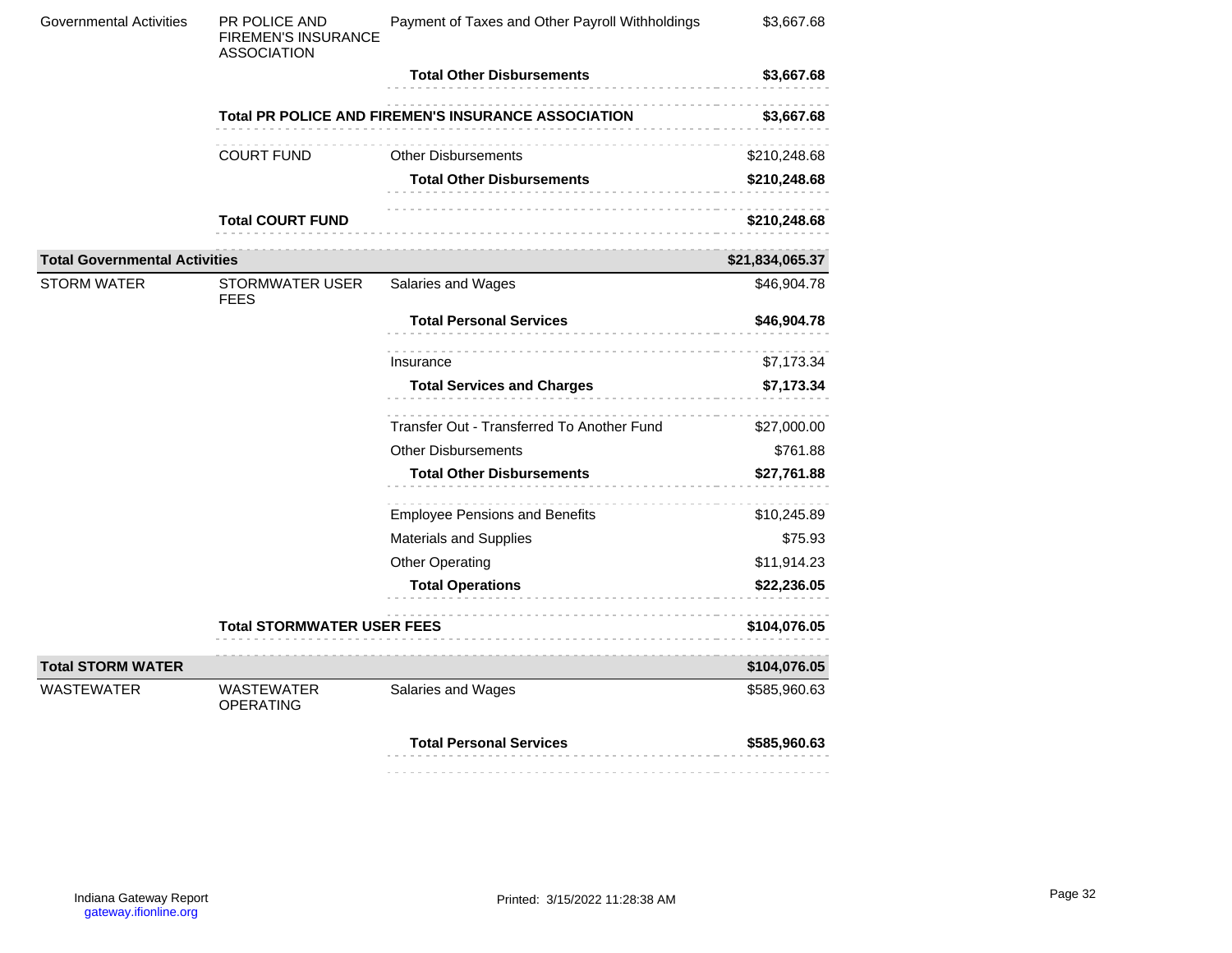| <b>WASTEWATER</b> |  |  |
|-------------------|--|--|
|-------------------|--|--|

WASTEWATER OPERATING

Insurance \$67,859.52

|                                           | <b>Total Services and Charges</b>                          | \$67,859.52    |
|-------------------------------------------|------------------------------------------------------------|----------------|
|                                           | <b>Buildings</b>                                           | \$34.03        |
|                                           | Machinery, Equipment, and Vehicles                         | \$73,200.88    |
|                                           | <b>Other Capital Outlays</b>                               | \$101,914.64   |
|                                           | <b>Total Capital Outlays</b><br>.                          | \$175,149.55   |
|                                           | Transfer Out - Transferred To Another Fund                 | \$797,030.00   |
|                                           | <b>Total Other Disbursements</b>                           | \$797,030.00   |
|                                           | Chemicals                                                  | \$21,908.78    |
|                                           | <b>Contractual Services</b>                                | \$5,384.02     |
|                                           | <b>Employee Pensions and Benefits</b>                      | \$122,757.26   |
|                                           | <b>Materials and Supplies</b>                              | \$29,106.08    |
|                                           | Sludge Removal                                             | \$376,622.16   |
|                                           | <b>Other Operating</b>                                     | \$386,833.86   |
|                                           | <b>Total Operations</b>                                    | \$942,612.16   |
| <b>Total WASTEWATER OPERATING</b>         |                                                            | \$2,568,611.86 |
|                                           | WASTEWATER B & I Payments on Bonds and Other Debt Interest | \$297,030.00   |
|                                           | Total Debt service - principal and interest \$297,030.00   |                |
| <b>Total WASTEWATER B &amp; I</b>         |                                                            | \$297,030.00   |
| WASTEWATER PLANT Buildings<br><b>IMPR</b> |                                                            | \$495,350.75   |
|                                           | <b>Total Capital Outlays</b><br>--------------------       | \$495,350.75   |
| <b>Total WASTEWATER PLANT IMPR</b>        |                                                            | \$495,350.75   |
|                                           |                                                            |                |

 $\frac{1}{2} \left( \frac{1}{2} \right) = \frac{1}{2} \left( \frac{1}{2} \right)$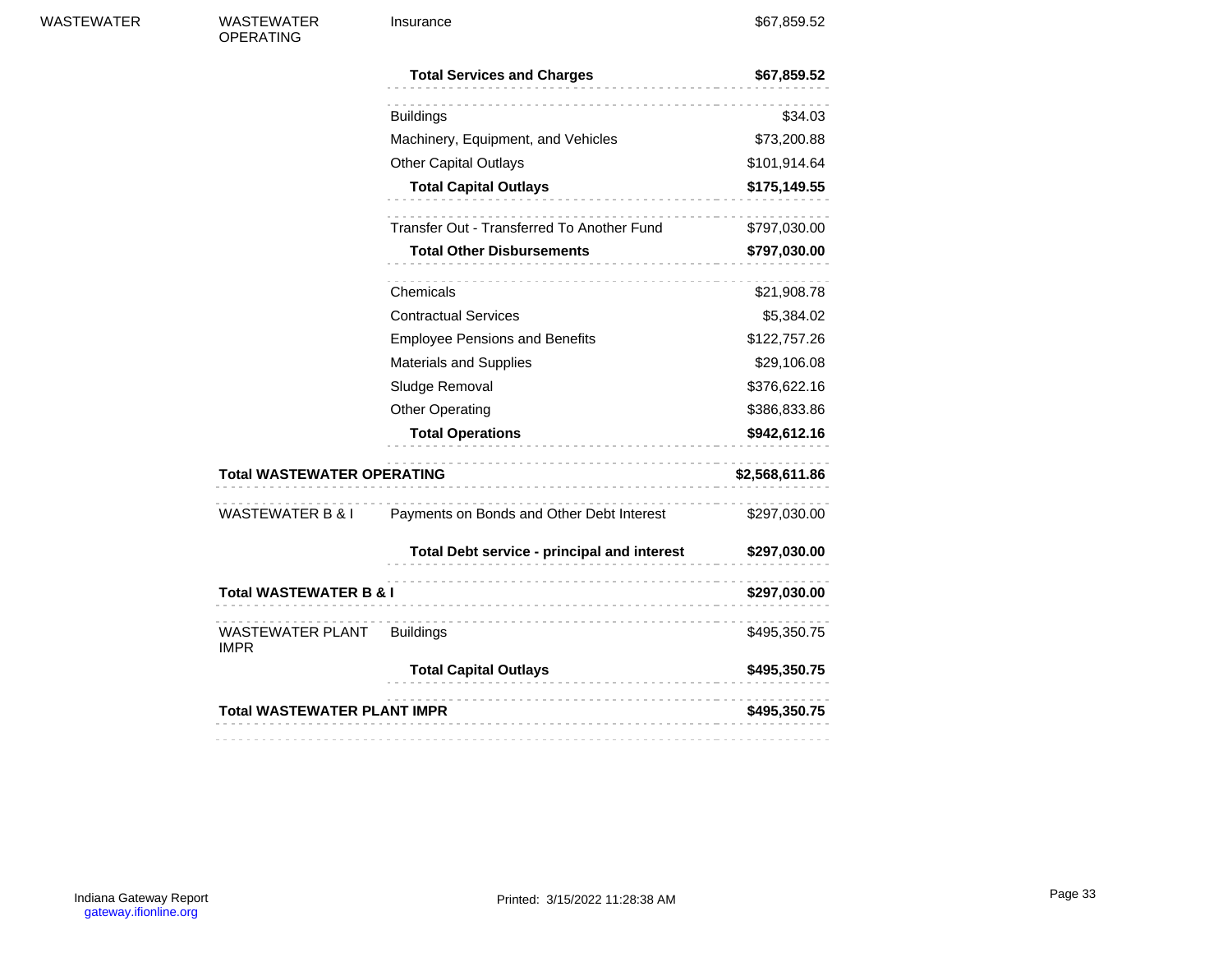| <b>WASTEWATER</b>       | <b>WASTEWATER DEVEL</b><br>AVAIL    | Improvements Other Than Buildings | \$1,750.00     |
|-------------------------|-------------------------------------|-----------------------------------|----------------|
|                         |                                     | <b>Total Capital Outlays</b>      | \$1,750.00     |
|                         | <b>Total WASTEWATER DEVEL AVAIL</b> |                                   | \$1,750.00     |
|                         | WASTEWATER 2020<br><b>BAN</b>       | Construction                      | \$577,419.41   |
|                         |                                     | <b>Total Capital Outlays</b>      | \$577,419.41   |
|                         | <b>Total WASTEWATER 2020 BAN</b>    |                                   | \$577,419.41   |
| <b>Total WASTEWATER</b> |                                     |                                   | \$3,940,162.02 |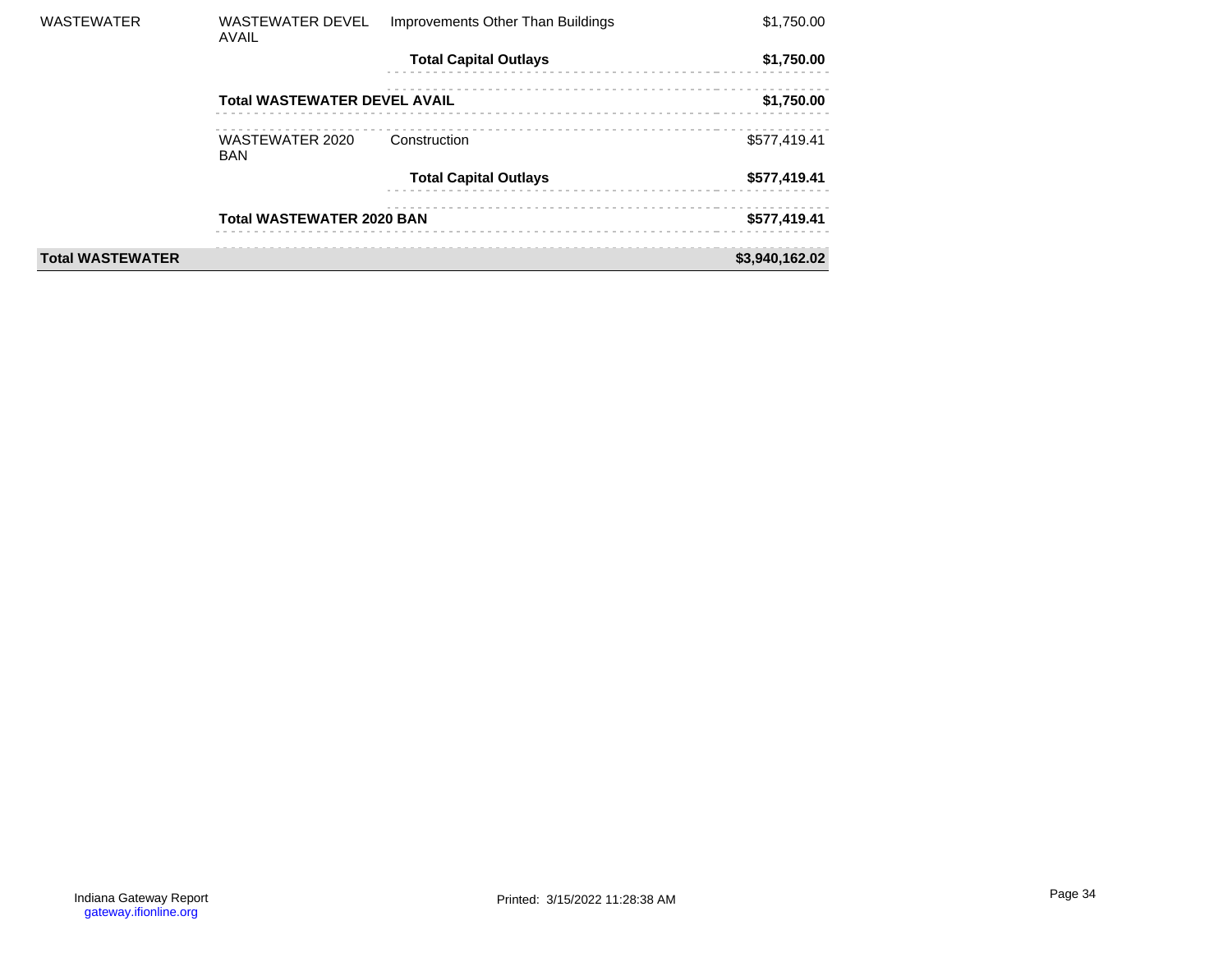# **Mooresville Civil Town, Morgan County, Indiana Disbursements by Fund with Departments - 2020**

| Governmental Activities | <b>GENERAL FUND</b> | CLERK-TREASURER (CITY/TOWN UNITS ONLY)                                                 | Salaries and Wages                         | \$90,651.07  |
|-------------------------|---------------------|----------------------------------------------------------------------------------------|--------------------------------------------|--------------|
|                         |                     |                                                                                        | <b>Employee Benefits</b>                   | \$17,600.11  |
|                         |                     | <b>Total Personal Services</b><br>$\alpha$ , $\alpha$ , $\alpha$ , $\alpha$ , $\alpha$ |                                            | \$108,251.18 |
|                         |                     |                                                                                        | Office Supplies                            | \$18,835.59  |
|                         |                     |                                                                                        | <b>Operating Supplies</b>                  | \$4,287.93   |
|                         |                     |                                                                                        | <b>Other Supplies</b>                      | \$23,638.66  |
|                         |                     | <b>Total Supplies</b>                                                                  |                                            | \$46,762.18  |
|                         |                     |                                                                                        | <b>Professional Services</b>               | \$101,851.85 |
|                         |                     |                                                                                        | Communication and Transportation           | \$246.30     |
|                         |                     |                                                                                        | Printing and Advertising                   | \$1,580.65   |
|                         |                     |                                                                                        | Insurance                                  | \$25,843.47  |
|                         |                     |                                                                                        | <b>Utility Services</b>                    | \$97,178.32  |
|                         |                     |                                                                                        | Repairs and Maintenance                    | \$118,523.00 |
|                         |                     |                                                                                        | Other Services and Charges                 | \$33,287.23  |
|                         |                     | <b>Total Services and Charges</b>                                                      |                                            | \$378,510.82 |
|                         |                     |                                                                                        | Transfer Out - Transferred To Another Fund | \$3,500.00   |
|                         |                     | <b>Total Other Disbursements</b>                                                       |                                            | \$3,500.00   |
|                         |                     | Total CLERK-TREASURER (CITY/TOWN UNITS ONLY)                                           |                                            | \$537,024.18 |
|                         |                     | CITY/TOWN COURT (CITY JUDGE/JUDGE)                                                     | Salaries and Wages                         | \$116,466.22 |
|                         |                     |                                                                                        | <b>Employee Benefits</b>                   | \$25,305.66  |
|                         |                     | <b>Total Personal Services</b>                                                         |                                            | \$141,771.88 |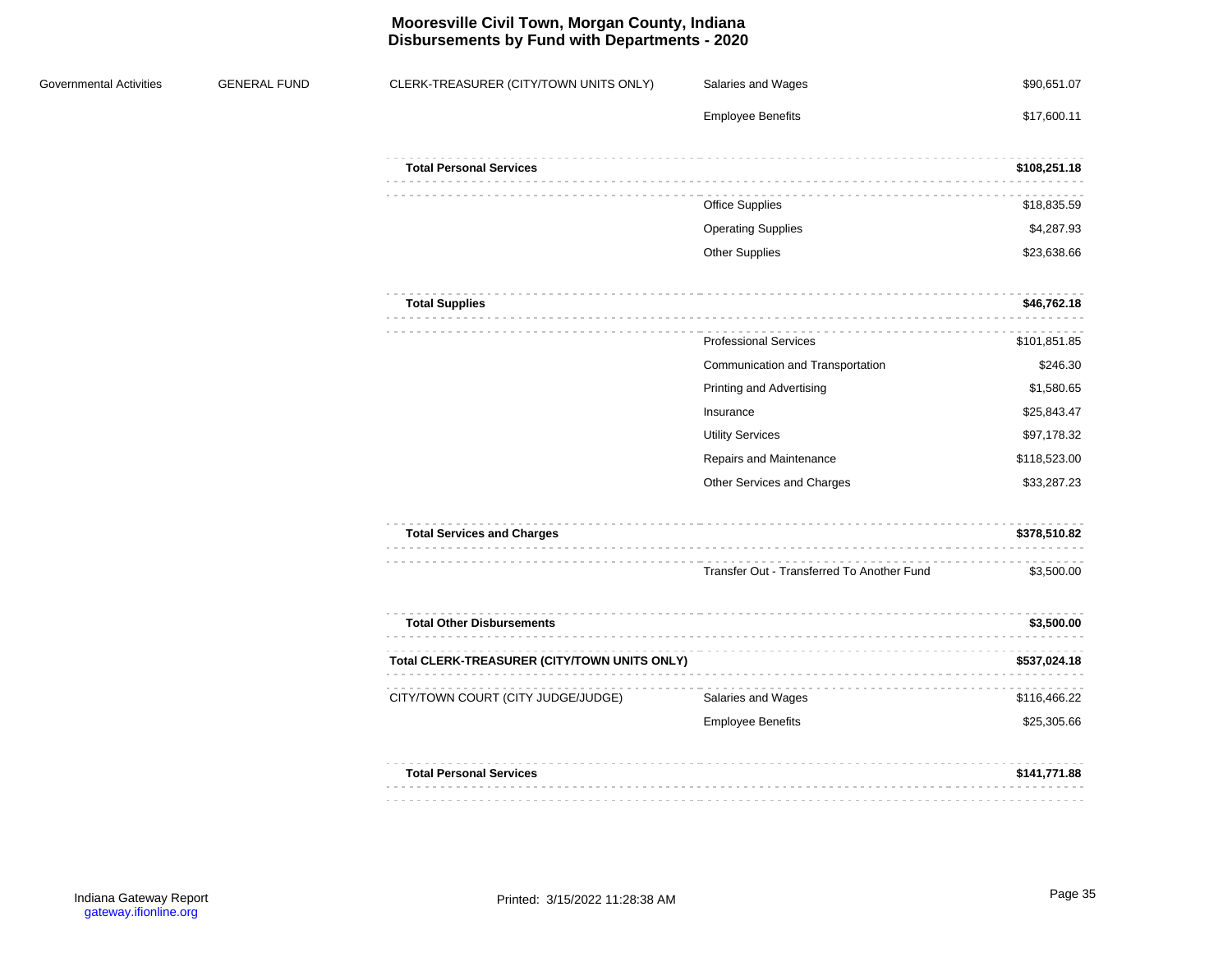| <b>Total Supplies</b>                                        |                                            | \$3,830.19   |
|--------------------------------------------------------------|--------------------------------------------|--------------|
|                                                              | Communication and Transportation           | \$6,393.40   |
|                                                              | Insurance                                  | \$1,475.82   |
|                                                              | <b>Utility Services</b>                    | \$1,811.40   |
|                                                              | Repairs and Maintenance                    | \$2,778.98   |
|                                                              | Other Services and Charges                 | \$330.00     |
| <b>Total Services and Charges</b>                            |                                            | \$12,789.60  |
|                                                              | Transfer Out - Transferred To Another Fund | \$80,340.00  |
| <b>Total Other Disbursements</b>                             |                                            | \$80,340.00  |
| Total CITY/TOWN COURT (CITY JUDGE/JUDGE)                     |                                            | \$238,731.67 |
| BUILDING MAINTENANCE (MAINT. & REPAIR - CITY<br><b>INSPE</b> | Salaries and Wages                         | \$3,060.00   |
|                                                              | <b>Employee Benefits</b>                   | \$234.11     |
| <b>Total Personal Services</b>                               |                                            | \$3,294.11   |
|                                                              | <b>Office Supplies</b>                     | \$1,532.79   |
|                                                              | <b>Operating Supplies</b>                  | \$22,691.02  |
| <b>Total Supplies</b>                                        |                                            | \$24,223.81  |
|                                                              | Communication and Transportation           | \$407.51     |
|                                                              |                                            |              |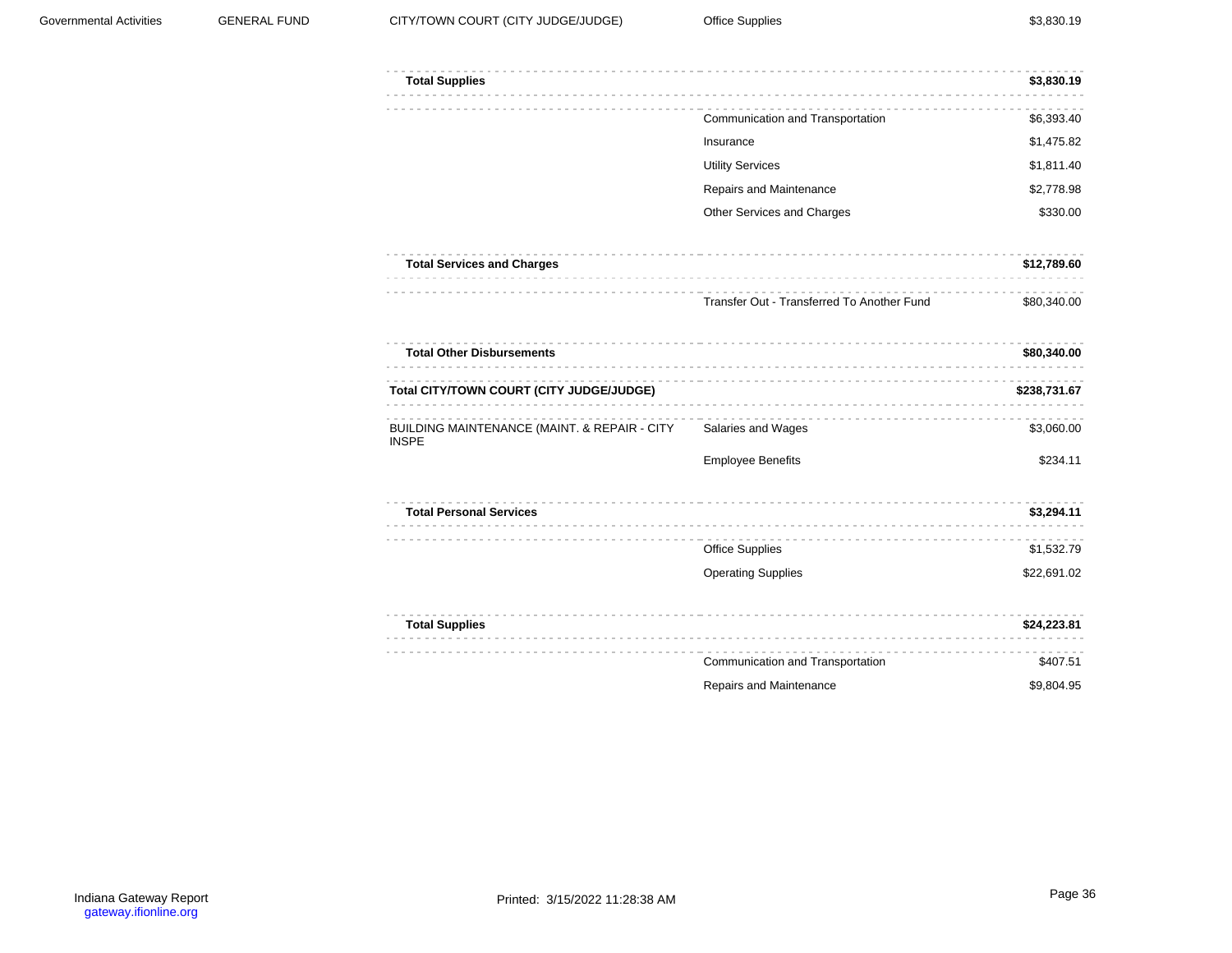| <b>Total Services and Charges</b>                        |                                            | \$11,881.46    |
|----------------------------------------------------------|--------------------------------------------|----------------|
| Total BUILDING MAINTENANCE (MAINT. & REPAIR - CITY INSPE |                                            | \$39,399.38    |
| <b>FIRE DEPARTMENT</b>                                   | Salaries and Wages                         | \$962,825.01   |
|                                                          | <b>Employee Benefits</b>                   | \$42,288.79    |
| <b>Total Personal Services</b>                           |                                            | \$1,005,113.80 |
|                                                          | Office Supplies                            | \$5,425.74     |
|                                                          | <b>Operating Supplies</b>                  | \$14,388.83    |
|                                                          | <b>Other Supplies</b>                      | \$46,485.83    |
| <b>Total Supplies</b>                                    | .                                          | \$66,300.40    |
|                                                          | <b>Professional Services</b>               | \$5,353.73     |
|                                                          | Communication and Transportation           | \$6,393.40     |
|                                                          | Printing and Advertising                   | \$4,824.64     |
|                                                          | Insurance                                  | \$54,636.16    |
|                                                          | <b>Utility Services</b>                    | \$40,959.49    |
|                                                          | Repairs and Maintenance                    | \$79,379.39    |
|                                                          | Other Services and Charges                 | \$2,919.81     |
| <b>Total Services and Charges</b>                        |                                            | \$194,466.62   |
|                                                          | Transfer Out - Transferred To Another Fund | \$253,500.00   |
| <b>Total Other Disbursements</b>                         | ----------------                           | \$253,500.00   |
| <b>Total FIRE DEPARTMENT</b>                             |                                            | \$1,519,380.82 |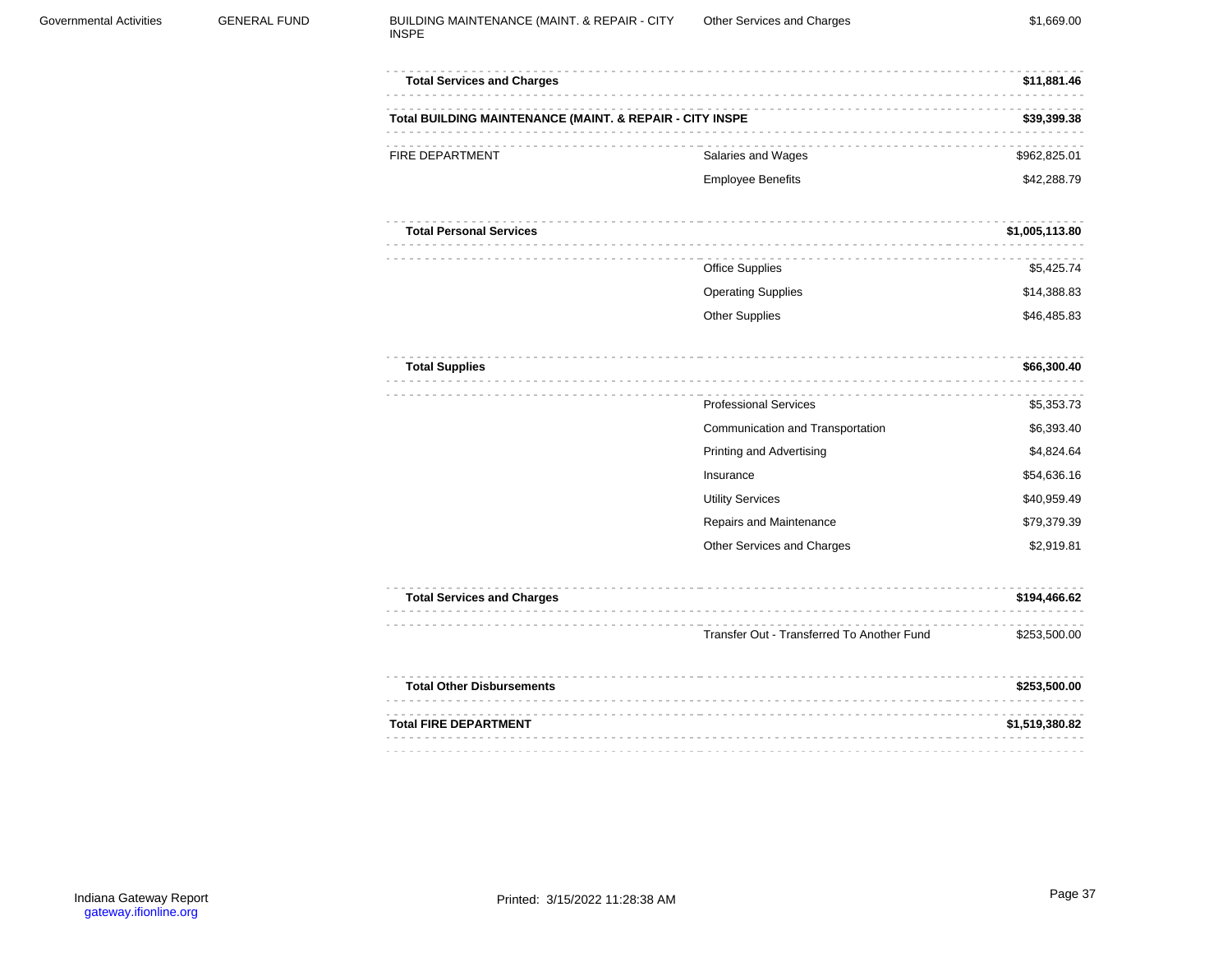| Governmental Activities | <b>GENERAL FUND</b>                                                    | POLICE DEPARTMENT (TOWN MARSHALL)       | Salaries and Wages                         | \$1,291,695.58 |
|-------------------------|------------------------------------------------------------------------|-----------------------------------------|--------------------------------------------|----------------|
|                         |                                                                        |                                         | <b>Other Personal Services</b>             | \$2,540.30     |
|                         |                                                                        |                                         | <b>Employee Benefits</b>                   | \$89,608.00    |
|                         |                                                                        | <b>Total Personal Services</b>          |                                            | \$1,383,843.88 |
|                         |                                                                        |                                         | Office Supplies                            | \$10,925.24    |
|                         |                                                                        |                                         | <b>Operating Supplies</b>                  | \$272,629.33   |
|                         |                                                                        |                                         | Other Supplies                             | \$27,891.68    |
|                         |                                                                        | <b>Total Supplies</b>                   |                                            | \$311,446.25   |
|                         |                                                                        |                                         | <b>Professional Services</b>               | \$30,924.07    |
|                         |                                                                        |                                         | Communication and Transportation           | \$1,007.05     |
|                         |                                                                        |                                         | Insurance                                  | \$68,537.74    |
|                         |                                                                        |                                         | <b>Utility Services</b>                    | \$30,508.45    |
|                         |                                                                        |                                         | Repairs and Maintenance                    | \$75,201.56    |
|                         |                                                                        |                                         | Other Services and Charges                 | \$10,381.05    |
|                         |                                                                        | <b>Total Services and Charges</b>       |                                            | \$216,559.92   |
|                         |                                                                        |                                         | Transfer Out - Transferred To Another Fund | \$515,000.00   |
|                         |                                                                        | <b>Total Other Disbursements</b>        |                                            | \$515,000.00   |
|                         |                                                                        | Total POLICE DEPARTMENT (TOWN MARSHALL) |                                            | \$2,426,850.05 |
|                         | <b>Total GENERAL FUND</b>                                              |                                         |                                            | \$4,761,386.10 |
|                         | Total Governmental Activities Disbursements for Funds with Departments |                                         |                                            | \$4,761,386.10 |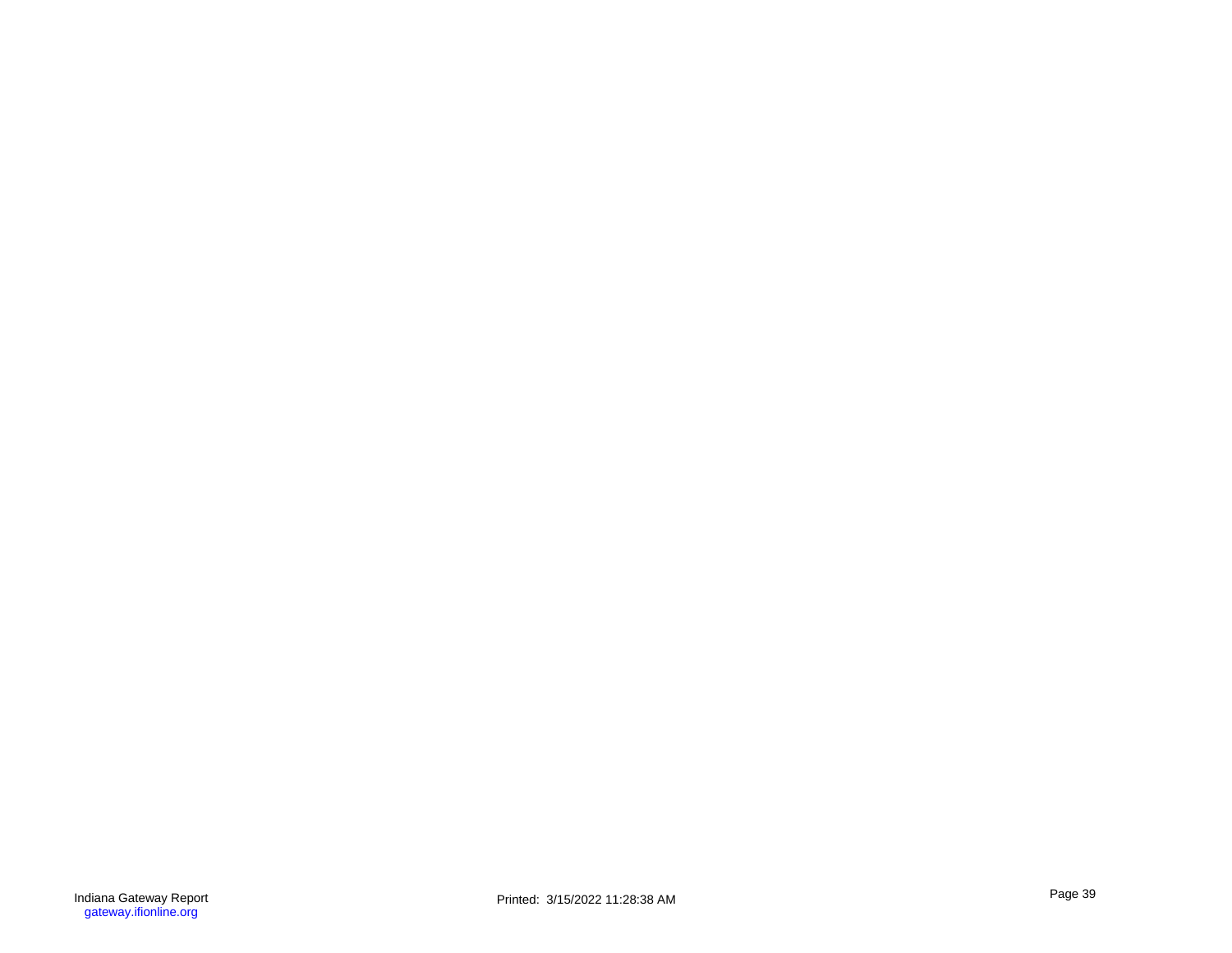### **Mooresville Civil Town, Morgan County, Indiana Debt Statement - 2020**

|                                | <b>Debt Class</b>                | <b>Description or Purpose</b>                          | <b>Beginning</b><br><b>Principal Balance</b><br>as of<br>Jan. 1, 2020 | <b>Additions</b> | <b>Reductions</b> | <b>Ending Principal</b><br><b>Balance as of</b><br>Dec. 31, 2020 | <b>Principal and</b><br>Interest<br><b>Due in 2021</b> |
|--------------------------------|----------------------------------|--------------------------------------------------------|-----------------------------------------------------------------------|------------------|-------------------|------------------------------------------------------------------|--------------------------------------------------------|
| <b>Governmental Activities</b> | <b>General Obligation Bonds</b>  | Gateway Project/ 2014 Bond<br>series                   | \$11,170,000.00                                                       | \$0.00           | \$270,000.00      | \$10,900,000.00                                                  | \$683,406.26                                           |
|                                |                                  | <b>SubTotal</b>                                        | \$11,170,000.00                                                       | \$0.00           | \$270,000,00      | \$10,900,000.00                                                  | \$683,406.26                                           |
|                                | <b>Debt Class</b>                | <b>Description or Purpose</b>                          | <b>Beginning</b><br><b>Principal Balance</b><br>as of<br>Jan. 1, 2020 | <b>Additions</b> | <b>Reductions</b> | <b>Ending Principal</b><br><b>Balance as of</b><br>Dec. 31, 2020 | <b>Principal and</b><br>Interest<br><b>Due in 2021</b> |
| <b>WASTEWATER</b>              | Revenue Bonds                    | State Revolving Loan -<br>sewage works revenue bonds   | \$6,003,000.00                                                        | \$0.00           | \$425,000.00      | \$5,578,000.00                                                   | \$596,709.40                                           |
|                                | <b>Tax Anticipation Warrants</b> | Taxable Sewage Wors Bond<br>Anticipation Notes of 2020 | \$0.00                                                                | \$2,055,000.00   | \$0.00            | \$2,055,000.00                                                   | \$28,613.02                                            |
|                                |                                  | <b>SubTotal</b>                                        | \$6,003,000.00                                                        | \$2,055,000.00   | \$425,000.00      | \$7,633,000.00                                                   | \$625,322.42                                           |
|                                |                                  | <b>GRAND TOTAL</b>                                     | \$17,173,000.00                                                       | \$2,055,000.00   | \$695,000.00      | \$18,533,000.00                                                  | \$1,308,728.68                                         |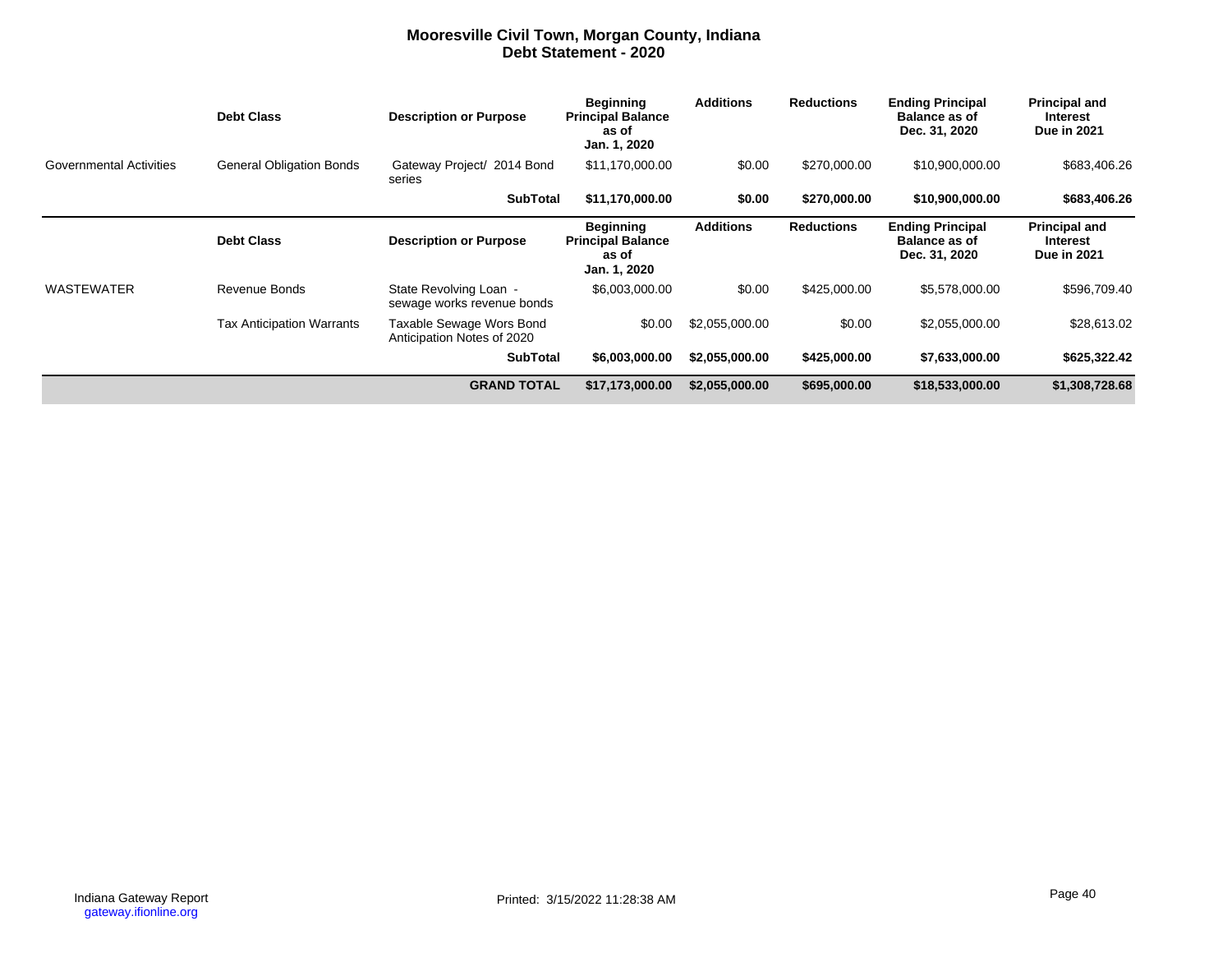# **Mooresville Civil Town, Morgan County, Indiana Deficit Fund Balances - 2020**

| <b>Enterprise</b><br><b>Name</b> | <b>Fund Name</b>                   | <b>Ending Cash and</b><br><b>Investment Balance</b> |
|----------------------------------|------------------------------------|-----------------------------------------------------|
| Governmental<br>Activities       | - SAFER GRANT<br>247               | -\$27,567.22                                        |
|                                  | <b>Total deficit fund balances</b> | $-$27,567.22$                                       |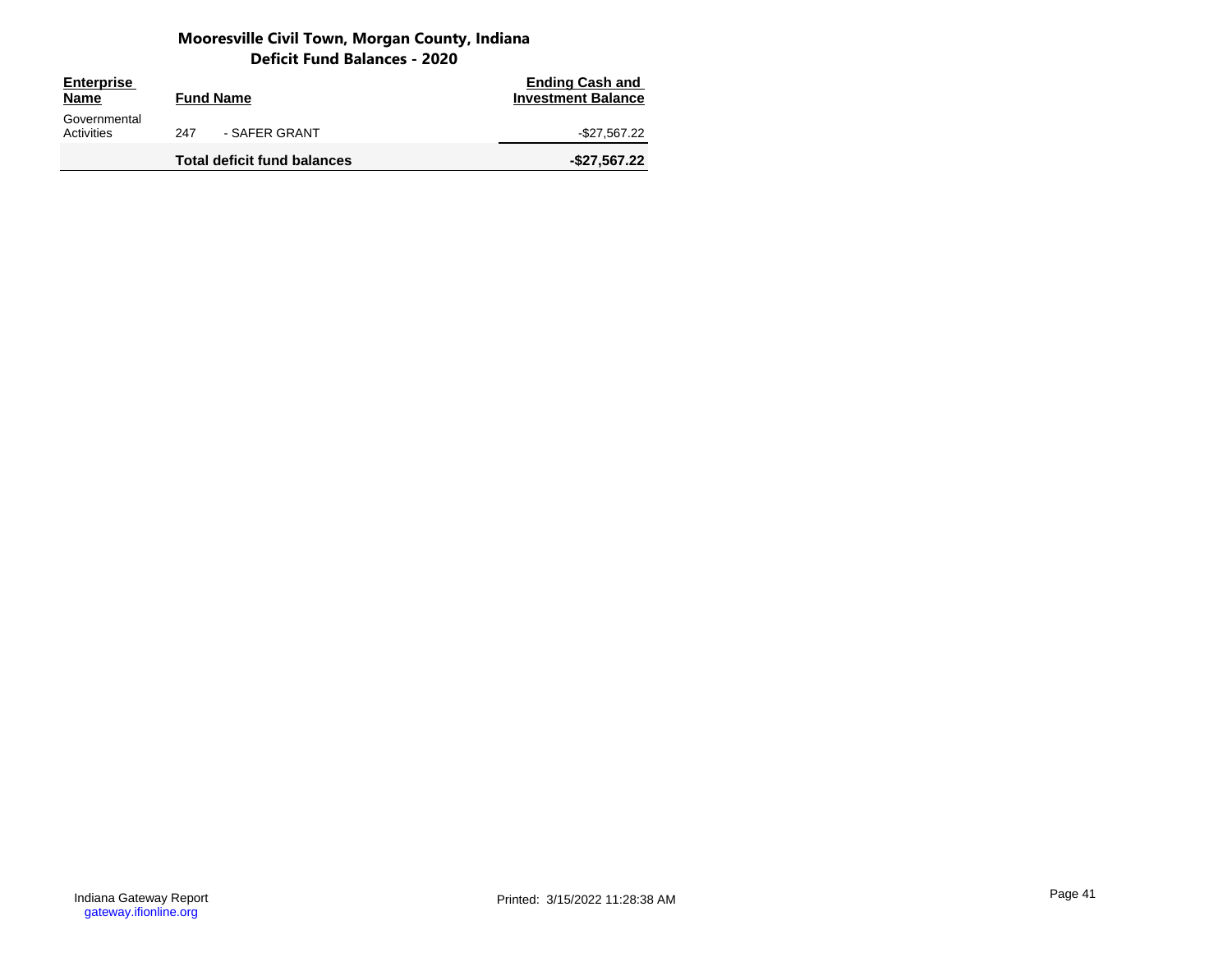#### **Mooresville Civil Town, Morgan County, Indiana Leases 2020**

|                                      | Lessor                                               | Description or Purpose | <b>Annual Lease</b><br><b>Payment Due</b><br>in 2021 | Lease<br><b>Begining</b><br><b>Date</b> | Leasel<br><b>Date</b> | Will you retain<br>ownership of the<br>property at the<br>Ending end of the lease<br>term? |  |  |  |
|--------------------------------------|------------------------------------------------------|------------------------|------------------------------------------------------|-----------------------------------------|-----------------------|--------------------------------------------------------------------------------------------|--|--|--|
| Governmental Activities<br>(General) | Motorola Solutions, Inc.                             | Dispatch Equipment     | \$91,725.05                                          | 10/01/2018                              | 10/1/2028             | N/A                                                                                        |  |  |  |
|                                      | <b>First State Bank</b>                              | Two Firetrucks         | \$103,930.00                                         | 12/31/2018                              | 2/01/2027             | N/A                                                                                        |  |  |  |
|                                      | Total Governmental Activities (General) \$195,655.05 |                        |                                                      |                                         |                       |                                                                                            |  |  |  |
|                                      |                                                      |                        |                                                      |                                         |                       | <b>GRAND TOTAL \$195,655.05</b>                                                            |  |  |  |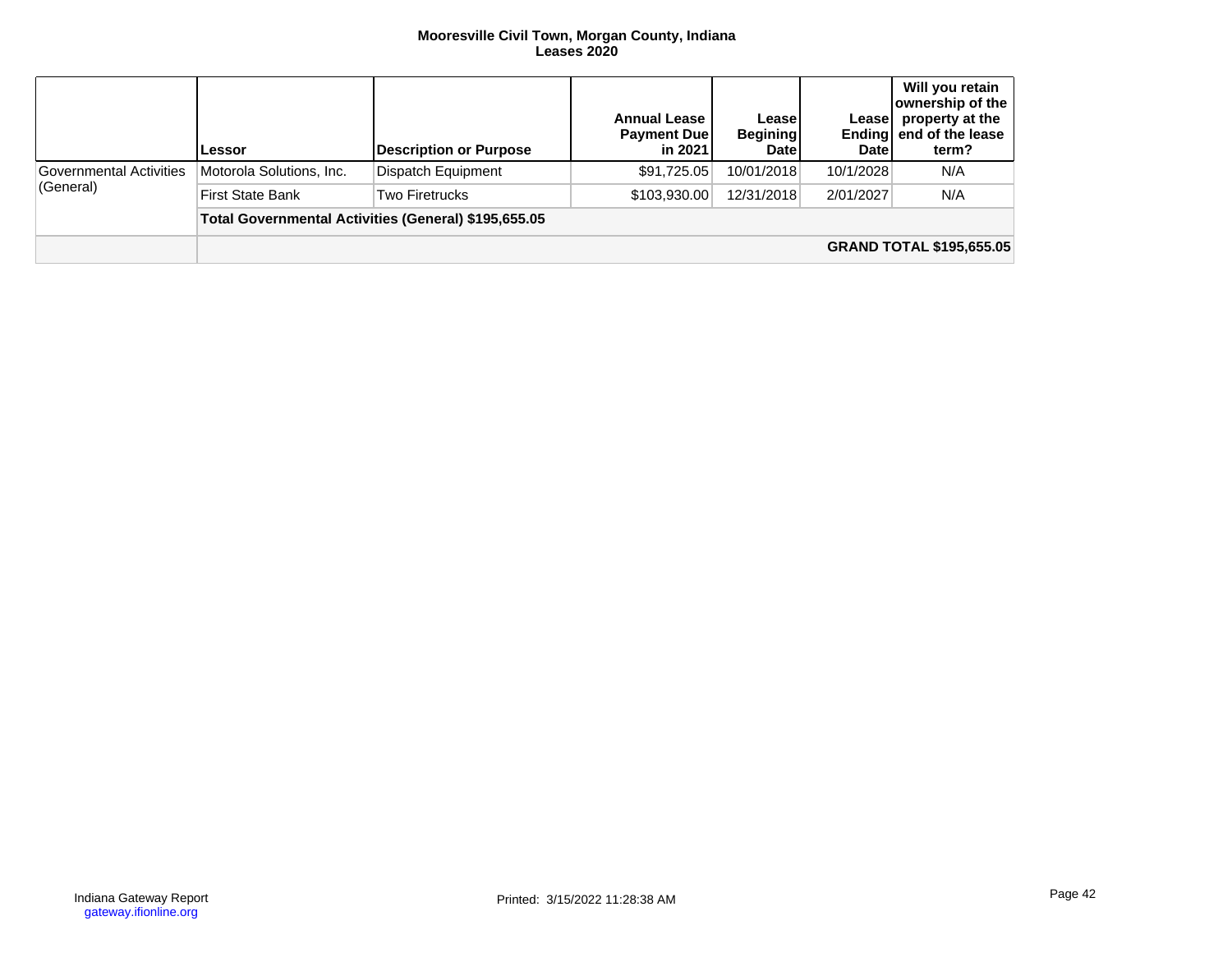# **Mooresville Civil Town, Morgan County, Indiana Transfers - 2020**

| <b>Transfers Out</b><br>(Disbursements) |                | <b>Transfers In</b><br>(Receipts) |                |
|-----------------------------------------|----------------|-----------------------------------|----------------|
| <b>Fund</b>                             | Amount         | <b>Fund</b>                       | <b>Amount</b>  |
| <b>GENERAL FUND</b>                     | \$852,340.00   | <b>GENERAL FUND</b>               | \$1,212.92     |
| <b>MVH</b>                              | \$267,800.00   | <b>HEALTH SELF INSURANCE</b>      | \$2,108,620.62 |
| <b>PARK &amp; RECREATION</b>            | \$133,900.00   | <b>UNSAFE BUILDING</b>            | \$3,500.00     |
| PARK NONREVERT OPERATIN                 | \$27,000.00    | <b>LOCAL ROAD AND BRIDGE</b>      | \$82,726.23    |
| <b>OPERATION PULL OVER</b>              | \$1,212.92     | <b>MATCHING GRANT FUND</b>        |                |
| PUBLIC SAFETY LOIT                      | \$195,000.00   | <b>WASTEWATER B &amp; I</b>       | \$297,030.00   |
|                                         |                | <b>Total Transfers In</b>         | \$2,493,089.77 |
| SAFER GRANT                             | \$75,000.00    |                                   |                |
| <b>REDEVELOPMENT TIF 1</b>              | \$82,726.23    |                                   |                |
| <b>WASTEWATER OPERATING</b>             | \$797,030.00   |                                   |                |
| STORMWATER USER FEES                    | \$27,000.00    |                                   |                |
| PR CORE SOURCE                          | \$34,080.62    |                                   |                |
| <b>Total Transfers Out</b>              | \$2,493,089.77 |                                   |                |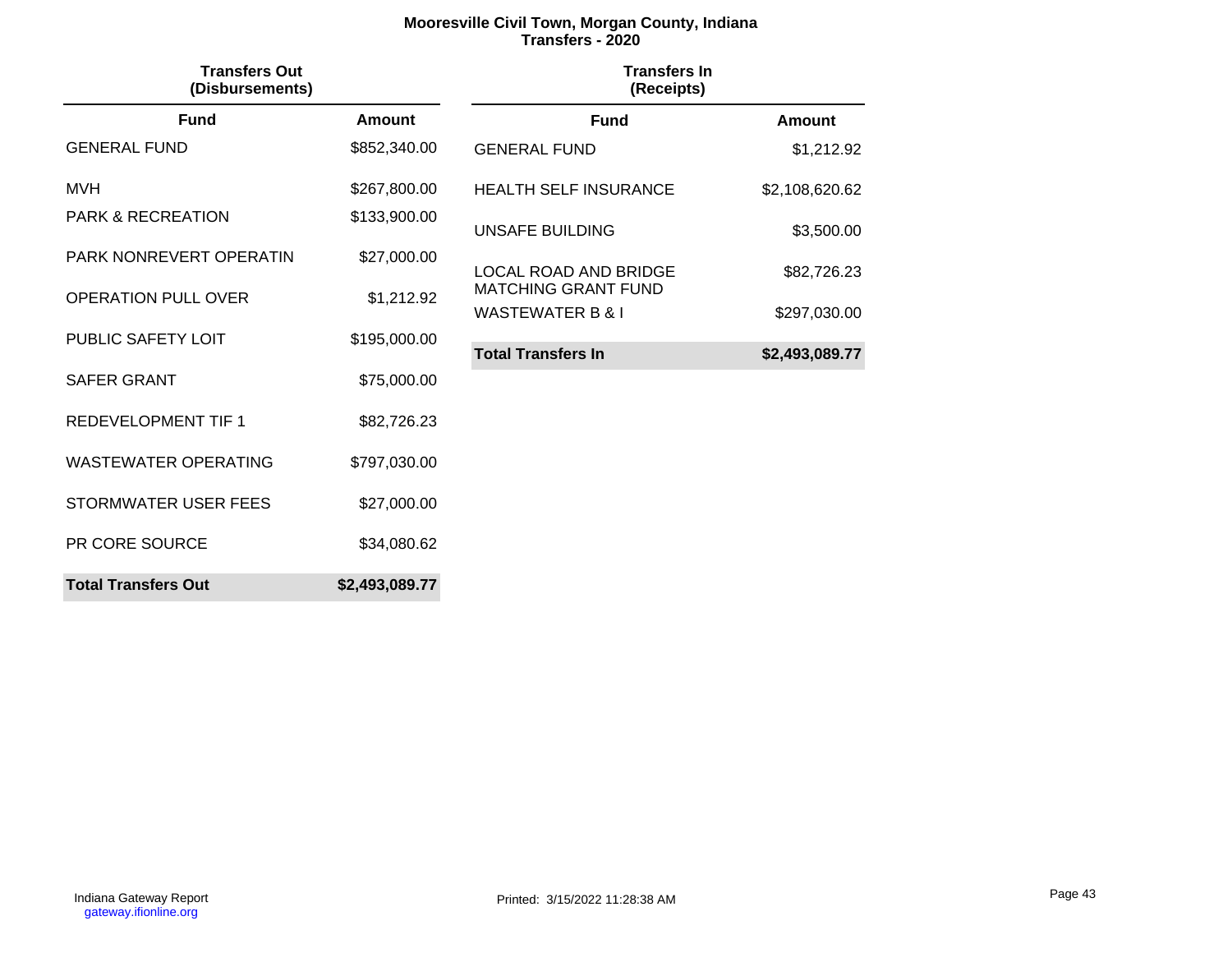# **Mooresville Civil Town, Morgan County, Indiana Transfer Schedule Report - 2020**

#### **Fund Transfer To**

| <b>Fund Transfer From</b>     |                          | 212 - HEALTH SELF |                              | <b>447 - LOCAL ROAD AND</b><br><b>BRIDGE MATCHING GRANT</b> |
|-------------------------------|--------------------------|-------------------|------------------------------|-------------------------------------------------------------|
|                               | 101 - GENERAL FUND       | <b>INSURANCE</b>  | <b>241 - UNSAFE BUILDING</b> | <b>FUND</b>                                                 |
| 101 - GENERAL FUND            | $\overline{\phantom{a}}$ | 848,840           | 3,500                        | $\overline{\phantom{a}}$                                    |
| 201 - MVH                     | $\overline{\phantom{a}}$ | 267,800           |                              | $\overline{\phantom{a}}$                                    |
| 204 - PARK & RECREATION       | $\overline{\phantom{a}}$ | 133,900           |                              | $\overline{\phantom{a}}$                                    |
| 211 - PARK NONREVERT OPERATIN |                          | 27,000            |                              |                                                             |
| 216 - OPERATION PULL OVER     | 1,213                    |                   |                              |                                                             |
| 223 - PUBLIC SAFETY LOIT      | $\overline{\phantom{a}}$ | 195,000           |                              |                                                             |
| 247 - SAFER GRANT             | $\overline{\phantom{a}}$ | 75,000            |                              |                                                             |
| 406 - REDEVELOPMENT TIF 1     | $\overline{\phantom{a}}$ |                   |                              | 82,726                                                      |
| 606 - WASTEWATER OPERATING    | $\overline{\phantom{a}}$ | 500,000           |                              |                                                             |
| 623 - STORMWATER USER FEES    | $\overline{\phantom{a}}$ | 27,000            |                              |                                                             |
| 853 - PR CORE SOURCE          |                          | 34,081            |                              |                                                             |
| <b>Total</b>                  | 1,213<br>S               | \$2,108,621       | 3,500<br>5                   | 82,726<br>S                                                 |

For each transfer that did not occur on a routine basis or was inconsistent with the activities of the fund making the transfer that is identified in the above schedule, provide a general description of the principal purpose of the interfund<br>transfer. One general description can be provided even if multiple funds are impacted or more than occurred. (An example of a non-routine transfer: a transfer to a wastewater enterprise fund for the local match of a<br>federal pollution control grant, an example of a transfer that is an inconsistent activity of the fund: a capital projects fund to the general fund.)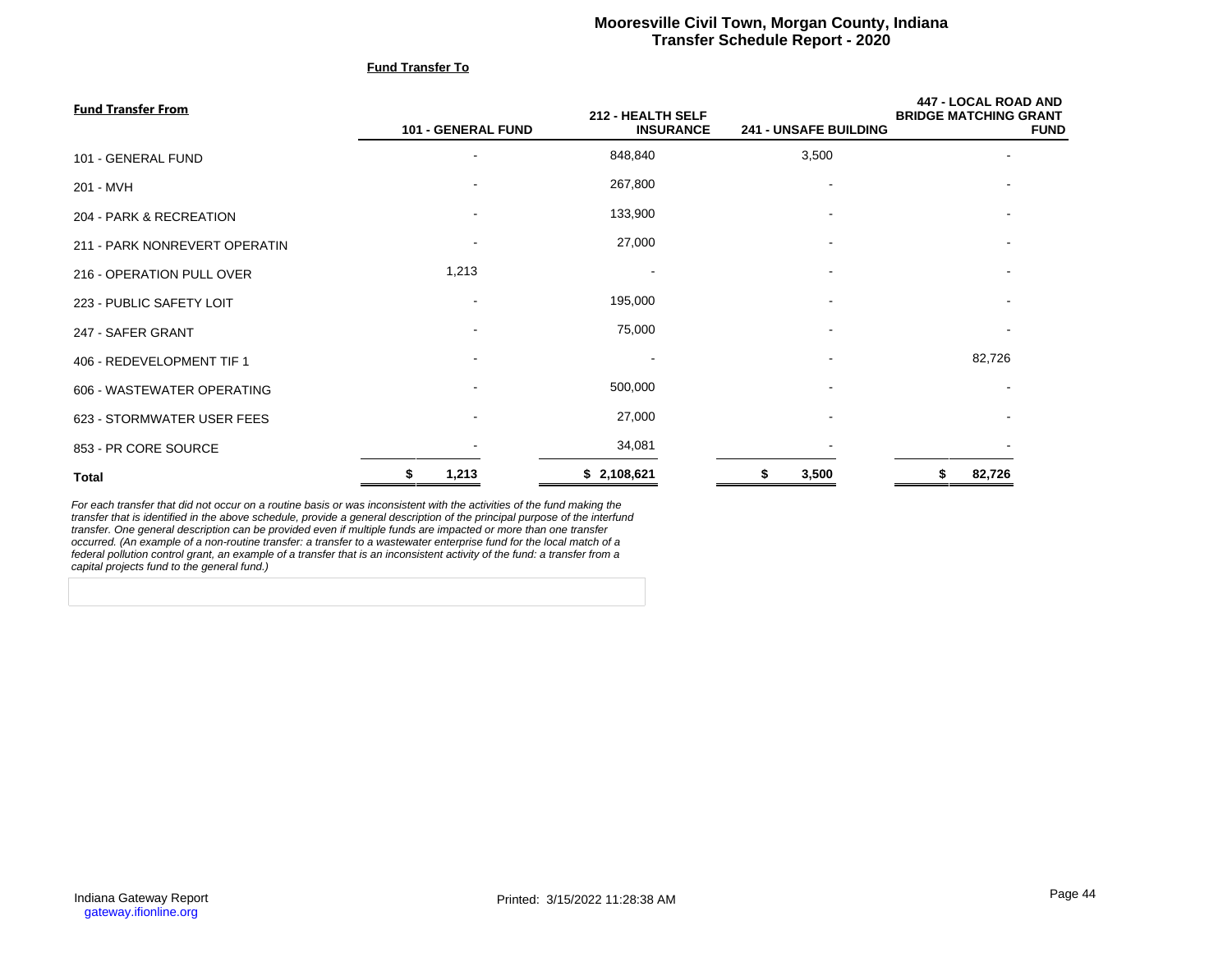# **Fund Transfer From**

|                               | 607 - WASTEWATER B & I | <b>Total</b>    |
|-------------------------------|------------------------|-----------------|
| 101 - GENERAL FUND            |                        | 852,340         |
| 201 - MVH                     |                        | 267,800         |
| 204 - PARK & RECREATION       |                        | 133,900         |
| 211 - PARK NONREVERT OPERATIN |                        | 27,000          |
| 216 - OPERATION PULL OVER     |                        | 1,213           |
| 223 - PUBLIC SAFETY LOIT      |                        | 195,000         |
| 247 - SAFER GRANT             |                        | 75,000          |
| 406 - REDEVELOPMENT TIF 1     |                        | 82,726          |
| 606 - WASTEWATER OPERATING    | 297,030                | 797,030         |
| 623 - STORMWATER USER FEES    |                        | 27,000          |
| 853 - PR CORE SOURCE          |                        | 34,081          |
| <b>Total</b>                  | 297,030<br>\$          | 2,493,090<br>\$ |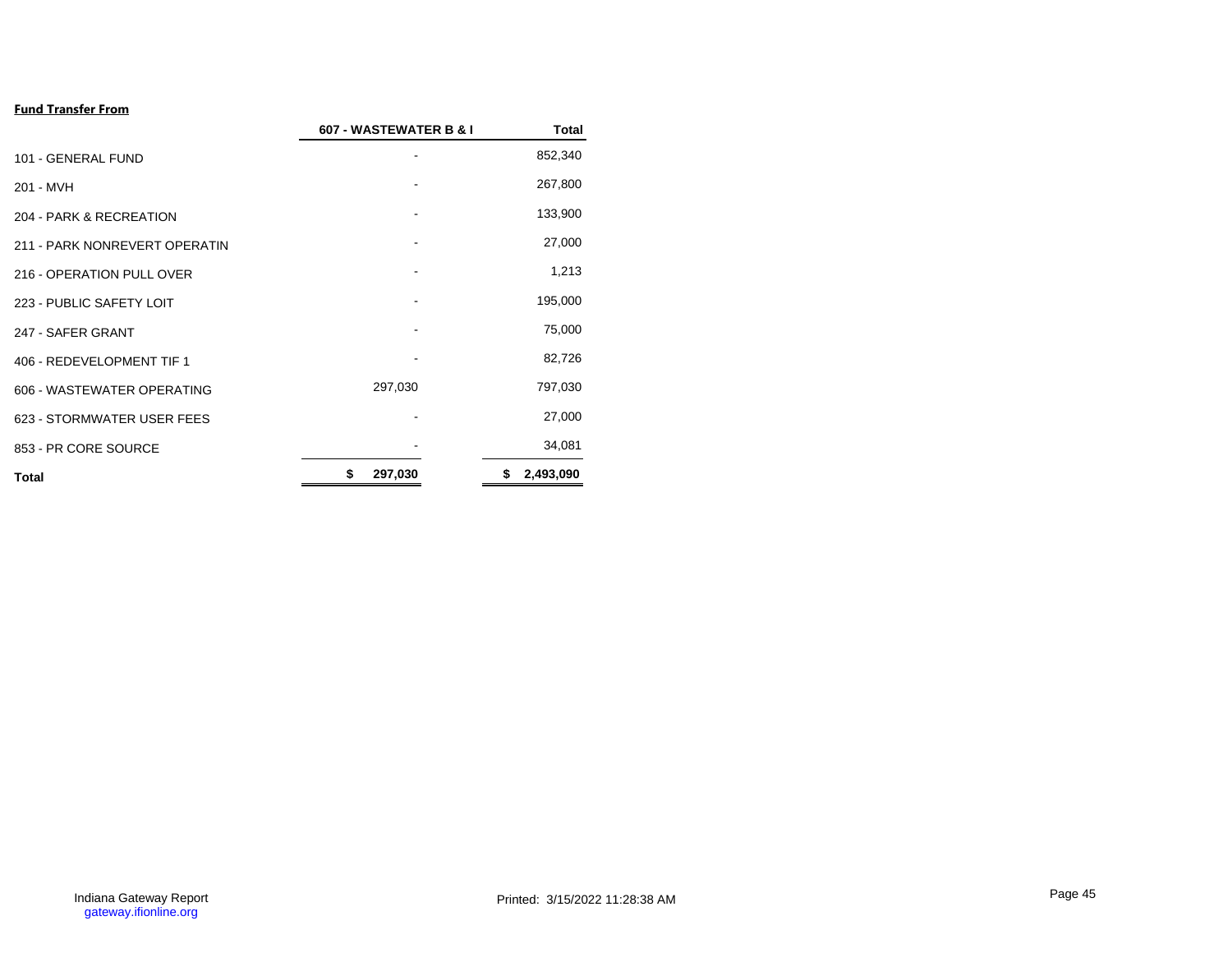# **Mooresville Civil Town, Morgan County, Indiana Grants - 2020**

| <b>Local Project Name/</b><br><b>Description</b> | Federal<br>Program<br><b>Title/Project</b><br><b>Name</b>                                   | <b>Federal Agency</b>    | Pass<br><b>Through</b><br>Agency | <b>CFDA</b><br><b>Number</b> | <b>Award Name</b>                                                                | Award<br><b>Number</b> | Grant<br><b>Type</b>              | <b>Local Fund</b>                                                           | Receipts     | Disburse-<br>ments | Amount of<br>Federal<br>Awards<br><b>Provided to</b><br><b>Subrecipients</b><br>During the<br>Year | Amount of<br>Loans<br>Outstandin<br>g at Year<br>End | Amount of<br>Federal<br>Noncash<br>Assistance<br>for the Year | Amount of<br>Insurance in<br>Effect During<br>the Year |
|--------------------------------------------------|---------------------------------------------------------------------------------------------|--------------------------|----------------------------------|------------------------------|----------------------------------------------------------------------------------|------------------------|-----------------------------------|-----------------------------------------------------------------------------|--------------|--------------------|----------------------------------------------------------------------------------------------------|------------------------------------------------------|---------------------------------------------------------------|--------------------------------------------------------|
| Safer Grant                                      | FY 2017<br>Staffing for<br>Adequate Fire Security<br>land<br>Emergency<br>Response<br>Grant | US Dept of<br>Homeland   | <b>FEMA</b>                      | 97.083                       | FY2017<br>Staffing for<br>Adequate Fire<br>and<br>Emergency<br>Response<br>Grant | -FH-00466              | EMW-2017 Reimbursemen<br>t Grant  | 247 SAFER<br><b>GRANT</b>                                                   | \$173,523.38 | \$173,884.13       | \$0.00                                                                                             | \$0.00                                               | \$0.00                                                        | \$0.00                                                 |
| Vest Grant                                       | FY2019 BVP<br>Grant                                                                         | US Dept of<br>Justice    | Department of 16.607<br>Justice  |                              | FY2019 Bullet<br>Proof Vest<br>Partnership                                       | 2019BUBX<br>19096281   | Reimbursemen<br>t Grant           | <b>244 VEST</b><br><b>GRANT</b>                                             | \$2,999.98   | \$1,999.98         | \$0.00                                                                                             | \$0.00                                               | \$0.00                                                        | \$0.00                                                 |
| IFA Covid 19<br>Reimbursements                   | Coronavirus<br><b>Relief Fund</b>                                                           | Dept of Treasury Indiana | Finance<br>Authority             | 21.019                       | Cares Act                                                                        | CY2020                 | Reimbursemen<br>t Grant           | <b>150 IFA</b><br>COVID-19<br><b>REIMBURSE</b><br><b>MENT FUND</b>          | \$314,834.00 | \$314,834.00       | \$0.00                                                                                             | \$0.00                                               | \$0.00                                                        | \$0.00                                                 |
| DHS Assistance to<br>Firefighters Grant          | FY2018<br>Assistance to Homeland<br>Firefighters<br>Grant                                   | Dept of<br>Security      | Fema                             | 97.044                       | FY 2018 AFG                                                                      | -FO-04908              | EMW-2018 Reimbursemen<br>It Grant | <b>249 DHS</b><br>ASSISTANC<br>E TO<br><b>FIREFIGHTE</b><br><b>RS GRANT</b> | \$26,636.33  | \$26,636.33        | \$0.00                                                                                             | \$0.00                                               | \$0.00                                                        | \$0.00                                                 |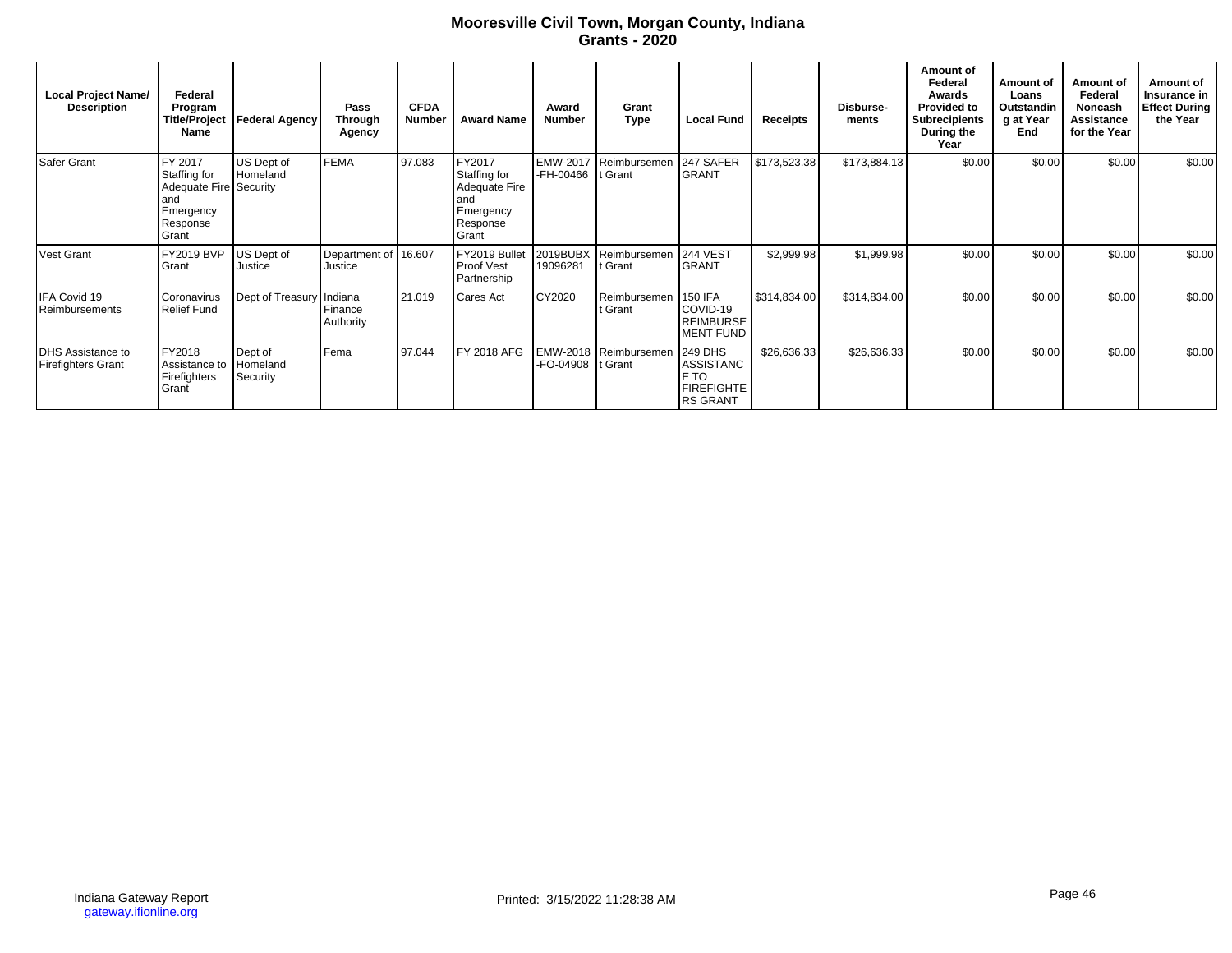#### **Mooresville Civil Town, Morgan County, Indiana Capital Assets 2020**

|                                                  | <b>Asset Type</b> | <b>Beginning</b><br><b>Balance</b> | <b>Additions</b>                         |                          | <b>Reductions Ending Balance</b> |                       |
|--------------------------------------------------|-------------------|------------------------------------|------------------------------------------|--------------------------|----------------------------------|-----------------------|
|                                                  | Land              | \$4,476,399.65                     |                                          |                          | \$4,476,399.65                   |                       |
|                                                  | Infrastructure    | \$1,773,338.46                     |                                          | $\blacksquare$           | \$1,773,338.46                   |                       |
|                                                  | <b>Building</b>   | \$5,884,595.00                     | \$117,750.00                             |                          | \$6,002,345.00                   |                       |
|                                                  | Improvement       | \$26,216,486.53                    |                                          | ÷,                       | \$26,216,486.53                  |                       |
|                                                  | Machinery         | \$11,611,280.87                    | \$274,623.71                             | \$61,600.00              | \$11,824,304.58                  |                       |
|                                                  | Construction      | \$39,250.00                        | \$550,000.00                             | \$39,250.00              | \$550,000.00                     |                       |
|                                                  | <b>Books</b>      |                                    |                                          | ä,                       |                                  |                       |
| <b>Governmental</b><br><b>Activities - Total</b> |                   | \$50,001,350.51                    | \$942,373.71                             | \$100,850.00             | \$50,842,874.22                  |                       |
|                                                  | Land              |                                    |                                          |                          |                                  |                       |
|                                                  | Infrastructure    | \$9.99                             |                                          |                          | \$9.99                           |                       |
|                                                  | <b>Building</b>   |                                    |                                          |                          |                                  |                       |
|                                                  | Improvement       |                                    |                                          |                          |                                  |                       |
|                                                  | Machinery         | \$28,737.29                        |                                          | $\overline{\phantom{a}}$ | \$28,737.29                      |                       |
|                                                  | Construction      |                                    |                                          | ÷,                       |                                  |                       |
|                                                  | <b>Books</b>      |                                    |                                          | $\overline{\phantom{a}}$ |                                  |                       |
| <b>STORM WATER -</b><br><b>Total</b>             |                   | \$28,747.28                        |                                          |                          | \$28,747.28                      |                       |
|                                                  | Land              | \$132,237.20                       | \$20,107.00                              |                          | \$152,344.20                     |                       |
|                                                  | Infrastructure    | \$14,751,471.90                    |                                          | $\blacksquare$           | \$14,751,471.90                  |                       |
|                                                  | <b>Building</b>   | \$5,916,891.94                     |                                          |                          | \$5,916,891.94                   |                       |
|                                                  | Improvement       | \$1,007,648.08                     |                                          | $\overline{\phantom{a}}$ | \$1,007,648.08                   |                       |
|                                                  | Machinery         | \$1,769,142.35                     |                                          | ä,                       | \$1,769,142.35                   |                       |
|                                                  | Construction      | ÷,                                 | \$577,419.41                             | ÷,                       | \$577,419.41                     |                       |
|                                                  | <b>Books</b>      |                                    |                                          | ä,                       |                                  |                       |
| <b>WASTEWATER -</b><br>Total                     |                   | \$23,577,391.47                    | \$597,526.41                             | $\overline{\phantom{0}}$ | \$24,174,917.88                  |                       |
| <b>Unit Total</b>                                |                   | \$73,607,489.26                    | \$1,539,900.12                           | \$100,850.00             | \$75,046,539.38                  |                       |
| <b>Government or Enterprise</b>                  |                   |                                    | <b>Beginning</b><br><b>Balance as of</b> | <b>Additions</b>         | <b>Reductions</b>                | <b>Ending Balance</b> |

**July 1, 2020**

**2021**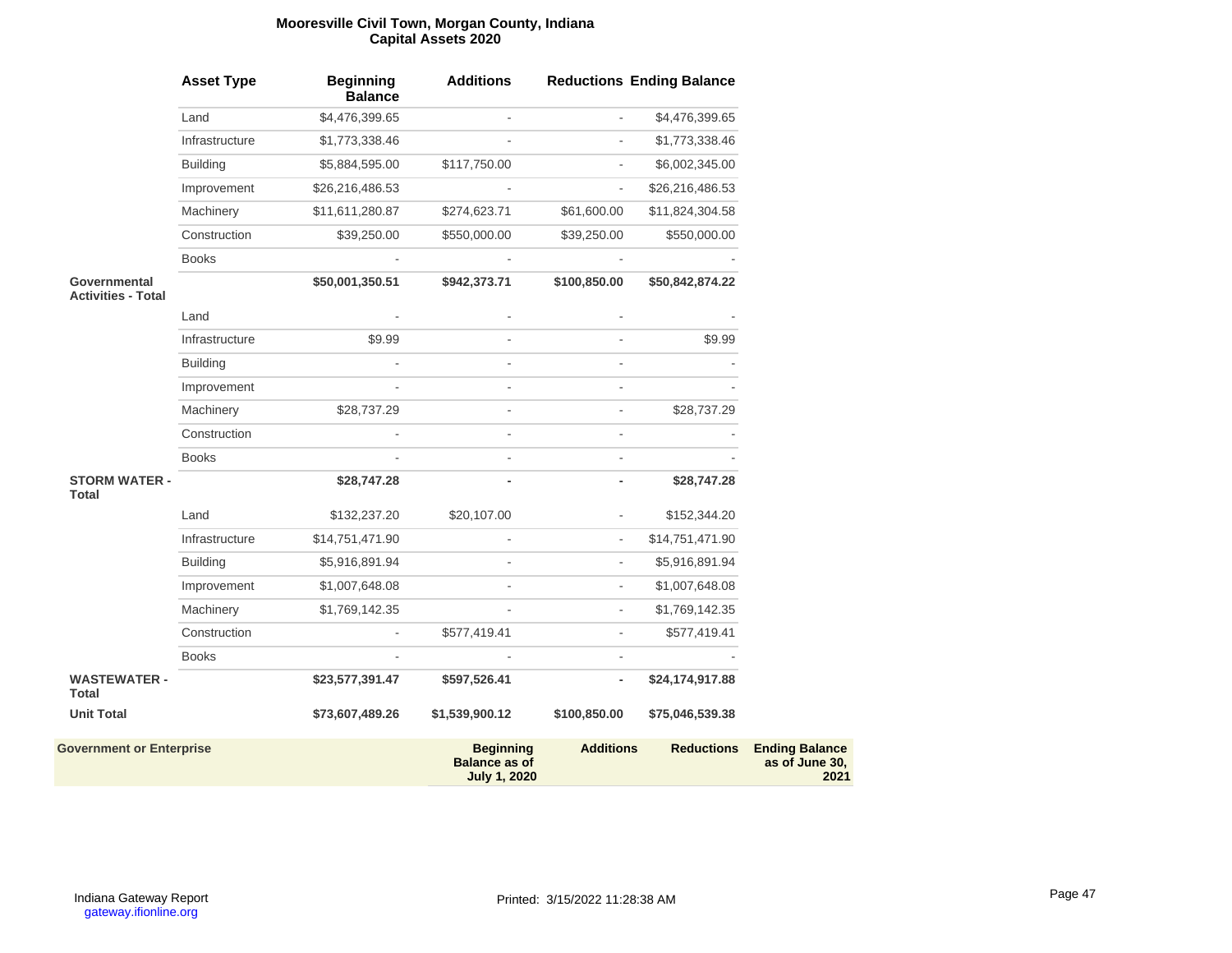| Mooresville Civil Town, Morgan County, Indiana<br>Accounts Payable/Receivable Statement - 2020 |                            |                                      |  |  |  |  |
|------------------------------------------------------------------------------------------------|----------------------------|--------------------------------------|--|--|--|--|
| <b>Government or Enterprise</b>                                                                | <b>Accounts</b><br>Payable | <b>Accounts</b><br><b>Receivable</b> |  |  |  |  |
| Governmental Activities                                                                        | \$2,228,510.25             | \$0.00                               |  |  |  |  |
| <b>STORM WATER</b>                                                                             | \$266.58                   | \$7,288.49                           |  |  |  |  |
| <b>WASTEWATER</b>                                                                              | \$117,998.30               | \$62,849.46                          |  |  |  |  |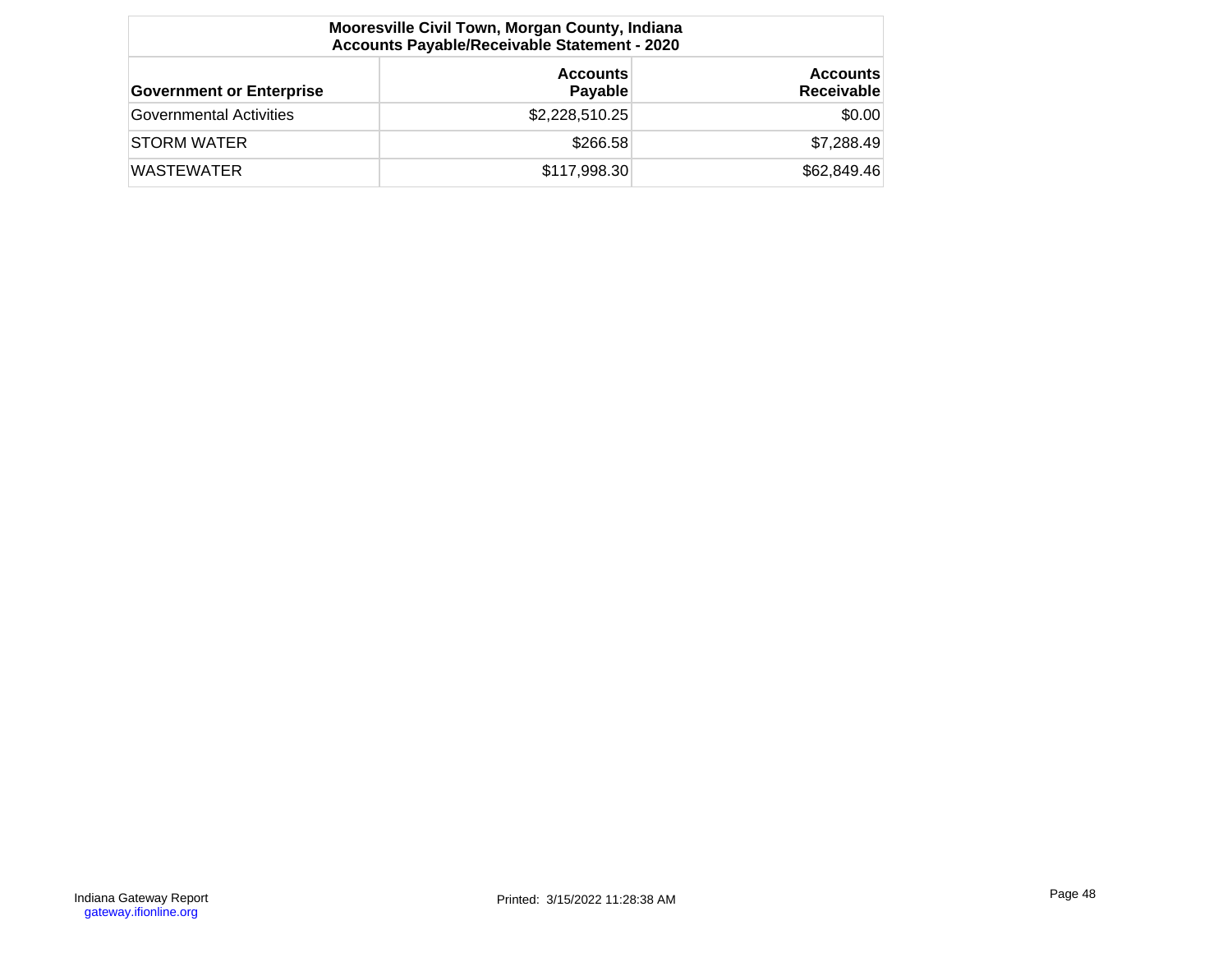# **Mooresville Civil Town, Morgan County, Indiana Financial Assistance to Non Governmental Entities - 2020**

| <b>Name</b>                           | Federal<br>Tax ID | <b>Street Address</b> | City/State            | County | Operating<br><b>Officer Name</b> | <b>Phone</b> | <b>Description</b>              | <b>Amount Type</b>                          |
|---------------------------------------|-------------------|-----------------------|-----------------------|--------|----------------------------------|--------------|---------------------------------|---------------------------------------------|
| Mooresville Senior Citizens<br>Center | 35-1642889        | 4305 E/ St/ Rd/ 144   | Mooresville IN Morgan |        | <b>Brenda Rose</b>               |              | 317-831-7510    Fee For Service | \$10,000.00 SENIOR CITIZEN<br><b>CENTER</b> |
| Morgan County Economic<br>Development | 35-1803277        | P O Box 606           | Mooresville IN Morgan |        | Mike Dellinger                   |              | 317-831-9544    Fee For Service | \$60,000.00 ECONOMIC<br>DEVELOPMENT CORP.   |